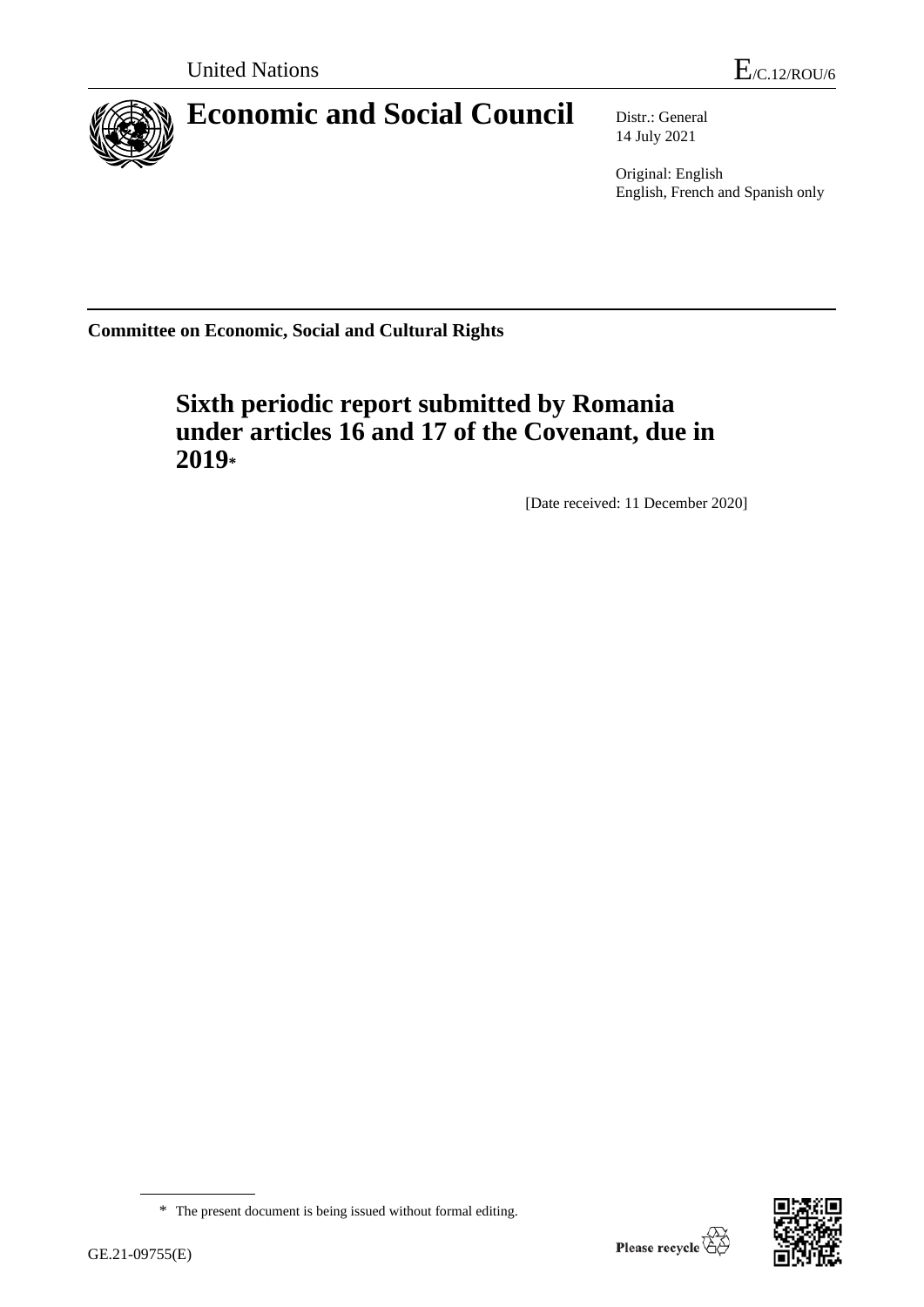# **I. Introductory remarks**

1. In its 2014 concluding observations, the United Nations Committee on Economic, Social and Cultural Rights (hereinafter "the Committee") requested Romania to submit its sixth periodic report by the end of 2019. As a result, and given the minor delay in the transmission, the present National Report covers the period 2014–2019. As the Common Core Document for Romania is under review, the present report is divided into two parts:

- Part I: "General Information", contains information on the legal framework and policies in the areas covered by the Covenant;
- Part II: "Progress on the implementation of the Covenant", including the response to the recommendations contained in the Committee's 2014 concluding observations.

2. The information selected and compiled by the experts of the Ministry of Labour and Social Protection in coordination with those of the Ministry of Foreign Affairs was provided by the various Romanian institutions, as indicated within the sections below. The report was put in public debate before being adopted by the Romanian Government.

# **II. General Information**

3. This Part will only emphasize the amendments brought to the legislative framework after the period covered by the last reporting exercise (where the constitutional and legislative framework was described in detail).

4. On 23 December 2011, the new Law on social assistance entered into force, marking the reform of the national system of social assistance, with its two components, namely the social assistance benefits and the social services.

5. Among the general values and principles underlying this system are: the respect for human dignity, the right to freely choose the service provider, the respect for the right to self– determination, the participation of beneficiaries, proximity, equal opportunities.

- 6. Social services are accessible for:
	- All Romanian citizens residing on the territory of Romania;
	- The citizens of the member States, of the European Union and of the European Economic, as well as the citizens of the Swiss Confederation;
	- The foreigners and stateless persons who have their domicile or residence in Romania.

7. The amendment of 15 pieces of legislation followed, reviewing the amounts of most of the social assistance benefits, in order to ensure an adequate standard of living for recipients and their families.

8. Legislation in the field of unemployment insurance and employment stimulation has been amended and supplemented several times during the reference period, in order to make it more flexible to grant active measures and increase their attractiveness for employers and jobseekers.

9. The amendments also aimed at improving the procedure for granting unemployment benefits, by clearly and completely defining all categories of unemployed persons who can be insured in the Unemployment Insurance System, both compulsory and optional, as well as improving services for people looking for a job.

10. Law no. 1/2011 on national education, which repelled the previous Education Law, details the exercise for the rights of the persons belonging to the national minorities – the right to preserve, develop and express their ethnical, cultural, linguistic and religious identity; therefore, a whole Section of the above mentioned law is dedicated to education for persons belonging to national minorities, stipulating the right to study in their mother tongue at all levels and forms of education, forms of support for students, proportional representation of the persons belonging to a national minority in educational management structures.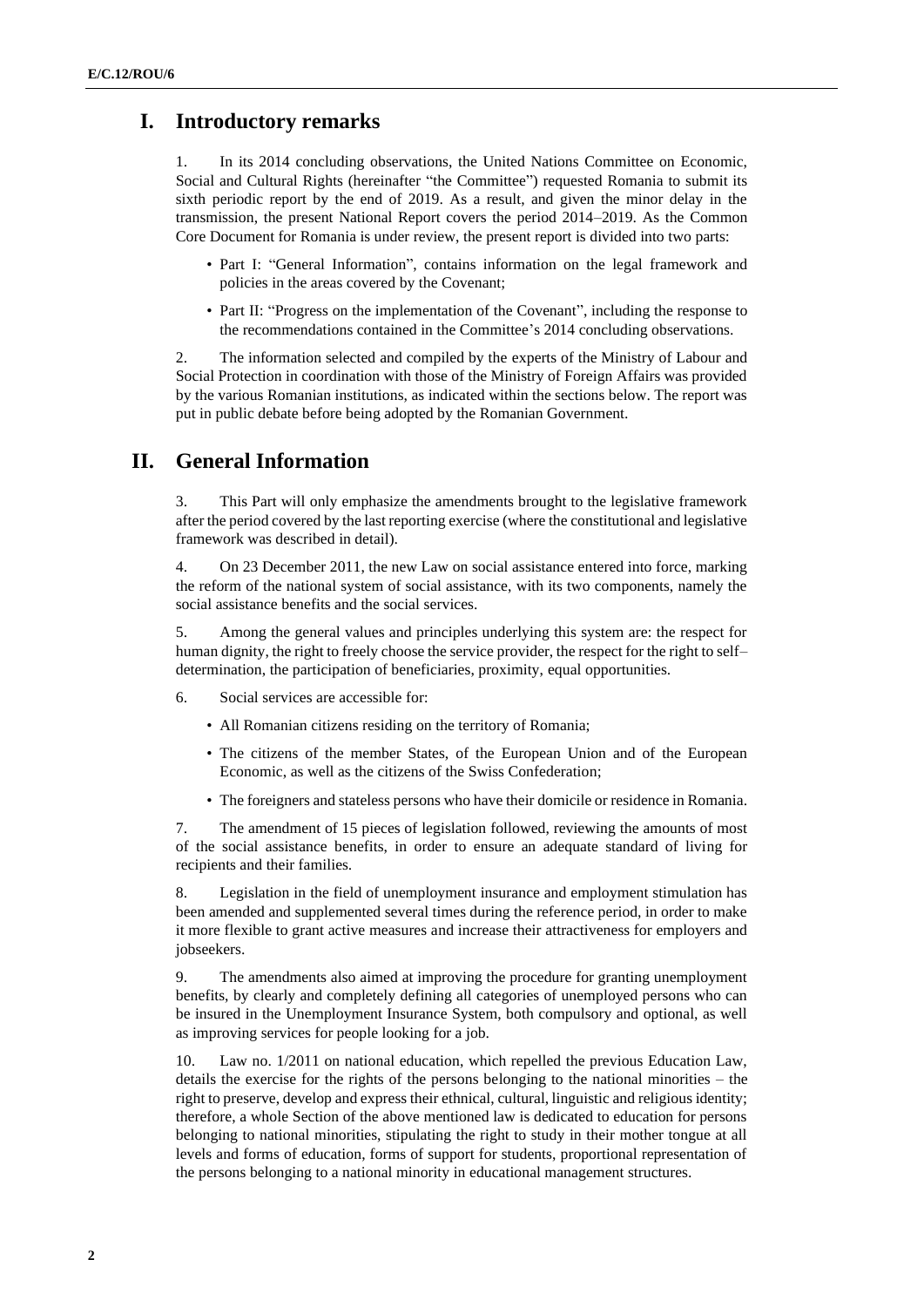11. Several legislative amendments brought to GEO no. 137/2000 on preventing and sanctioning of all forms of discrimination eliminated all the references to possible exceptions in the definition of illicit acts manifesting discrimination; a relative presumption was instituted, for the person who produces facts based on which one may assume that a discrimination act has taken place.

12. GEO no. 18/2017 on community health nursing represents an important milestone within the efforts to ensure access to basic integrated healthcare and community services for disadvantaged people, including persons belonging to Roma minority; besides regulating, in a law level act, the activity of community medical assistance (through community medical nurses, sanitary mediators and midwives) along with basic social services (through social workers), it also introduces the concept of integrated community centres. Integrated community centres are financeable through Regional Operational Programme 2014–2020 complementarily to the project concerning integrated community services financeable through Human Capital Operational Programme 2014–2020.

13. Law no. 9/2018 introduced a new field of activity for the Ombudsman's Institution, namely the Child's Advocate, coordinated by an Ombudsman's Deputy. The Child's Advocate works to promote and protect the rights of children under the age of 18, supports and encourages the observance and promotion of children's rights.

14. In 2015, the Government approved the National Strategy for social inclusion and poverty reduction 2015–2020<sup>1</sup> (herein the 2015–2020 Anti-poverty Strategy), following a Background Study<sup>2</sup> elaborated with the support of IBRD and WB, in partnership with MoLSP. The current strategic document builds on previous efforts for social inclusion, namely the Anti-Poverty National Program and for the promotion of social inclusion.

15. The Strategy established nine key interventions (defined as a package of measures and initiatives designed to combat one cause of those that create or maintain poverty): employment, social transfers, social services, education, health, housing, social participation, area-based policies and strengthening capacity to promote poverty reduction and social inclusion; nine components of these key interventions were considered flagship initiatives for 2015–2017.

16. A first synthetic report assessing the progress towards the implementation of the measures of the Strategy analyses a selection of data collected to extract overview findings regarding the situation and progress at the sectoral level:

- Both activity and employment rates have increased since 2015, reaching 67.8% and 64.8% respectively in 2018;
- In social services' sector, the development of an instrument to identify poor villages and marginalized rural communities (the Atlas of Rural Marginalized Areas and of Local Human Development in Romania, WB, 2016);
- Efforts to improve health equity and financial protection can be observed during the analysed period. The number of persons per family doctor/GP has increased from 1,607 in 2015 to 1,619 persons in 2018;
- In the area-based policies, the Strategy's general objectives are focused on reducing the disparities by area of residence or region and on increasing the quality of life in rural and small urban areas;
- Moreover, MoLSP, together with the NSPAS, in an ESF funded project entitled "*Inclusion and equal opportunities post 2020*3", has elaborated a new background study and a new draft Strategy for Social Inclusion and Poverty Reduction for the period 2021–2027 and a corresponding Action Plan.

<sup>1</sup> Available online at

http://www.mmuncii.ro/j33/images/Documente/Familie/2016/StrategyVol1EN\_web.pdf. <sup>2</sup> Available online at

[http://www.mmuncii.ro/j33/images/Documente/Familie/2016/StrategyVol1EN\\_web.pdf.](http://www.mmuncii.ro/j33/images/Documente/Familie/2016/StrategyVol1EN_web.pdf)

<sup>3</sup> INCLUSION AND EQUAL OPPORTUNITIES POST 2020 – National Strategic Policy Framework for Social Inclusion and Equal Opportunities Post 2020 (code SMIS 129157).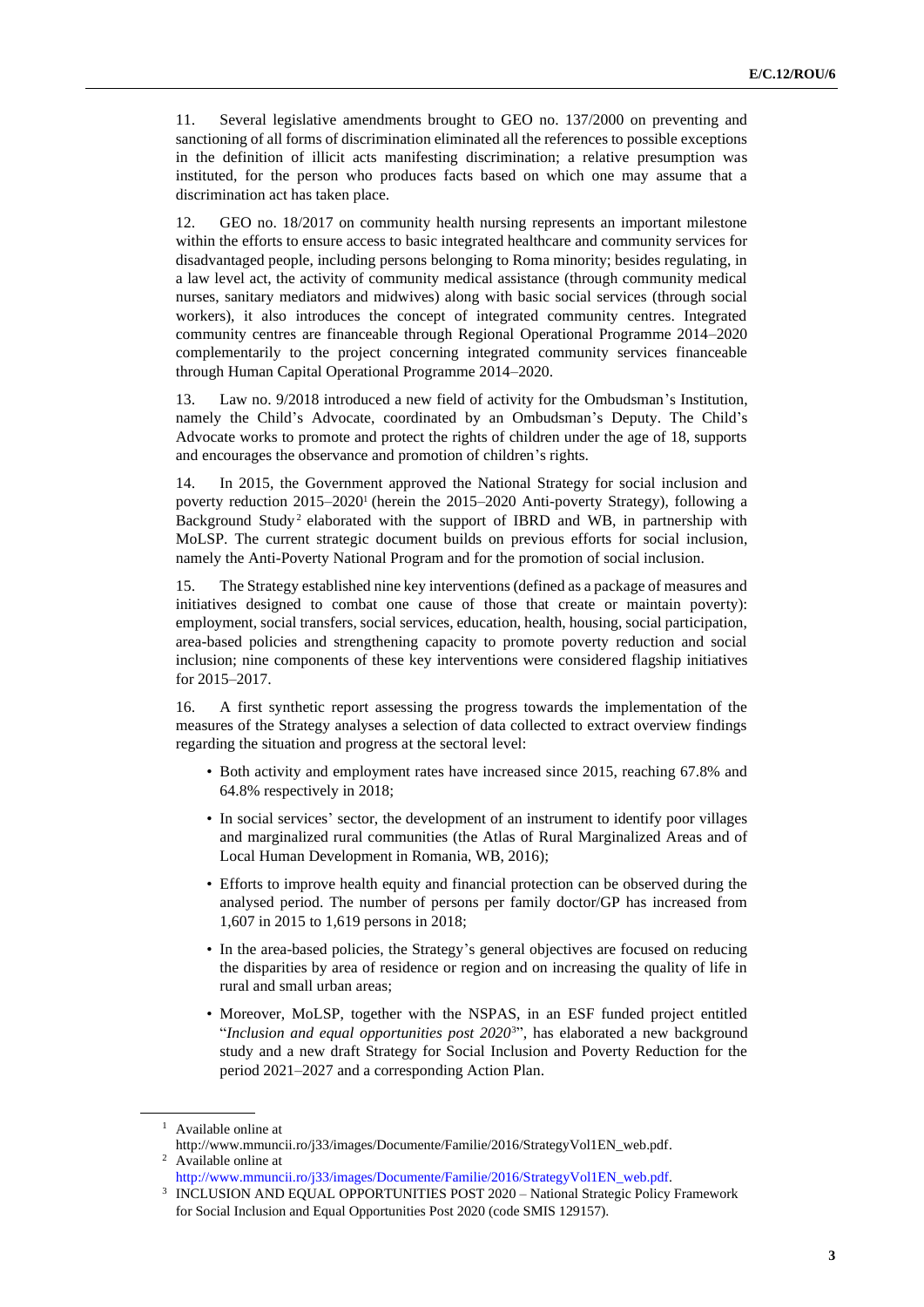17. In order to support the legislative and institutional framework for increasing the employment rate, the Government approved the National Strategy for Employment 2014– 2020.

18. This document was based on an integrated vision on the relevant policies, from the perspective of both demand development and supply management on the labour market. The measures envisaged for the implementation of the Strategy for the period 2014–2020 were gathered around 4 specific objectives: increasing the employment for young people and extending the active life of the elderly; improving the occupational structure and participation in the labour market among women and people belonging to vulnerable groups; development of high qualified human resource with competencies adapted to the labour market's requests, and improving the mechanism for substantiating, implementing, monitoring and review of policies impacting the labour market.

19. The 2014–2020 National Health Strategy aims at increasing access to health care services for all, particularly for the vulnerable and disadvantaged ones; the document is patient-centred and strives for a more efficient allocation of financial resources through management decentralization and transfer of competencies towards the local communities, but also through awareness raising within the population as to the illnesses' main determining factors and the importance of adopting healthy behaviours.

20. Specific objectives of the strategy are aiming at improving the situation in areas like health and nutrition status of mothers and children, safe pregnancy, reduction of mortality and morbidity caused by the main infectious diseases (e.g. diseases that can be prevented through vaccination, TB, HIV, hepatitis), blood safety, improving health promotion interventions aiming at main causes of disease, prevention of most frequent cancers, mental health, environmental health, access to treatment of rare diseases, provision of transplants, improving access to health services at all levels (focusing on community health, primary health care, specialist ambulatory care, integrated emergency services, regionalized hospital services, palliative care).

21. The National Strategy for the protection and promotion of Children's Rights aimed at ensuring children's access to quality services, adapted to their specific needs, reducing social disparities between various categories of children, and the number of those belonging to categories currently considered vulnerable (children from poor families, children from rural areas, Roma children, children with disabilities, children victims of violence, etc.), encouraging children's participation in decision-making. The Strategy also rose the minimum age for institutionalization of children and laid the groundwork for the closing of old type residential institutions.

22. The strategy shifted the emphasis from passive assistance to building individual social protection measures around family protection and individual responsibility to focus on the child and family, inclusively by increasing coverage of services at the local level, for an early identification of vulnerable children and a quick intervention.

23. The changes brought by the implementation of the strategy aimed at coordinating the social measures with those in other fields responsible for children's rights, especially education and health.

24. The National Strategy for Prevention of Early School Leaving 2015–2020 was adopted as part of the MoER efforts to reduce school drop-out and early school leaving and consequently, to reach both the national targets as well as those of Europe 2020 Strategy; the Strategy ensures the coordination of all national policies and combines a series of prevention, intervention and compensation measures, focused on school and student-level interventions. It rests on four strategic pillars:

- Fostering access to education and the provision of quality education to all children by developing and consolidating the early childhood education and care system;
- Ensuring that all children complete compulsory education with the support of early warning and intervention mechanisms;
- The reintegration in the educational system of the early school leavers by means of specially tailored programmes (Second Chance programmes);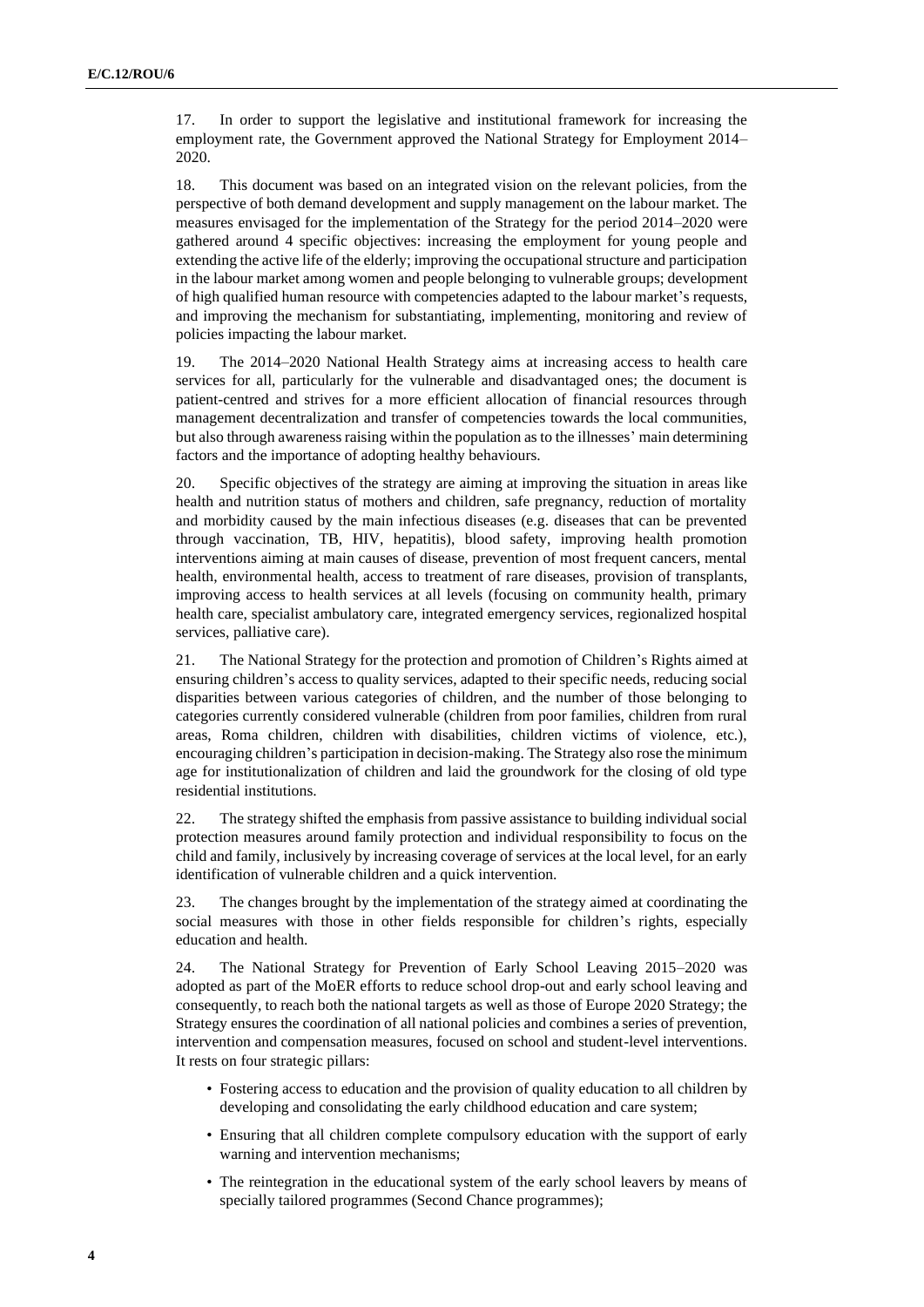• The development and the provision of adequate institutional support.

25. In 2014, the 2012–2014 Romanian Government Strategy for the inclusion of Romanian citizens belonging to Roma minority was revised and a new strategic document for the period  $2015-2020$  was adopted. The new document<sup>4</sup> seeks an active involvement of local and central public authorities, as well as the active participation of Roma civil society in the activities aimed at increasing the socio-economic inclusion.

# **III. Progress on the implementation of the Covenant and responses to recommendations made by the Committee following their 2014 review**

# **A. Domestic application of UN human rights treaties**

26. The domestic institutions responsible for the initial and continuous trainings of magistrates and lawyers provide specialized training on the international protection of human rights and fundamental freedoms, focused on the substantial elements of human rights protection. As such, the substantive elements contained in various international human rights treaties are presented and examined in the professional legal training.

### **B. National human rights institutions**

27. Par. 5 of the Concluding Observations referred to three Romanian institutions promoting and protecting human rights and combating discrimination – the Ombudsman, the NCCD and the RIHR, and noted that their areas of competence apparently overlap. *Annex 1* provides a short description of these three institutions, to clarify that this overlapping of competencies is only apparent, as these institutions have roles and competencies covering the different facets of human rights protection (protection, promotion, monitoring and sanctioning), that complement each other.

28. As concerns the NCCD and the Ombudsman, their competencies do not overlap, one of them working on special grounds, the other on general grounds. Unlike the Ombudsman, NCCD has jurisdictional administrative attributions, it follows the principles of adversarial and fairness in its procedure and its goal is to issue an administrative legal act liable to the control of courts in the administrative litigation procedure. Thus, the NCCD is qualified to investigate, but in comparison with the Ombudsman, the NCCD can also establish and sanction cases of discrimination. At the same time, the Council elaborates and applies public policies in the field of non-discrimination.

29. RIHR's mandate is focused on the promotion and awareness raising components, without ignoring other aspects, as research or domestic and international cooperation, reporting and information.

# **C. Maximum available resources**

30. In 2011, all the programs dedicated to families with children or to vulnerable persons were revised.

31. Social assistance benefits, depending on their purpose, are classified as follows: a) benefits for the prevention and combating poverty and social exclusion risk; b) benefits for child and family support; c) benefits to assist people with special needs; d) benefits for special situations.

<sup>&</sup>lt;sup>4</sup> Presented in greater detail in the periodic report on the implementation of ICCPR, paras. 36–40, available at

[https://tbinternet.ohchr.org/\\_layouts/15/treatybodyexternal/Download.aspx?symbolno=CCPR%2fC%](https://tbinternet.ohchr.org/_layouts/15/treatybodyexternal/Download.aspx?symbolno=CCPR%2fC%2fROU%2f5&Lang=en) [2fROU%2f5&Lang=en.](https://tbinternet.ohchr.org/_layouts/15/treatybodyexternal/Download.aspx?symbolno=CCPR%2fC%2fROU%2f5&Lang=en)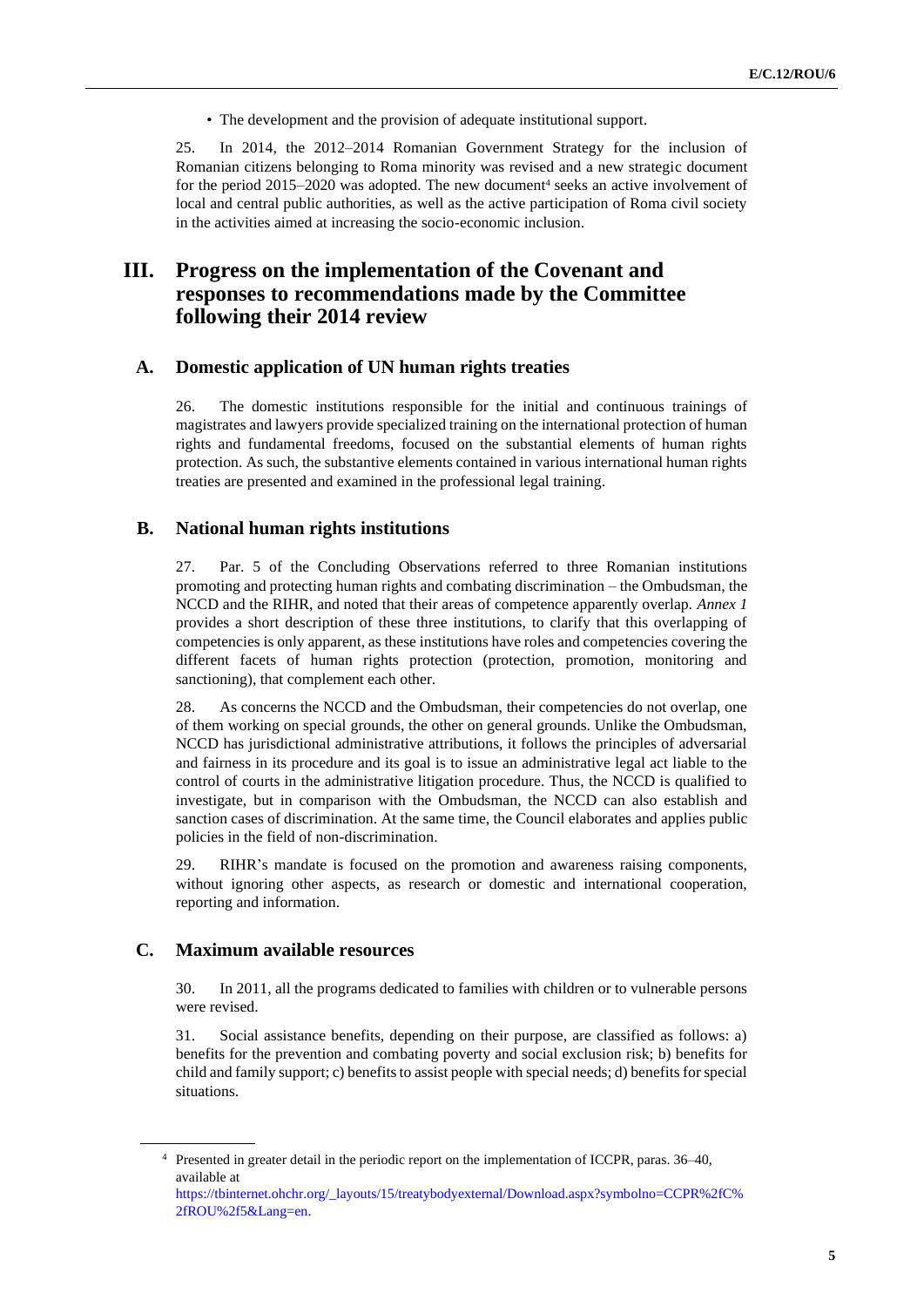32. During the reference period, since 2014, the budgetary allocation for all the social assistance benefits programs filed has steadily increased and reached 3.48 billion EUR in 2019, as indicated in *Annex 2.*

33. The amounts mentioned in *Annex 2* only refer to the funds' allocation that is included in MoLSP's yearly budget; still, a part of the social benefits are being financed from the local budgets.

34. As regards the resources allocated to the development of the national system for social services and combating poverty and social exclusion, the Law on the State budget stipulates:

- A Support for the child protection system;
- B Support for the public centres for adults with disabilities;
- $F$  Elderly care homes;
- B Rights for personal care assistance for people with serious disabilities or monthly allowances;
- D Elderly care homes.

35. MoLSP has also been running, on an uninterrupted basis, since 1998, the subsidy programme for associations, charities and recognized religious groups that establish and manage units providing social assistance. Starting with 2016, this programme is implemented through NAPSI. The religious groups recognized by law have been eligible since 2018. In 2018, the programme had 8,729 beneficiaries for 17,996,199 lei awarded.

36. During 2011–2019, the fight against poverty and social exclusion has continued to be a national priority and the programs carried out by MoLSP focused mainly on vulnerable persons, and also on families with children. *Annex 2* contains a detailed description of all the programs currently implemented in order to reduce the poverty and promote the social inclusion of all vulnerable groups. The administrative data regarding the number of beneficiaries and the monthly amount paid annually for each social assistance benefit are detailed in *Annex 3*. The figures, as captured by the EUROSTAT, show:

- That the percentage of the people at risk of poverty or social exclusion decreased to 31,2% in 2019 comparing to 40,3% in 2014;
- A decrease of the percentage of the people at risk of poverty or social exclusion after the social transfers from 25.1 % in 2014 to 23.8% in 2019;
- That, in absolute numbers, in 2019, the number of people at risk of poverty or social exclusion registered a noticeable decrease to 6 million people compared to 9.11 million people in 2008.
- 37. Also, according to the figures in *Annex 3*:
	- The monthly number of beneficiaries of the allowance for family support decreased from 277,624 beneficiaries in 2015 to 257,538 beneficiaries in 2017 and 224,437 in 2018;
	- The monthly number of beneficiaries of the social aid decreased from 245,545 beneficiaries in 2015 to 233,966 beneficiaries in 2017 and 202,976 in 2018.

38. These decreases were determined by the increase of the wages and the personal work revenue, of pensions, and also due to the activation measures adopted in 2018, based on the amendments to the Guaranteed Minimum Income Law.

39. The authorities will pursue the reform of the social assistance benefits system and its efficiency, especially the reform of the means–tested benefits: *minimum income guaranteed, family support allowance and house heating benefits*, granted for the most vulnerable persons, in order to ensure them a minimum income.

#### **Improving the administrative capacity**

40. Starting with 2012, several programmes were developed, financed through national or European funds, to consolidate the administrative capacity, from the infrastructure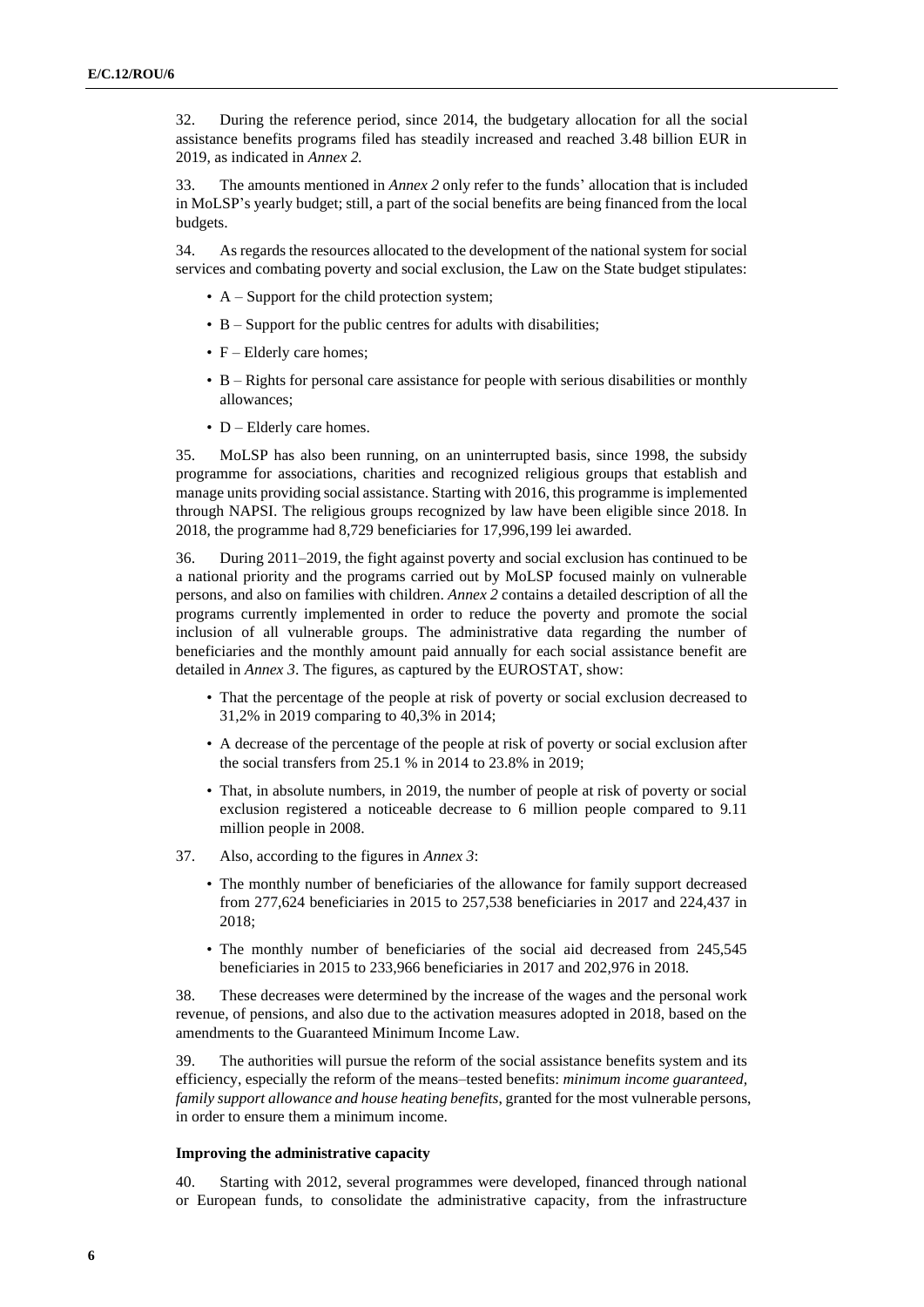perspective, and also as far as the human resource and the social assistance offered to beneficiaries are concerned.

41. Programmes of National Interest for the development of public home-based community services network for dependent elderly people as well for enhancing the administrative and the response capability of local services for social assistance were implemented from 2018, with a total budget of 114,400.72 thousand lei. Their detailed description is found in *Annex 12*.

42. Funding for investment and overhaul expenses for day care and residential centres (such as filling the file for obtaining the fire authorisation) is also awarded from the State budget.

43. Funding for measures aimed at combating poverty and social exclusion were also made from the European Structural and Investment Funds (ESIF) and technical assistance was provided as part of the Support Programme for Structural Reforms (SRSP).

44. ESIF aim at improving the country's competitiveness by strengthening the links between research, innovation, smart specialisation areas and competitive sectors, increasing the added value in the IT sector, including the use of the e-government systems and promoting investments that address the needs in the field of transport infrastructure, environment, energy and risk prevention at European standards.

45. For the 2014–2020 programming period, EUR 43 billion have been allocated to Romania, according to the EU Multiannual Financial Framework. Out of this amount, the allocation for ESIF is EUR 31 billion. The allocation for the Cohesion Policy (CP), which is financed under ESIF, is EUR 23 billion.

46. Also, FEAD supports the actions of the EU countries to provide material assistance to the poorest sections of the population, including by distributing staple foods, school supplies for children, newborn kits, clothing and footwear and hygiene products.

47. To date, the total amount received from the COM (including pre-financing), for the programmes financed by ESIF is approx. EUR 12.85 billion, representing approx. 42% of total EU allocation of the programmes.

48. In addition, approx. EUR 8.7 billion were received from COM for direct payments in agriculture, providing income support for farmers and promoting competitiveness, sustainability and environmentally-friendly farming practices.

49. As regards the operational programmes financed under the CP and FEAD, following the launching of calls for proposals for approx. 99.8% of the total allocation, the Managing Authorities signed 8,380 financing contracts with the beneficiaries, with a total value of approx. EUR 32.7 billion, out which EUR 26.6 billion EU contribution (approx. 116% of total Operational Programmes' allocation).

# **D. Corruption prevention**

50. Two strategic documents were adopted in order to strengthen the prevention of corruption, for the period 2012–2015, and subsequently for 2016–2020.

51. The *2012–2015 National Anticorruption Strategy* (2012–2015 NAS) is presented in the 5th periodic report on the implementation of ICCPR.<sup>5</sup>

52. The purpose of the 2016–2020 Strategy is to promote integrity, by rigorously applying the normative and institutional framework in order to prevent corruption. The document preserves the multidisciplinary character and is addressed to all public institutions; it introduced performance indicators of the risks associated with the objectives and measures of the strategy, as well as of the sources of verification, the inventory of measures of institutional transparency and prevention of corruption, the evaluation indicators, as well as

<sup>5</sup> Paras. 14–18, available at

[https://tbinternet.ohchr.org/\\_layouts/15/treatybodyexternal/Download.aspx?symbolno=CCPR%2fC%](https://tbinternet.ohchr.org/_layouts/15/treatybodyexternal/Download.aspx?symbolno=CCPR%2fC%2fROU%2f5&Lang=en) [2fROU%2f5&Lang=en.](https://tbinternet.ohchr.org/_layouts/15/treatybodyexternal/Download.aspx?symbolno=CCPR%2fC%2fROU%2f5&Lang=en)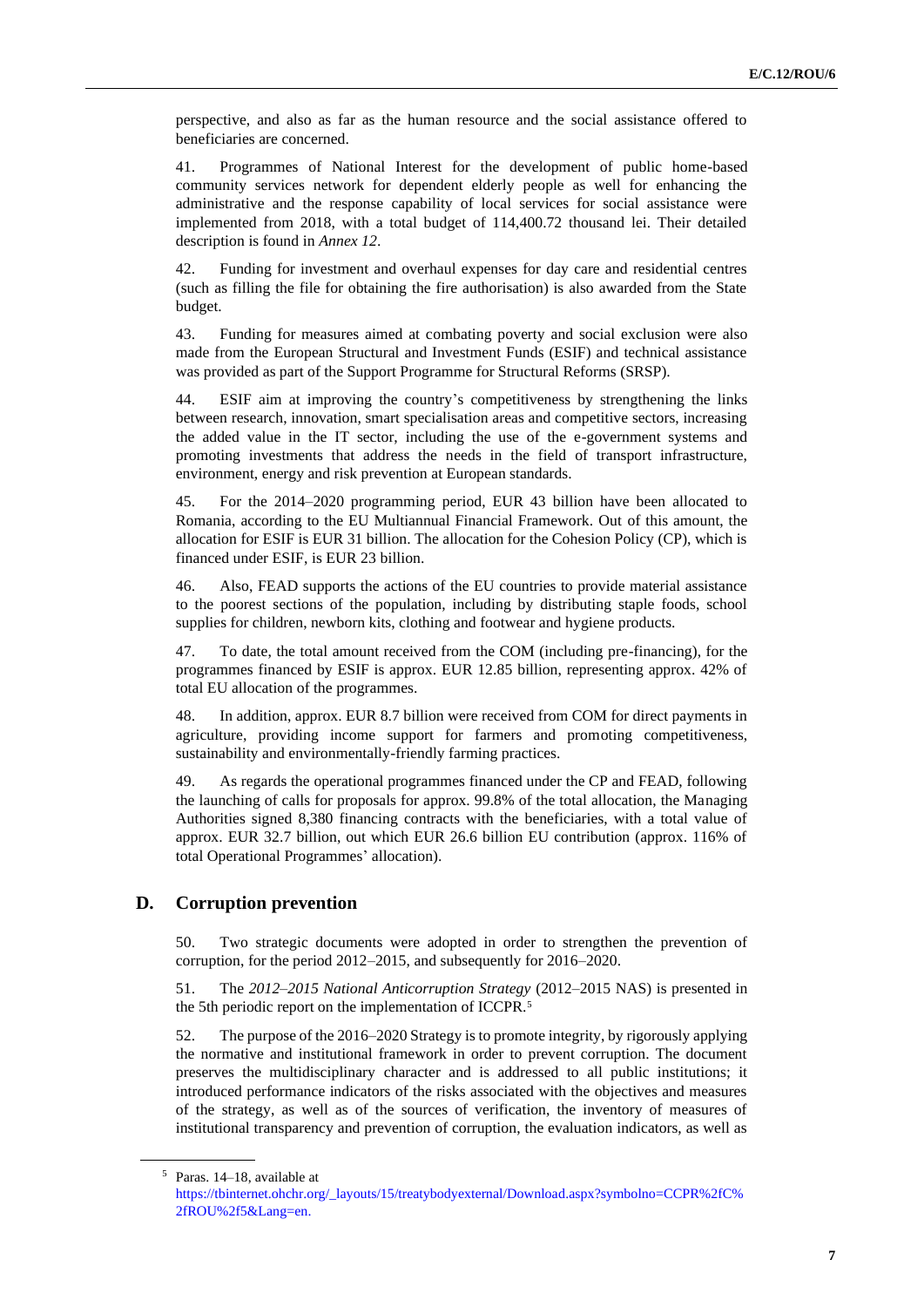the standards for publishing information representing the executive, legislative and judicial power, local public authorities, the business environment and civil society.

53. Regarding the corruption prevention mechanisms, the 2016–2020 NAS has preserved the mutual evaluation missions and the trichotomy-based approach of strategic intervention in the field of anti-corruption (namely i. prevention, ii. education and combat, iii. cooperation platforms) from the previous document. The implementation evaluation is done through thematic evaluation missions (peer review), a tool aimed to evaluate and facilitate the exchanges of best practices on the implementation of measures of institutional transparency and prevention of corruption in public authorities and institutions.

54. At methodological level, the Strategy aims at developing a uniform legal framework for the evaluation of corruption risks at central level and for the ex-post evaluation of integrity incidents, through the adoption of methodologies; two such methodologies are already adopted, and they include both procedural and practical instructions each institution can take over and adapt according to their own particularities.

55. In order to support the administrative capacity for the NAS implementation, the project "Strengthening the Administrative Capacity of the Technical Secretariat of the National Anticorruption Strategy 2016–2020" 6 is currently in progress; the project will provide for the opportunity to: raise awareness on anticorruption measures among citizens; carry out an evaluation of the legislation on the protection of public interest whistle-blowers and the migration of public and private employees; organize and conduct 20 peer review missions and develop a general model of good practices for dissemination, as a result of the conducted peer review missions; organize a training session for staff within the MoJ and subordinate units.

56. A study on the system of administrative sanctions and its implementation at the level of central public administration, elaborated within the project "Effective Mechanisms for Administrative Control and Prevention of Corruption" (implemented by GSG and MoJ) will contribute to the implementation of the NAS objective focussing on the strengthening the administrative control mechanisms.

57. Starting July 2017, the remuneration of the personnel paid from public funds is regulated by the Framework Law no. 153/2017; the act aims at eliminating the existing salary dysfunctions in the public remuneration system, while also respecting the principle of financial sustainability and predictability. As such, the basic salaries are established starting from the principle of ranking them both vertically and horizontally, within the same field, depending on the complexity and importance of the activity carried out.

# **E. Measures to combat social exclusion and discrimination against the Roma**

58. In 2011, the Population and Housing Census took place in Romania. While general usual population registered a decrease with 7.2% in 2011 compared to 2002, three ethnic groups recorded an increase of their number: Macedonians (81.9%), Roma (16.2%) and Csangas (21.3%). Each individual participating had the possibility to assume each particular sub-group he/she belonged to, to adequately reflect the existing diversity within the group. A nation-wide campaign in Roma communities contributed in creating public awareness around the population's census. As a result, the number of self-declared Roma ethnics slightly increased from 535.140 (2002) to 621.573 (2011).<sup>7</sup>

59. The next Population and Housing Census is to be conducted in 2021. It is designed as a mixed census, where the CAWI (computer-assisted web interviewing, consisting of online self-completion of data on census forms) and CAPI (computer-assisted personal interviewing) collection methods will be used, preceded by the taking over of data from administrative sources.

<sup>6</sup> Funded by POCA 2014–2020.

 $\frac{7}{1}$  Detailed information can be seen on the website www.recensamantromania.ro, Results section, Volume II: Stable (resident) population – ethnic and confessional structure.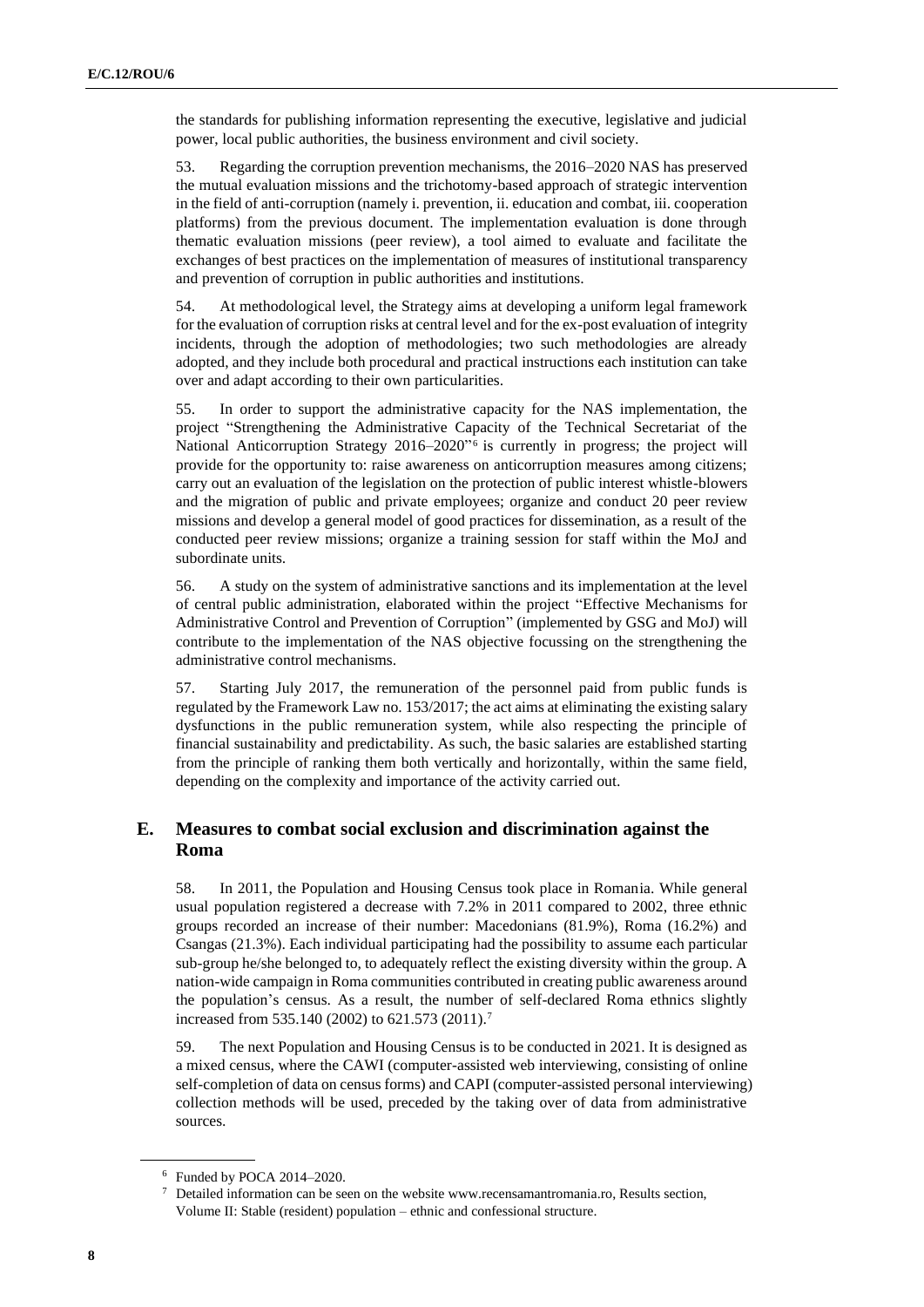60. The way in which the census is organised, namely through the online self-registration component, gives individuals the total freedom to fill in the census forms with the answers they want to give, which eliminates any possible interpretation, action or registration error on the part of another person, namely the census enumerator.

61. The future census is to be accompanied by a transparent and integrated communication and promotion campaign, which will run over a long period of time and whose aim will be to provide all persons, through various channels and a multitude of tools, with the most important information on its purpose of the census, its organization and usefulness. An important part of the campaign targets ethnic groups, through advertisements, posters, radio and TV programmes and other promotion tools in minority languages. Certain elements of the campaign will be prepared in English and in sign language.

#### **The Strategy for the inclusion of Romanian citizens belonging to Roma minority**

62. The Strategy has a mechanism of monitoring and assessment, through an Interministerial Committee composed by representatives of central public institutions responsible with implementing measures of the Strategy, represented at the level of State secretaries.

63. This Committee is led by a MoEF secretary of State, assisted by a technical secretariat and supported by two experts of NAR, the National Contact Point for Roma within MoEF, appointed through a memorandum of the Prime Minister, as well as a representative of GSG and a representative of the Prime Minister's Chancellery.

64. As the Strategy's implementation period is finishing in 2020, an assessment is ongoing, to be finalized by the end of 2020.

65. NAR already launched a recommendation for public policy in the field of inclusion of persons belonging to Roma community for the period 2021–2027.

66. As already proposed in a public policy document, the future Strategy for 2021–2027 proposes an updated approach of the policies for Roma inclusion, based on data and focusses on the elaboration of national programmes in priority areas, such as education, employment, health, housing, concentrating on combatting anti-Roma attitudes and strengthening the equality and non-discrimination principles culture among public institutions and private providers of public services. These priorities were substantiated on extensive local public consultations with Roma and pro-Roma stakeholders, as well as with the local public authorities involved in Roma social inclusion.

67. The future Strategy has a focus on creating a culture for anti-discrimination and equality principles among all public administration – both central and local levels – in all fields of intervention, as a prerequisite of combating anti-Roma attitudes at all levels of society. Also, the element of novelty in this new strategy is the focus on the local public administration's responsibility for Roma social inclusion, through a participatory mechanism of identifying issues and prioritising measures and allocating budgets, while accessing with priority national programmes, rather than European funds.

#### **Providing personal documents, including birth certificates**

68. During the reporting period, various projects were implemented at national and local level in order to provide assistance and to improve the situation of Roma persons with regard to identity documents. The most important ones are listed in *Annex 30 to the 5th periodic report of Romania submitted under article 40 of the International Covenant for Civil and political Rights*. 8

69. Additionally, an action Plan approved at the level of the Directorate for Population Records and Database Administration listed the demarches that the civil status registries must continue to make in order to ensure that Roma population benefits from the registration both in the civil record and in the national ones. Among these demarches are listed: contacting the

<sup>8</sup> Available at

[https://tbinternet.ohchr.org/\\_layouts/15/treatybodyexternal/Download.aspx?symbolno=INT%2fCCPR](https://tbinternet.ohchr.org/_layouts/15/treatybodyexternal/Download.aspx?symbolno=INT%2fCCPR%2fADR%2fROU%2f25710&Lang=en) [%2fADR%2fROU%2f25710&Lang=en](https://tbinternet.ohchr.org/_layouts/15/treatybodyexternal/Download.aspx?symbolno=INT%2fCCPR%2fADR%2fROU%2f25710&Lang=en).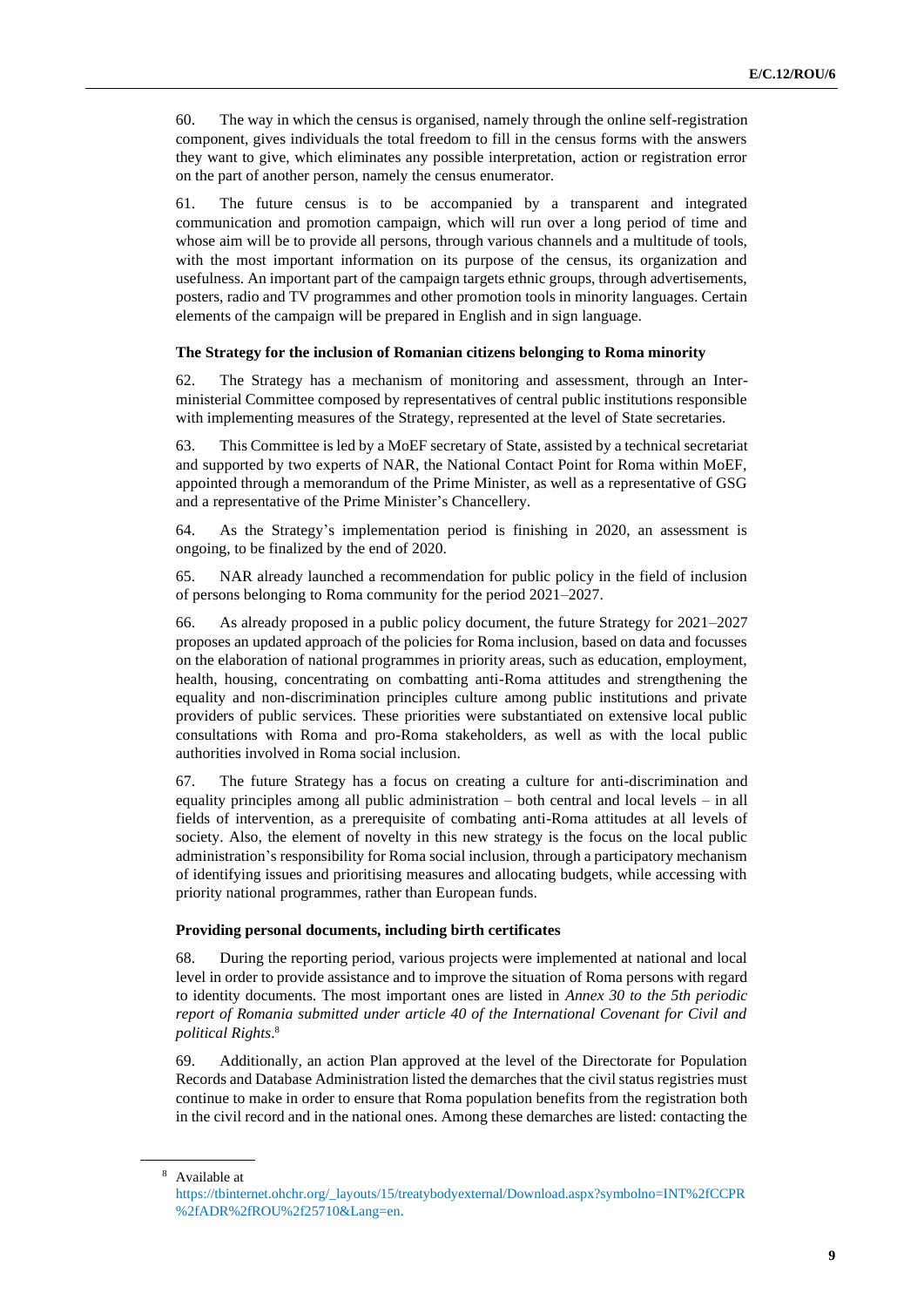Roma county and local focal points for support in identifying the potential beneficiaries, the local NGOs in order to identify support for these beneficiaries to go through the administrative procedure; training in preventing and combatting discrimination.

70. Official data show a significant increase in the number of civil status certificates or identity documents issued for Romanian citizens of Roma ethnicity. However, one must emphasize that the Romanian legislation for persons' records and civil status registration strictly respects GDPR, which provides that the processing of data on ethnic origin of persons is prohibited, considering the scope and the objectives of public registries on persons' records. In this context, these persons can be identified as long as they declare the ethnic affiliation before the local public authorities or NGOs involved in the implementation of a specific strategies, which remains a personal choice, but not by registering the information in the official registries. The statistical data for the reporting period show an increase in the new entries by 131% in the civil records and by 48% in the national registry between 2013 and 2019. (see *Annex 13*)

71. In 2016, legislative amendments addressed the situation of children, whose identity could not be proven, allowing for a child's birth to be registered even if, upon hospital admission, the mother could not show an ID document as proof of identity. To this end, even if she has no vital records, the mother can register the new-born child by declaring her identity, which is to be recorded in a report; the procedure looks at the child's best interests and is based on the requirement for every child to have an identity. In addition, State authorities will take the required steps to make sure the mother gets an identity document.

#### **Addressing negative prejudices and stereotypes**

#### *The initial and continuous professional training for magistrates, lawyers, police personnel and public servants*

72. Starting with 2006–2007, the 1st year NIM trainee magistrates are introduced to the concepts of prohibition of discrimination and that of an effective remedy and relevant international case law on these matters; the studies are complemented in the 2nd training year with the course "Fight against discrimination".

73. Judges and prosecutors admitted into magistracy following a direct contest also undertake an initial training regarding discrimination and hate crimes in the Human Rights Module and also at seminars on criminal law.

74. Special training events (conferences, seminars) are also constantly organised on the topic of non-discrimination, some of them within programmes or projects implemented in partnership with NCCD or/and with Romani CRISS.

75. The National Institute for Lawyers' Training and Professional Perfecting is offering an initial two-year professional training; the 2nd year includes the study of human rights protection. Also, within the continuous training system, conferences and seminars on human rights protection are offered to lawyers within projects co-implemented by the Institute and governmental or non-governmental organisations.

76. The curriculum of the educational institutions within MoIA includes the necessary and relevant topics that ensure the development of professional competences in the police officers and non-commissioned officers' professional relations with the citizens, so that the latter's rights and interests are observed and promoted according to the regulations in force.

77. Over 2,350 students graduating the "Alexandru Ioan Cuza" Police Academy in the period 2014 – 2019 and over 11,595 graduates from the police and gendarmerie noncommissioned officers' schools benefitted from human rights training.

78. The Institute of Public Order Studies organizes training courses in the field of human rights, attended by police officers from public order structures, criminal investigations, transport police. The purpose of these training programmes is to prevent discrimination/abuse in the interaction between the police worker and the persons belonging to groups at risk of discrimination. In 2014–2019, 2,100 police personnel from public order, criminal investigation and transportation departments participated in these courses.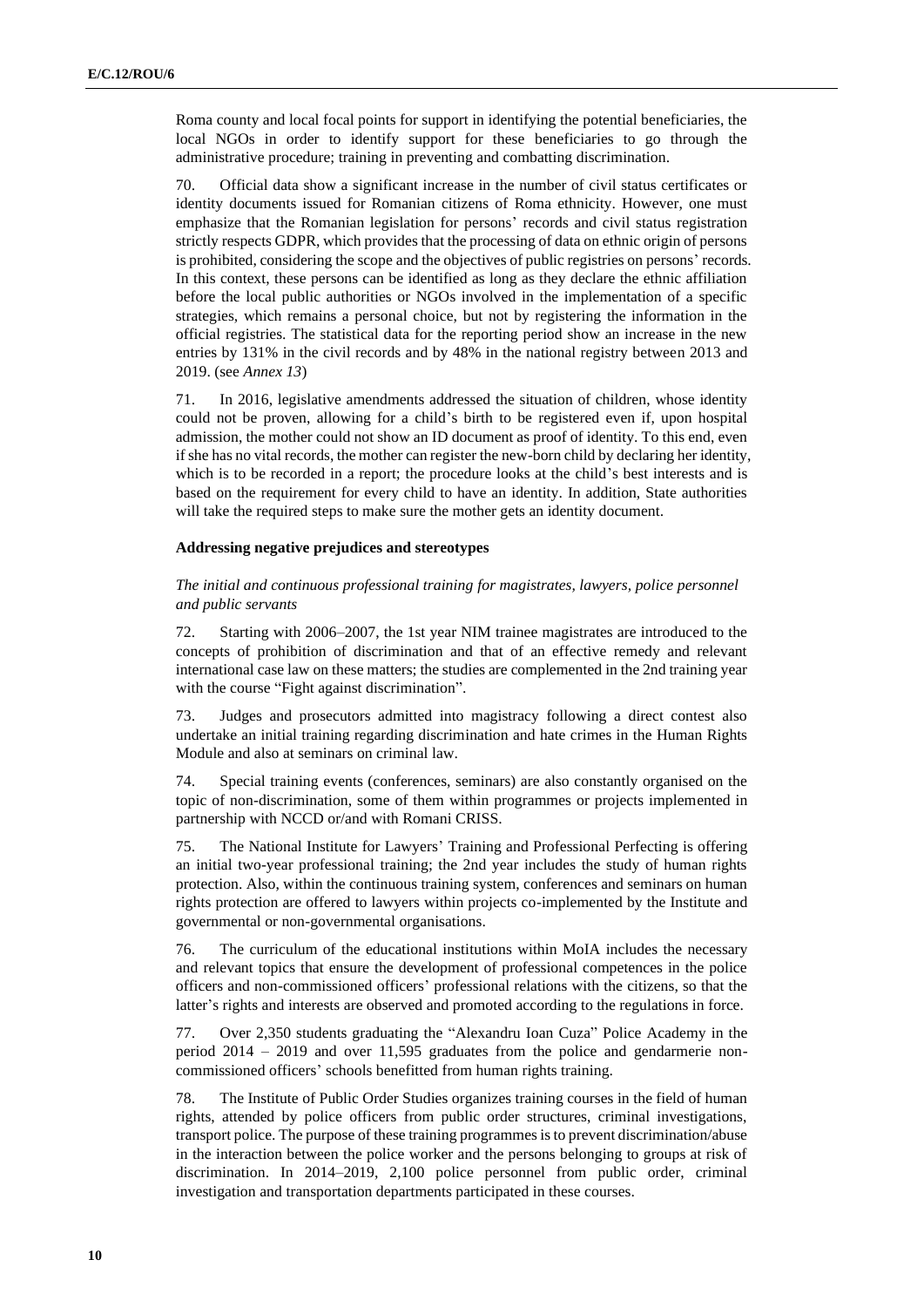79. More details on these training programs are presented in *Annex 14.*

#### *Combatting negative prejudices and stereotypes*

80. In the exercise of its main function, the NCCD examined cases concerning alleged discriminatory treatment based on Roma ethnicity against individuals, in multiple spheres of life. The number of cases registered each year indicates the public awareness on the mechanism as well as the substantive use of this type of complaint in various areas of discrimination, with approximately 50 new cases each year (as detailed in *Annex 9*).

81. NCCD also continues its training activities; the Council is implementing, from October 2018 to March 2020, the project "10 Years of Implementation of the EU Framework Directive on Racism and Xenophobia in Romania: Challenges and New Approaches to Hate Crime Actions" – NoIntoHate2018.<sup>9</sup>

82. The project aims at assessing the impact of the EU Framework Directive, while identifying the needs of improvement of the legislation / policies in line with the EU standards, as well as strengthening the capacity of the national anti-discrimination institutions to get involved in the prevention of crimes motivated by hate.

83. The project seeks to use the expertise of some institutional working groups to review the legislative framework by proposing amendments if they are required. Increasing institutional capacity will be achieved by organizing training courses for people directly involved within the process of recording and reporting hate crimes. Between August 2019 and February 2020, experts from the NCCD, the Institute for Public Policies and an international expert in hate crime held 12 training sessions (8 sessions for the professional category of magistrates and 4 sessions for professional police and gendarmerie categories).

84. During 2010–2019, the National Agency for Public Servants implemented 15 projects with a training component, focusing on equal opportunities and gender equality, as well as sustainable development. The Agency also implemented or participated in projects including human rights training. (see *Annex 14*)

# **F. Achieving gender equality**

85. The adequate representation of women in public offices is a constant concern for the authorities. As such, NAEO – the specialized public administration body responsible for promoting the principle of equal opportunities and treatment between women and men in view of eliminating all forms of discrimination based on sex criteria, in all national policies and programs –, is annually collecting data regarding women and men in decision position from the central public administration, which are sent to COM.

86. In order to adequately evaluate the situation of women in decision-making positions and to identify the necessary measures to be adopted in order to improve the representation of women, NAEO performed several studies:

- "Situation of women and men in decision-making positions in the central public administration 2019"; 10
- Women's and men's representation in the elections for the local public authorities in 2016"; 11
- "Women's and men's representation in the parliamentary elections in 2016".<sup>12</sup>

<sup>9</sup> In partnership with the Institute for Public Policies and funded by the EU Program "Rights, Equality, Citizenship 2014–2020", according to the Grant Agreement no. 809349 – NoIntoHate2018 – REC-AG-2017 / REC-RRAC-HATEAG-2017.

<sup>10</sup> Available at Available at https://anes.gov.ro/wp-content/uploads/2020/01/Analiza-Situatia-femeilorsi-a-barbatilor-in-pozitii-de-decizie-in-administratia-publica-centrala-2019.pdf.

<sup>11</sup> Available a[t http://anes.gov.ro/wp-content/uploads/2018/05/ANALIZA-ALEGERI-LOCALE-](http://anes.gov.ro/wp-content/uploads/2018/05/ANALIZA-ALEGERI-LOCALE-2016.pdf)[2016.pdf.](http://anes.gov.ro/wp-content/uploads/2018/05/ANALIZA-ALEGERI-LOCALE-2016.pdf)

<sup>12</sup> Available a[t http://anes.gov.ro/wp-content/uploads/2018/05/ANALIZA-ALEGERI-](http://anes.gov.ro/wp-content/uploads/2018/05/ANALIZA-ALEGERI-PARLAMENTARE-2016.pdf)[PARLAMENTARE-2016.pdf.](http://anes.gov.ro/wp-content/uploads/2018/05/ANALIZA-ALEGERI-PARLAMENTARE-2016.pdf)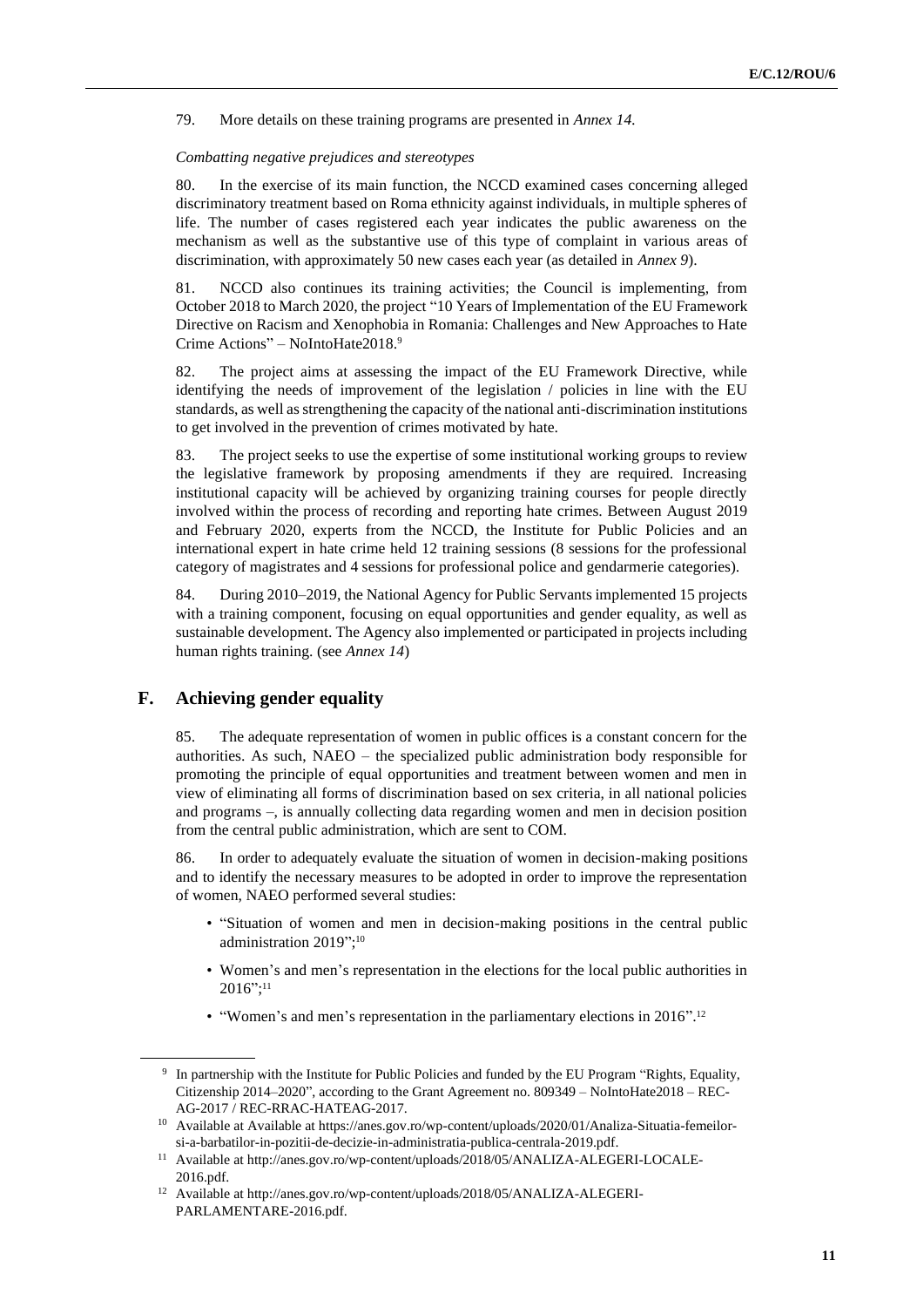87. According to these data, at the level of the central public administration, the decisional level (starting with deputy director up to the position of secretary general) is occupied by 46,5% men and 53,5% women.

88. As for the elected positions at local level, in 2016, a slight increase in the number of women elected as mayors and country counsellor was recorded. (see *Annex 8*)

89. The representation of women and men in the two chambers of the Parliament, for the last three elections, show a net increase in 2016, compared to the previous 2 parliamentary elections (See *Annex 8*). It is to be noted that, in 2016, from the total number of candidates to parliamentary elections, 27.75% were women.

#### **Measures aimed at achieving a more balanced sharing of professional and family responsibilities between women and men**

90. The social assistance benefits programs for families with children were diversified during 2011–2019. One of the programs targeting parents active on the labour market combines parental leave and child raising indemnity with the indemnity for monthly insertion incentive.

91. The minimum amount of child raising indemnity has been increased from 600 lei in 2011, to 85% of the average professional net income earned by the parent during the last 12 months from the last two years prior to the childbirth (the maximum amount is limited to 8,500 lei per month).

92. The legislation regarding parental leave also stipulates other measures of job protection for persons who are entitled to this leave, such as:

- The interdiction for the employers to dismiss the persons who are requesting the parental leave or who are already in parental leave or receive the payment of the insertion incentive; this interdiction is extended, only once, with 6 months after the persons returns to work;
- At the end of the parental leave the employee has the right to return in equivalent working conditions to those prior to the leave and also to benefit from any improvement in working conditions they would have been entitled in this period.

93. Persons who are entitled to receive child raising indemnity, but still work, earning professional incomes subject to income taxation, have the right to a monthly incentive insertion. The monthly insertion incentive is granted until the child reaches the age of 3 years in a monthly amount of 650 lei (starting from 1st of April 2017), if the parent decides to come back to work 60 days before the child fulfils the age of 2 years old.

94. Accommodation leave and benefit is granted since 2016 for accommodation with an adopted child. The adoptive parent or, optionally, any of the spouses from the adoptive family, who earn incomes subject to income taxes, as subsequently amended and supplemented, from wages and assimilated incomes, from self-employed activities and agricultural activities, can benefit from an accommodation leave of up to one year, which may include also the period of custody of the child for adoption, as well as a monthly allowance. The monthly amount of the accommodation benefit is 1.700 lei.

95. Benefits and aids are granted to parents of children with disabilities, up to the age of 7 years old or to persons with disability who became parents. The amount of the child raising indemnity, for parents who take care of a child with disability, aged between 3 and 7 years old, who are entitled to parental leave, has been increased from 600 lei to 1.250 lei (representing 93% of the net minimum wage), starting from January 2018.

96. A new type of benefit, for parents who take care of a child with disability and who are active on the labour market, having a part time contract, has also been set up, amounting to 50% from the minimum child raising indemnity (650 lei); the benefit can be cumulated with the salary.

97. The evolution of the amounts of the benefits presented above, is included in *Annex 2*.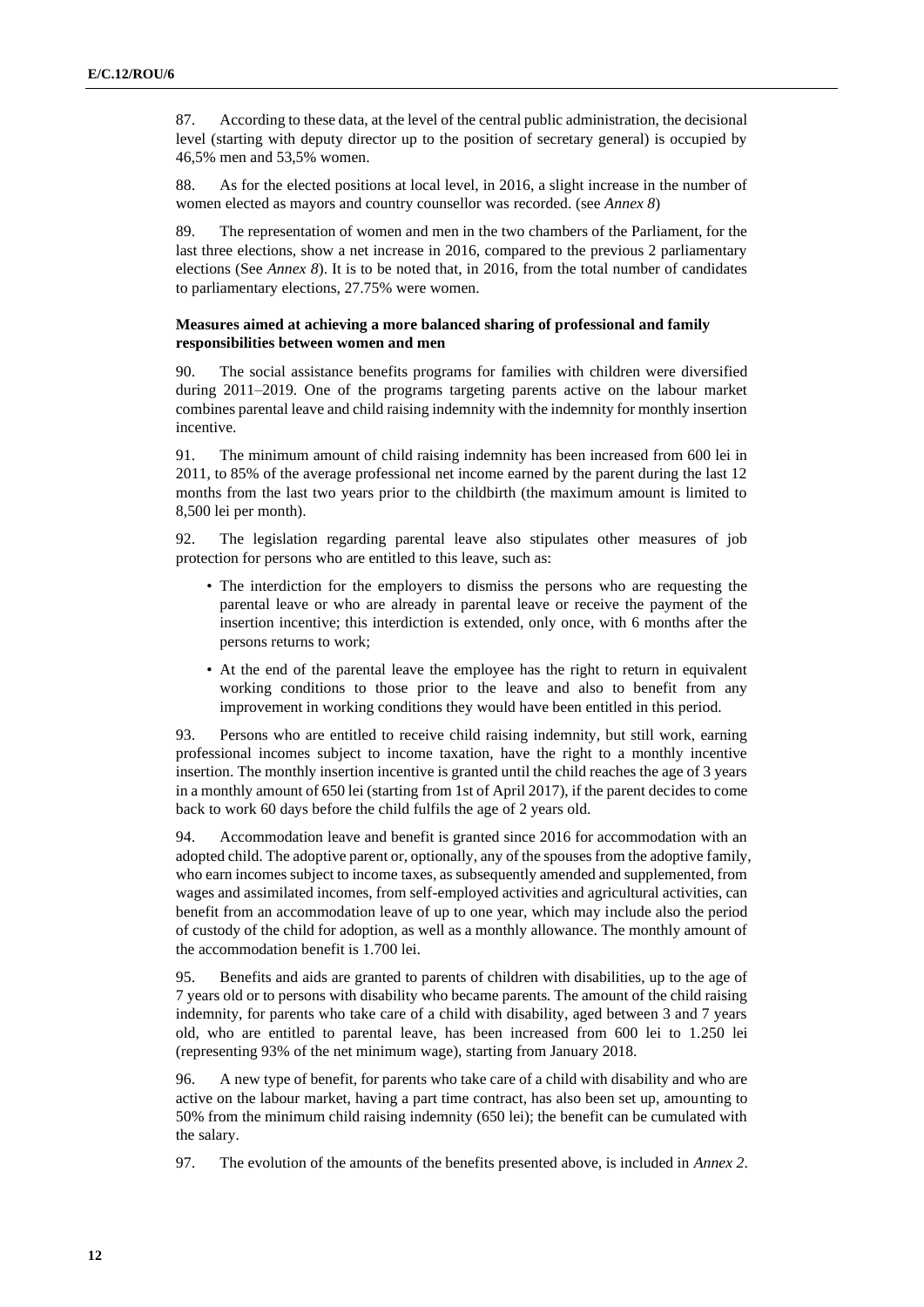# **G. Measures to reduce unemployment, in particular unemployment among young people, Roma, and persons with disabilities**

98. As part of the efforts to support the integration into the labour market of people belonging to disadvantaged groups, especially of young people from the NEETs category, the Government resorted to a dedicated instrument, namely the *Youth Guarantee Implementation Plan* (adopted initially for 2014–2015 and then for the period 2017–2020). Through this Plan, all young people aged below 25 years, who lost their job or were no able to find job after graduation, were to receive, in 4 months after their registration before the agencies for employment an offer for a good quality employment, for a trainee program of for an internship.

99. A project implemented starting with 2018 by NEA identified 105,320 young NEETs, with 95,036 newly registered in NEA's databases; 1,277 apprenticeship contracts were concluded in the first 4 month on the project's implementation, while 256,424 persons under age 25 benefited from employment, trainee or apprenticeship programs.

100. The results obtained by the implementation of these measures, as well as those of the assessment studies of the effects of the active measures, showed the incentives offered to be insufficient, mainly from the perspective of the amounts granted to the beneficiaries – employers or unemployed persons registered with the employment agencies.

101. The Law on the unemployment insurance system and the stimulation of employment (the main normative act that regulates the measures for the implementation of strategies and policies developed in order to protect people from the risk of unemployment, to ensure a high level of employment and to adapt the labour force to the demands of the labour market) was amended and supplemented, in order to include measures to:

- Increase the chances of employment for people looking for a job;
- Stimulate employers to provide employment opportunities to unemployed people from different target groups.
- 102. The details of these measures are presented in *Annex 4*.

103. The reform of the Law regarding the unemployment insurance system was accompanied by the *reform of the Law on apprenticeship at work and the Law regarding internship*. The amounts granted to employers who conclude apprenticeship or internship contracts for the higher education graduates have been increased, in 2017 and 2018, as detailed in *Annex 4*.

104. The general results of these reform measures show that the employment rate has increased steadily over the last years, to 70.9% for the age group 20–64 years, by the end of 2019.

105. In 2019, the employment rate for women increased less than the employment rate for men, which led to an increase in the labour market participation difference, of 19 percentage points for the age group 20–64 years.

106. The unemployment rate continued its downward process reaching the value of 3.9% at the end of 2019, 2.9 percentage points lower than the value registered in 2015. Thus, in 2019, the difference between the unemployment rate for women and the unemployment rate for men was 0.9 percentage points (4.3% for men versus 3.4% for women).

107. The rate of NEETs registered in Romania continues to be high compared to the average at European level, even if it is on a downward trend. Thus, according to the data provided by Eurostat, the NEETs rate has decreased by 3.4 percentage points over the last 5 years, respectively from 18.1% in 2015, to 14.7% at the end of 2019.

108. The long-term unemployment rate was 1.7% in 2019, 1.3 percentage points lower than the value registered in 2015.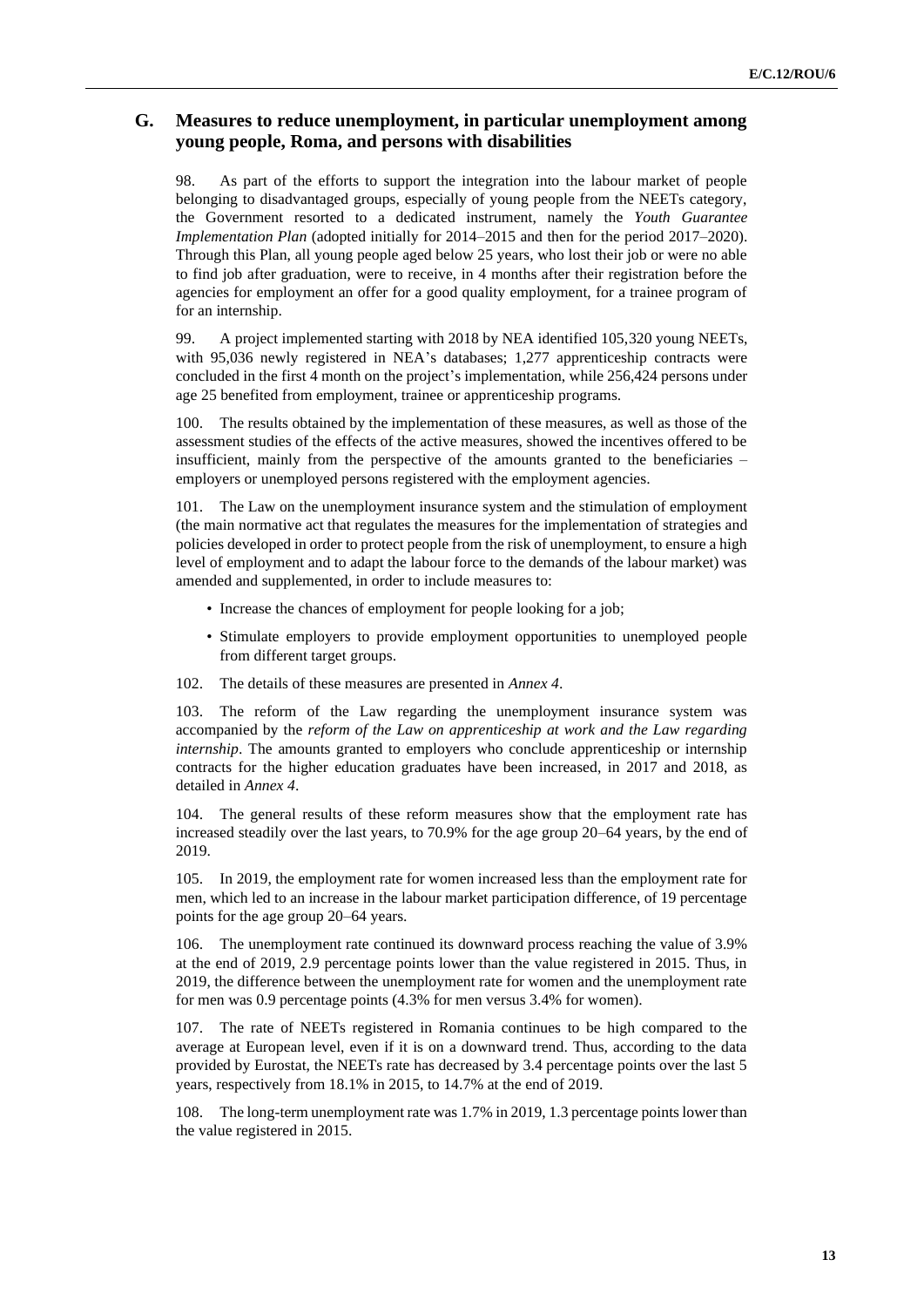109. The right to work for persons with disabilities is guaranteed by law. At the end of 2017, 25.89% of the persons with disabilities were employed, with 28.52% of the total number of persons with disabilities employed in the public system.<sup>13</sup>

110. Also, Law no. 448/2006 regulates the obligation of public authorities and institutions, legal public or private entities, which have at least 50 employees, to employ persons with disabilities in a percentage of at least 4% of the total number of employees.

111. According to the information provided by MoPF, which monitors and controls compliance with these provisions, at the end of 2017, 11.42% of persons with disabilities were employed in entities with more than 50 employees, and at the end of 2018, their percentage was 20.32%.

112. The specific objectives related to employment in the Strategy for the inclusion of the Romanian citizens belonging to the Roma minority 2015–2020 are increasing the number of:

- Persons active on the labour market;
- Roma women, active on the labour market.

113. In addition, NAE developed a *Special Employment Program for communities with large numbers of Roma ethnic persons*, as part of its annual National Employment Program. Implemented yearly since 2006, the special program covered 145 localities in 2019.

114. Measures included in the special program target developing professional skills, including evaluating knowledge, as appropriate, the means and methods for promoting and improving professional skills and qualifications. The program is backed by actions specific to the public employment service, such as:

- Dissemination of information among the employers, as well as among the Roma jobseekers, regarding the measures to stimulate employment that they can benefit from;
- Organizing job fairs;
- Collaboration with Roma representatives.

115. Specific focus is put on personalized actions, especially on labour mediation services, knowing that, according to the legal provisions, employment can be realized based on the vacancies declared by the employers and on professional counselling services, whose quality is given by a proper guidance provided to the jobseekers either directly to the available jobs, or in association with other employment supporting measures.

116. The results of the measures implemented by NEA through the National Employment Program, in the period 2012–2019, are also presented in the *Annex 5*, showing their impact on target groups.

117. The participation of people belonging to disadvantaged groups (long time unemployed, persons with disabilities, persons under age 25 etc.) in vocational training programs organised by NEA is presented in *Annex 6*. In 2019, 7,137 persons belonging to disadvantaged groups participated in such programs, representing 34.28% of the total unemployed attendants.

# **H. Measures consolidating the protection of asylum seekers**

118. The legal framework on asylum, amended in December 2015 and January 2016, provides that:

• During the asylum procedure, the protection seeker has the right to receive access to the labour market under the conditions provided by law for Romanian citizens, after the expiry of a period of 3 months from the date of submission of her application, if

<sup>&</sup>lt;sup>13</sup> The percentages are related to the number of people with disabilities of working age, between 18–60 years old, people with disabilities having the right to retire earlier, according to the legal regulations in force, which does not include persons receiving invalidity pension.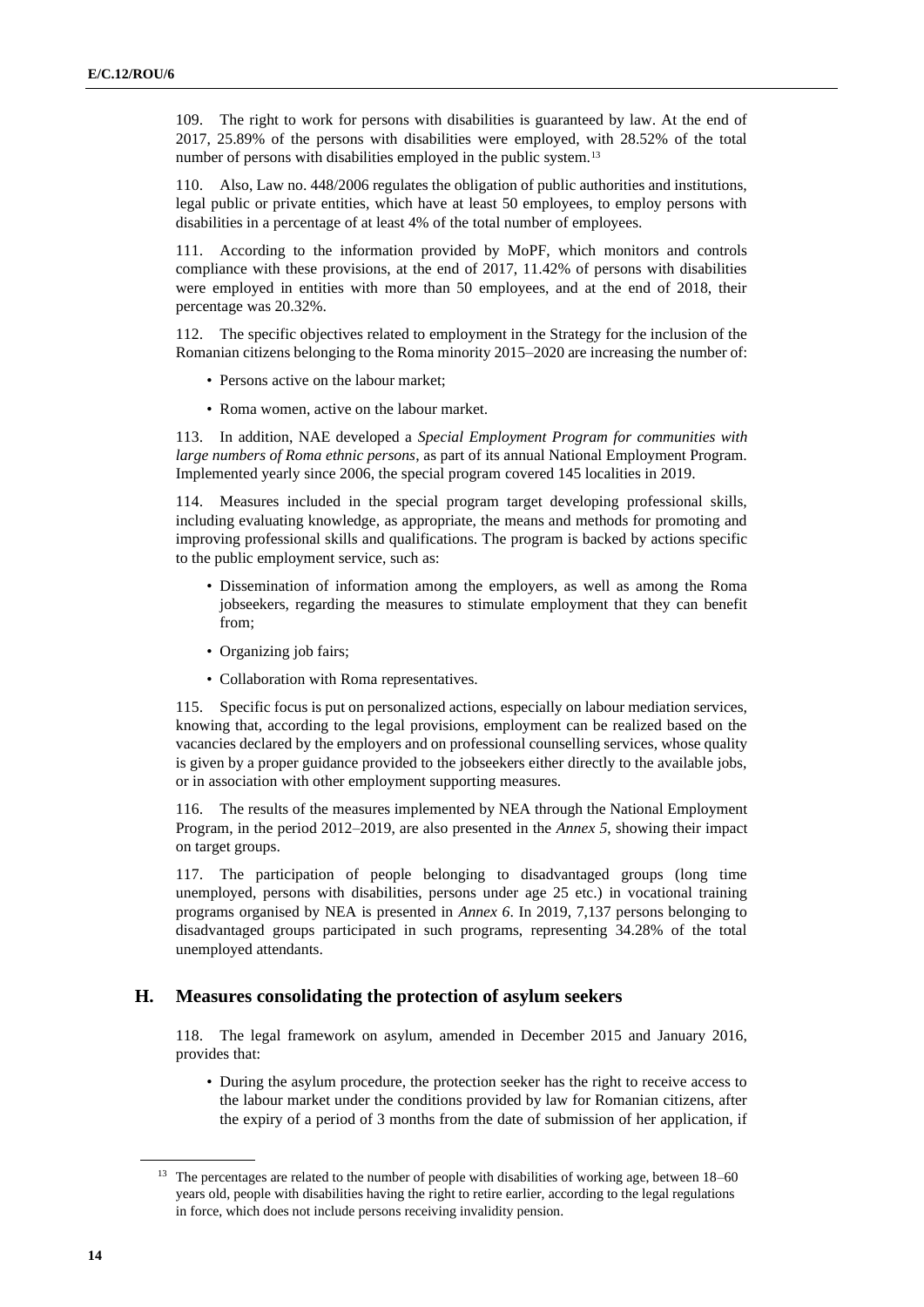no administrative decision has been taken and the delay cannot be imputed to him, as well as during the judicial phase of the asylum procedure;

- Asylum seekers who, when submitting an asylum application, have a right of residence on the territory of Romania and are legally employed, can continue to carry out their lucrative activity;
- The protection seeker who does not have maintenance means, has the right to benefit, upon request, for the entire duration of the asylum procedure, of material reception conditions, which guarantees the subsistence and protects her physical and mental health.

119. Material reception conditions consist of accommodation, food, maintenance and hygiene materials, clothing and footwear, transportation, which may be granted in kind, in the form of financial allowances or vouchers or through a combination of these 3 elements.

120. At present, the food allocation is in amount of 10 lei/person/day and the clothing allocation is in amount of 67 lei/person/summer and of 100 lei/person/winter; the allocation for other expenses (such as local transport, cultural services, press, repair and maintenance services, personal hygiene products) is 6 lei/person/day. The accommodation is either offered in one of the 6 regional centres for the reception of asylum-seekers or either is subsidised in the amount of 450 lei/person/month (the maintenance expenses are also subsidised in the amount of 120 lei/summer month and 155 lei/winter month). These amounts are subject to periodical indexation, based on data on the quality of life provided by NIS.

# **I. The measures of social protection through the minimum wage**

121. The minimum gross basic wage guaranteed in payment, according to the normal work program, is established by Government decision, after consulting the unions and employers.

122. Its value knew a constant progressive increase from 2011 to the present days, from 670 lei in 2011 (approx. 160 EUR) to 1,900 lei (approx. 410 EUR) in 2018. At the end of 2019, the minimum wage was 2,080 lei (approx.  $440 \text{ EUR}$ ),<sup>14</sup> respectively 2,350 lei for the one-year senior personnel occupying posts requiring higher education and 3,000 lei for the field of constructions.

123. Several elements corroborated to support the decision taken in 2018 to increase the level of the minimum gross basic wage, namely: the effect of the increase on reducing the number of employees at risk of poverty and social exclusion; the reduction of the difference between the minimum and the medium wages; the requirements of economic development, productivity and the goal to attain and maintain a high level of employment.

### **J. Guaranteeing the respect for trade union rights**

124. The law on labour and social dialogue guarantees the right of association, establish the obligation to recognize the employee right to unionisation at the level of all employers and prohibit the employee from renouncing his legal rights to be assisted by a third party (lawyer, trade union) in the negotiation of the individual employment contract.

125. The law prohibits antiunion discrimination and allows workers fired for union activity to request their reinstatement in court.

126. The law also provides legal means for reporting and filing a lawsuit against abuses. The situations of violation of trade union rights and/or of conditionality in the exercise of trade union rights and freedoms can be notified administratively to the Labour Inspection, to NCCD or/and to a tribunal which has labour jurisdiction.

<sup>&</sup>lt;sup>14</sup> Starting with January 1st, 2020, the new amount of the minimum gross basic wage was increased at 2,230 lei.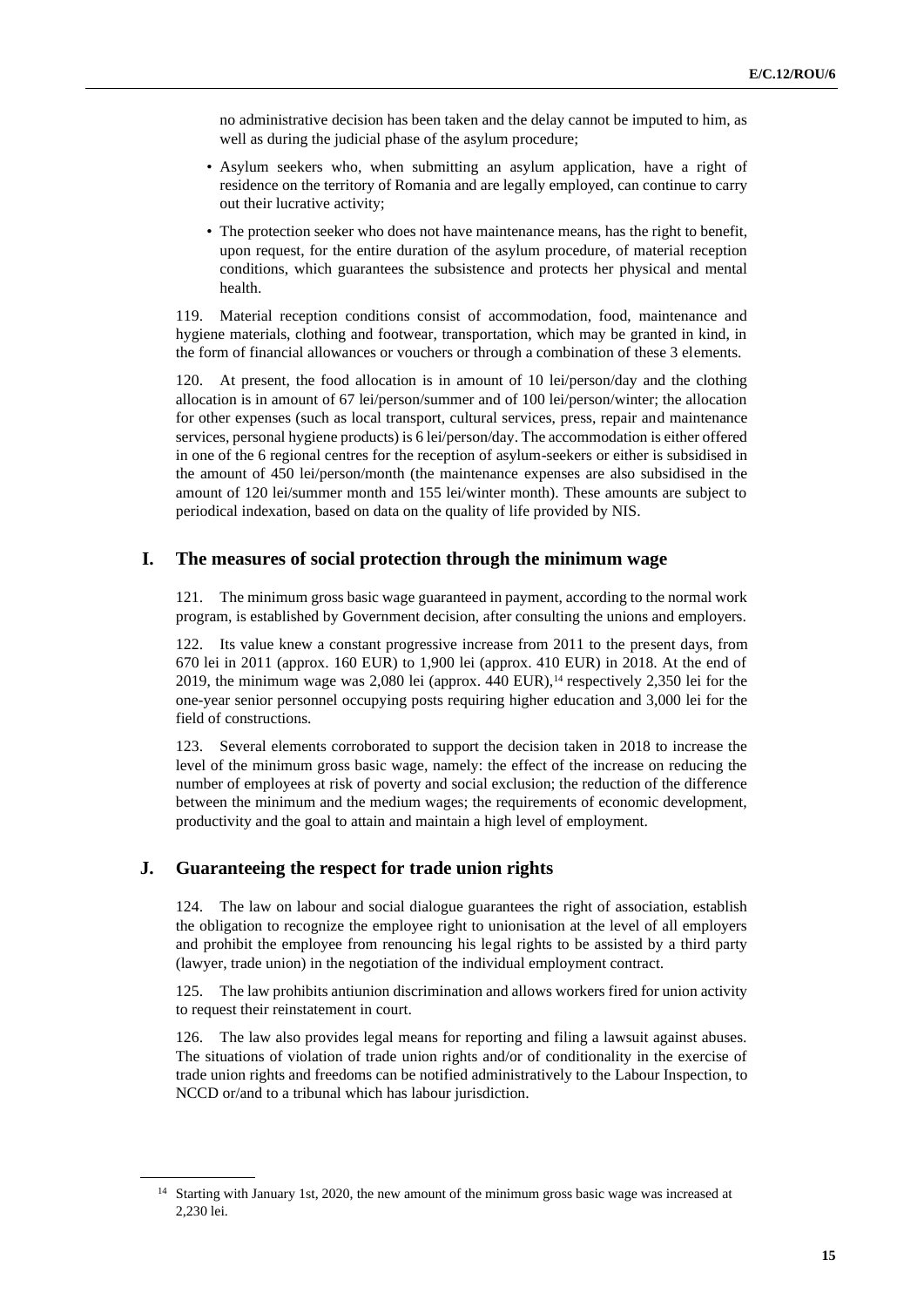127. The labour legislation guarantees the protection of the union leaders, the representatives of the employees and the union members against dismissal on union grounds, harassment, and ill treatment.

128. In accordance with the law, the following behaviours are considered administrative offences (misdemeanours) and are sanctioned with administrative fines:

- The infringement of the interdiction to interfere in the exercise of the rights of trade unions to freely adopt their regulations, elect their representatives, organise their management and activity and elaborate their own action plans; the fine amounts vary between 15,000 lei and 20,000 lei;
- The employer's refusal to start the negotiation of the collective labour agreement, the fine is comprised between 5,000 and 10,000 lei;
- The employer's refusal to receive and register the notification on the employees requests, their justification and the proposals for solving the potential labour conflict, with a fine between 1,000 to 3,000 lei;
- Preventing the access of the labour inspector for ascertainment of an administrative offences.

129. The administrative offences will be established by the Labour Inspectorate (relevant statistical data are provided in *Annex 7*).

130. Some of the violations of the legal provisions are qualified as criminal offences, punishable with imprisonment from 3 month to 2 years or with a criminal fine:

- Preventing the striker employee from participating in the strike or compelling her to work while on strike;
- Restricting or conditioning, in any way, the exercise of attributions by the elected members of the union's management body.

131. The employee, the trade union or its elected representatives who consider themselves victims of a discriminatory act or of a violation of their rights can either notify the NCCD or lodge a judicial complaint. The law guarantees free access and use of any legal way of appeal.

132. The NCCD practice in the 2014–2019 span shows that the institution received each year over a dozen complaints. (*Annex 9*)

# **K. Measures to consolidate social security**

133. The quality of social assistance benefits depends to an important degree on the capacity of recipients to obtain the benefits they are entitled to in a timely manner, but also on the adequacy of the social assistance benefits in relation to socio-economic changes (e.g. inflation rate).

134. In 2011, the new law on social assistance introduced the reference social indicator (RSI), a reference amount, expressed in domestic currency, for the calculation of the levels of social benefits; the social assistance benefits, paid from the State budget, are calculated by reference to this value.

135. Thus, the unemployment allowance, the minimum income guaranteed, the family support allowance, the child placement allowance, the employment bonus for graduated who are hired, the child support allowance, the allowance for persons with disabilities, the food allowance for persons with HIV/AIDS are calculated by reference to RSI.

136. The amount of the reference social indicator was established in 2012 at 500 lei. During the reference period, 2011–2019, the amounts of the social assistance benefits were revised by increasing the coefficients for each of the benefit, even if the social reference index was not updated.

137. Aware of the need to improve the efficacy of social assistance benefits by establishing a mechanism of indexation that will determine the revision of the social assistance benefits in a predictable manner, the MoLSP started in 2019, with the aid of external consultants, a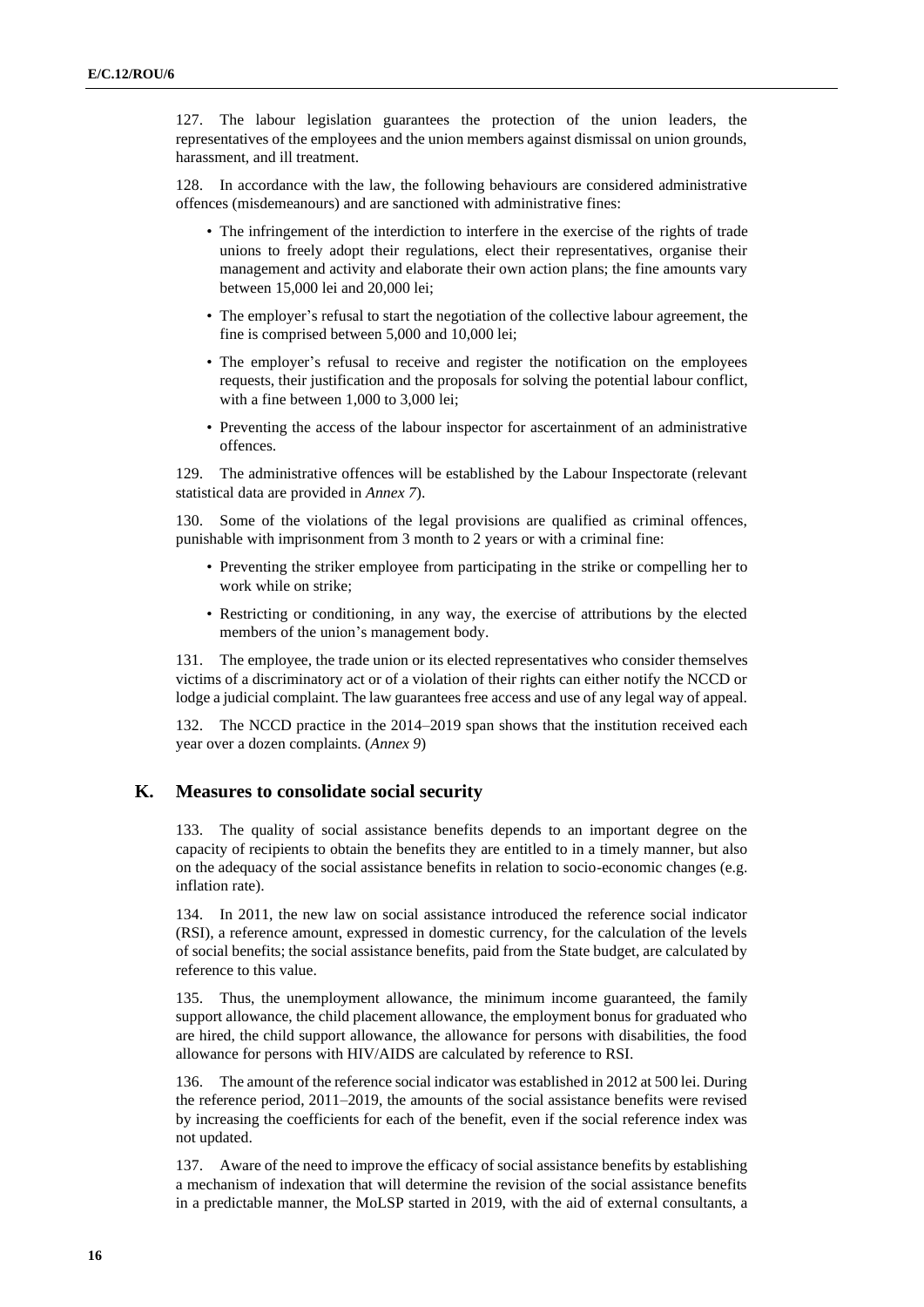new project, "*Support for developing an Indexation mechanism and piloting a new payment method for social assistance benefits in Romania*"; the adoption of such a mechanism needs an assessment and justification in terms of cost effectiveness, budgetary predictability and adequacy of benefits.

138. As indicated in previous periodic report (p. 29) the benefit of the minimum guaranteed social pension, introduced in 2009, ensures, for the retired persons who have their residence in Romania, a minimal amount to be received and complements the amount of the retirement payment if this is below the minimum. This benefit is, since 2010, considered a social allowance for retirees and its amount grew constantly, from 350 lei in 2009 to 704 lei in September 2019. Approx. 970,000 retirees benefited from this allowance by the end of December 2019.

139. The evolution of the amount of the child allowance increased in the period 2009–2020, in three stages; the exact sums are presented in *Annex 2* to the present Report.

140. The present amounts range between 150 lei (32 EUR or 12% of the net minimum wage for 2019<sup>15</sup>) and 300 lei (63 EUR or 24% of the net minimum wage for 2019), depending on the child's age and if she has disabilities.

141. This allowance is a family benefit with a major impact on poverty reduction among families with children. It is a universal right, granted by the State for all children up to age 18, without discrimination. Young people, after age 18, attending high school or professional school, are entitled to State allowance for children up to the completion of these studies.

142. Families with children, who are in difficulty, can also apply for other types of social assistance benefits (means-testing benefits) if the eligibility conditions provided by the law are met. These programs are also presented in *Annex 2*.

143. Protecting the purchasing power of retirement income is achieved by periodical indexation of the pension point, taking in consideration the economic-financial situation of the country, in compliance with the provisions of the Law on fiscal-budgetary responsibility, and in line with the corresponding fiscal-budgetary strategy.

144. From September 1st, 2019 the pension point's value increased to 1,265 lei; the evolution of the pension point's value, starting with April 2001, is presented in *Annex 11*.

# **L. Measures to consolidate the adequate provision of social services**

145. Social services are delivered by public or private providers, accredited by the MoLSP according to the relevant legal provisions.

146. The social services provided are subject to licensing by the MoLSP or the agencies/authorities with responsibilities in the field (NARPDCA, NAEO, etc.), according to the legal provisions and to the minimum quality standards set by MoLSP Order for each type of social service.

147. The minimum quality standards used for the licensing of social services mainly concern the following aspects:

- The purpose of the social services and the specific of the activities carried out;
- The basic needs of the beneficiaries;
- The quality of life and the safety of the beneficiaries (the right to self-determination, the right to choose services, the right to be informed and consulted in decision making, etc.);
- The quality of the management and the competence of the specialized personnel;
- Respecting the economic-financial discipline.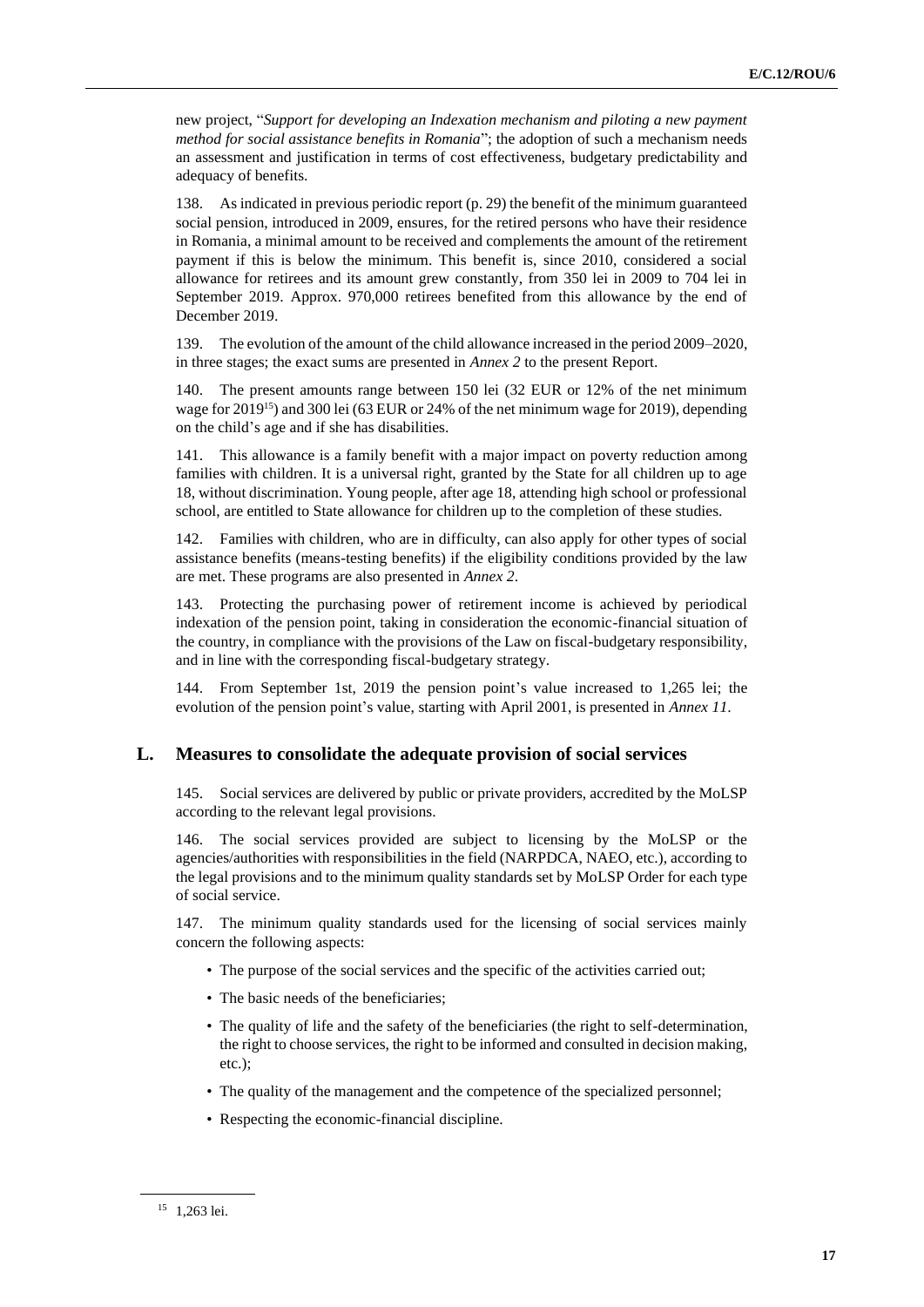148. As regards the records of social providers and services, MoLSP manages and permanently updates the Register of Accredited Providers and Licensed Social Services, called the Unique Electronic Register of Social Services, whose content is regulated by law.

149. An already finalised project allowed the MoLSP to map both the territorial distribution of existing social services and their related infrastructure and the need for social services and infrastructure, as well as the relative poverty rate and the in work poverty rate, for a individual-oriented decision. (see *Annex 12*)

150. Regarding the supervision, monitoring and evaluation of the quality of social services, the Social Inspection is the main control mechanism of MoLSP, with a role in identifying, evaluating, detecting, discouraging and remedying irregularities and deficiencies in the field of social assistance.

151. The controls of the social inspection are planned yearly in the field of social services but can also be triggered as a result of the petitions and notifications of the interested citizens / institutions. The Social Inspection makes the evaluation in case the evaluation/re-evaluation of a social service or its classification is requested. (See *Annex 7*)

152. Depending on the seriousness of the facts found during the inspections of social services, the social inspectors may order, as follows:

- Remedial measures, which are monitored until implementation;
- Suspension of the accreditation of the social service which represents the prohibition of its functioning for a determined period of maximum 3 months;
- Withdrawal of the accreditation of the social service which represents the prohibition of its functioning;
- Contravention sanctioning;
- Referral to other competent control institutions or criminal investigation bodies.

### **M. Fighting poverty**

153. As the current Strategy is approaching its term, MoLSP, together with the NSPAS experts (as part of an EU funded project) started in 2019 preparations for the design of a new Strategic Framework for social inclusion and poverty reduction for 2021–2027. Thus, MoLSP and NSPAS have performed a diagnostic analysis based on statistics, which represents the basis for a better support for public policies in this area. Based on this analysis, a new Strategy and Action Plan for Social Inclusion and Poverty Reduction for 2021–2027 had been drafted, which will be submitted for approval by Government Decision.

154. The national strategic documents adopted for the protection and promotion of children's rights or for the inclusion of persons belonging to Roma community also include measures to foster social inclusion and eliminate poverty; thus, the Action Plan corresponding to the National Strategy for Children's Rights includes a general objective dedicated to the promotion of social inclusion of children in vulnerable situations.

155. This implies increasing the access of poor children to basic services, understood to refer not only to social services but also to the educational and medical ones. Such intersectoral approaches include targeted measures addressed to children from vulnerable areas and also help decreasing the disparities between children from rural and urban areas.

156. Significant improvements were also brought to the legal framework dedicated to the social services; the introduction of provisions on the regulation, licencing, functioning and financing of the social services, of new minimum quality standards for all the social services contributes to preventing marginalization and social exclusion.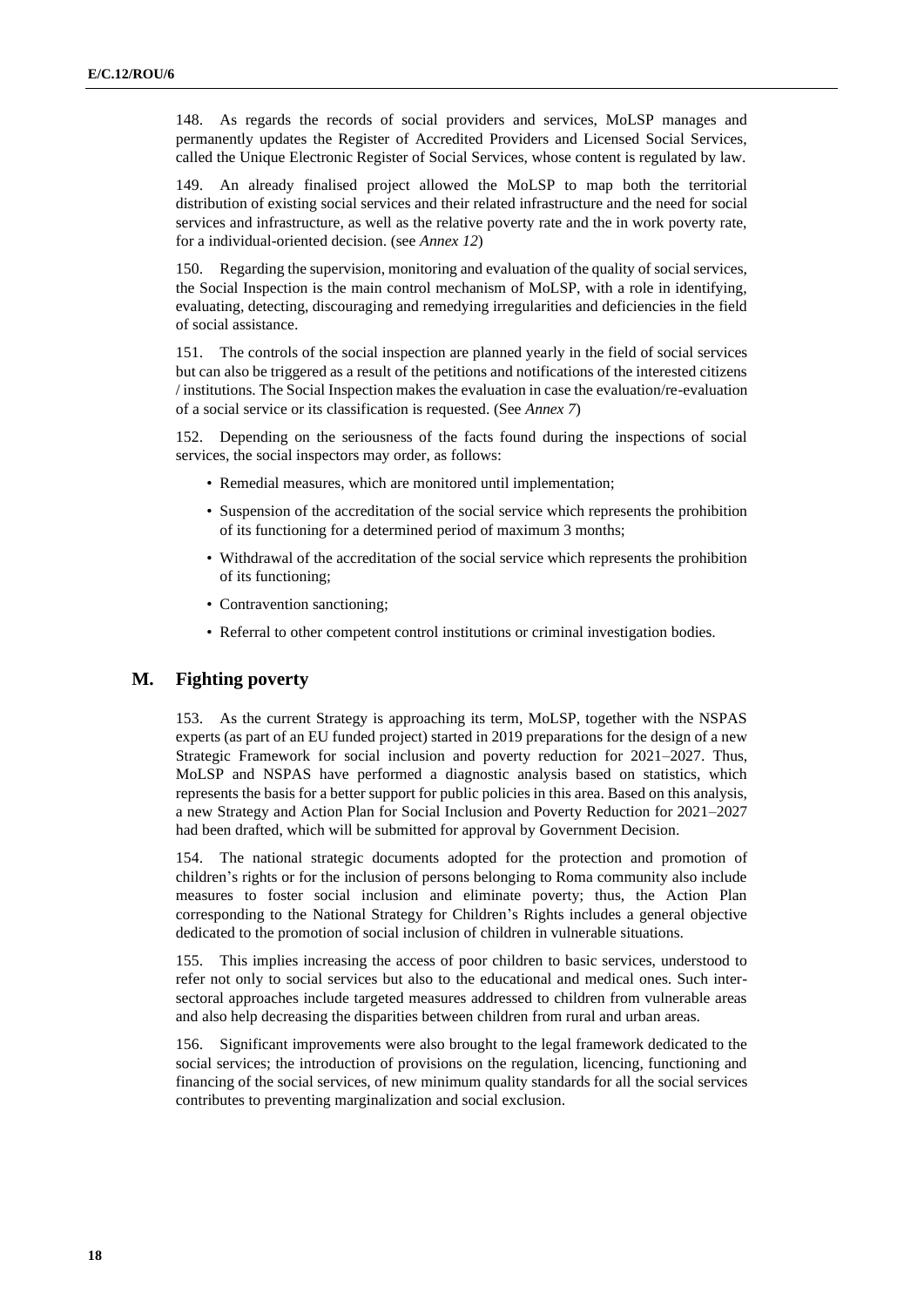# **N. Ensuring adequate housing for disadvantaged and marginalized groups, including Roma**

157. Ensuring both access to adequate housing and standard living conditions is a permanent objective of the Romanian authorities, expressed constantly in their strategies for social inclusion and fight against poverty.

158. This objective is implemented through different programmes that the MoPWDA has started or has continued during the reporting period, respectively:

• The social housing construction program (carried out according to Housing Law);

Access to renting social houses is granted to families or persons having a monthly net revenue below the average wage established at national level; the law provides the benchmarks in establishing the criteria by the public local authorities and explicitly prohibits segregation on any grounds, including race, and forbids forced evictions without due guarantees. Given that the implementation of the eligibility criteria, which is decentralised at the local administration level, can encounter inconsistencies, the reform in this field is also focusing on revisiting the eligibility criteria;

- Construction of rental housing units for persons under 35 years;
- Social housing construction program for the tenants evicted from nationalized houses;
- The pilot program "Social housing for Roma communities", funded from the State budget for building 300 housing units for the Roma people in 11 localities from all eight development regions of Romania;
- Investments in housing units for vulnerable persons.
- 159. Details about these programmes are presented in *Annex 10*.

160. In this programming period 2014–2020, fighting against poverty and social inclusion has become much more pragmatic. Thus, the Regional Operational Program (ROP) 2014– 2020, managed by MoPWDA as management authority, implements the Local Development under the Responsibility of the Community (Community-led Local Development – CLLD) mechanism, which finances investments in housing infrastructure, social economy, integrated community centres, education and degraded urban territory equipment for disadvantaged communities from the urban marginalised areas. The types of actions financed include building/rehabilitation/modernization of social houses. The budget allocated to Priority Axis 9 (ERDF + national contribution) is 79,05 million EUR.

161. MoPWDA, as the domestic competent planning authority in the field of regional and territorial development, took several steps in order to substantiate the directions in the field of housing.

162. The project "Efficient and transparent coordination and selection of infrastructure projects financed from structural instruments and from the State budget for the period 2014– 2020", carried out with the support of the WB, elaborated three reports on housing, namely : "Towards a national housing strategy", "Coordination of governmental funds with European funds" and "Prioritization of programs and projects". The reports make recommendations to address the gaps in the housing sector in Romania, to complement State investments with EU ones in this sector and propose a reform of the existing housing programs, as well as new ones.

163. The findings revealed that the reported stock of social housing in the responding municipalities was 29,167 social housing units (in legal terms), and 47,507 units, if also including public housing units with social character. Less than two thirds of responding municipalities (57%) report having any stock of social housing. Less social housing is registered in smaller cities. The presence of social housing correlated also with the level of development of the respondent cities.

164. Social housing registers, generally, full occupation (the total occupancy rate being 96– 97%): 56–57% are rented to low-income families, with the other 40% being rented to other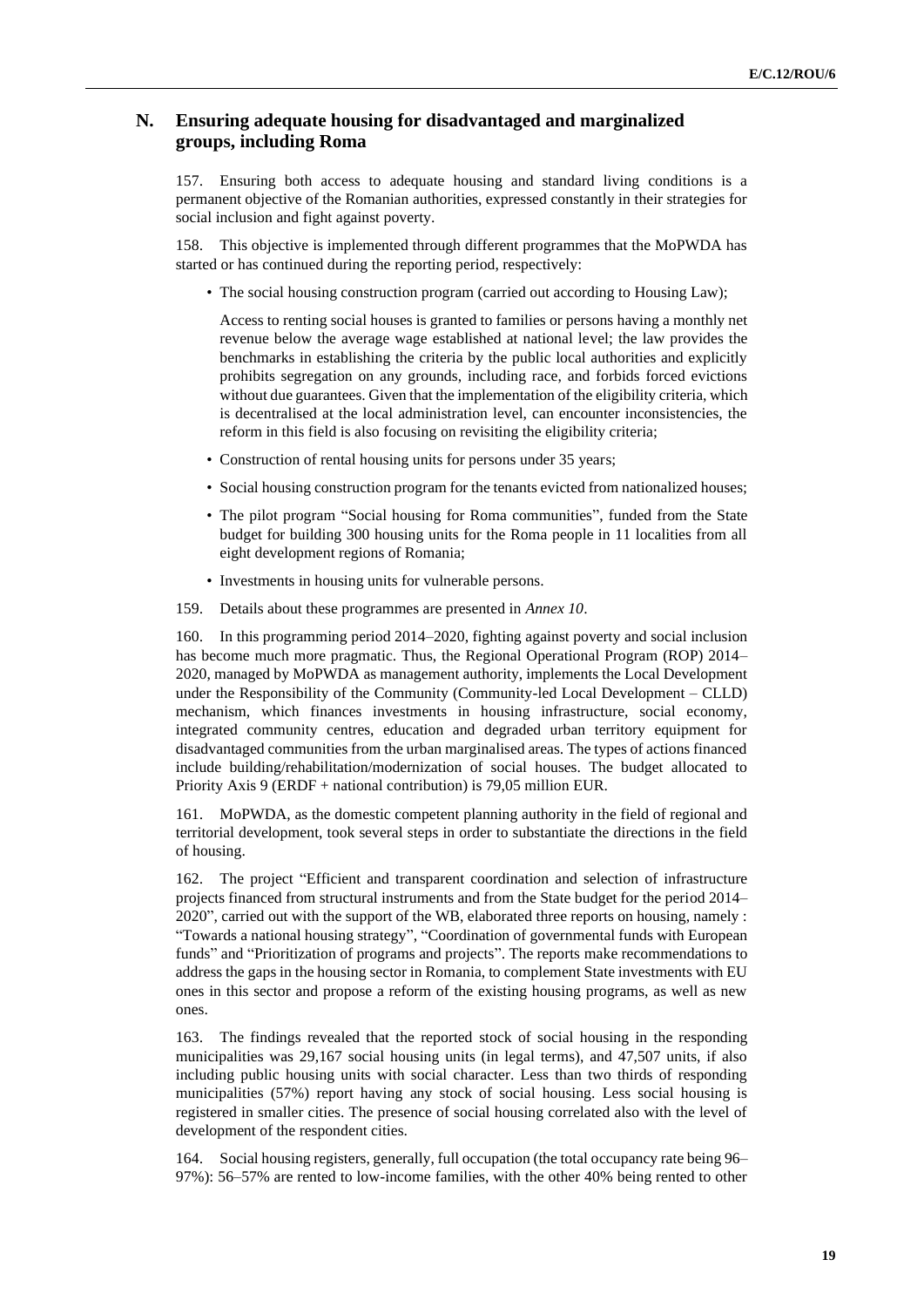target groups. 30% of social housing units was reported to have overdue utility bills, estimated at about EUR 2.8 million.

165. The recommendations made within the project described at paragraph 160, were included by MoPWDA in the draft of the National Housing Strategy.

166. Currently in internal approval process within MoPWDA, the draft proposes, among other things:

- The adoption of a general legislative framework, clarifying the eligibility criteria for accessing a social house (taking into account the income of the beneficiary);
- The use of public funds to aid those with insufficient income to cover their housing needs;
- The regulation of a minimum mandatory percentage of dwellings suitable for persons with disabilities and the elderly, from the total number of dwellings built by the local authorities;
- The prohibition of forced evictions from public property buildings without prior consultation of those evacuated and without the provision of alternative housing;
- Strict and transparent regulation of the modalities in which local public administrations can benefit from financial support from the State budget in order to ensure access to adequate housing for socially marginalized persons;
- Clarification on the obligations of the local administrative authorities to ensure the access to adequate housing for the socially marginalized persons, including by positive measures;
- Rulemaking necessary to establish a system for collecting periodic data by MoPWDA (transmission, collection, analysis) in order to substantiate the future policies and programs for financing social housing;
- Monitoring the need of different categories of people for different housing solutions.

167. To the latter end, MoPWDA will create a monitoring platform in the field of housing, which will oversee public investments in the housing sector as well as data on the existing housing stock and housing needs.

168. The authorities of the local public administration will have the obligation to make public, by displaying in a place accessible to the public, and / or on the institution's website, data on the number of dwellings that they own and manage, according to their destination, their degree of occupation, as well as the decisions by which the lists of the applicants who benefit of the respective public houses was approved.

#### **Investments in standard living conditions**

169. Investments in the educational, sanitary and environmental infrastructure are carried out through the National Program for Local Development (NPLD), approved through GEO no. 28/2013. (See *Annex 10)*

170. According to statistics provided by MoPWDA, for the territorial units where the Roma population represents or exceed 20% of the population, the funds allocated through NPLD for the period 2013–2020 (phase I) are 661.188.076 RON for 206 objectives and for the period 2017–2020 (phase II) 988.624.869 RON for 270 objectives.

171. NAR setup a Task Force in the field of Roma Housing, in December 2018; this task force, functioning under the coordination of the Agency's President, is composed from representatives of central administrative authorities and institutions with attributions in the Roma inclusion field. The goal in establishing this Task Force is to develop, through it, tools and working methods with a view to contributing to an effective access to decent housing for Roma vulnerable communities, to assisting local authorities in their intervention missions during evictions and to offer technical assistance in implementing programs for the rehabilitation of housing facilities and for access to public utilities in Roma Communities.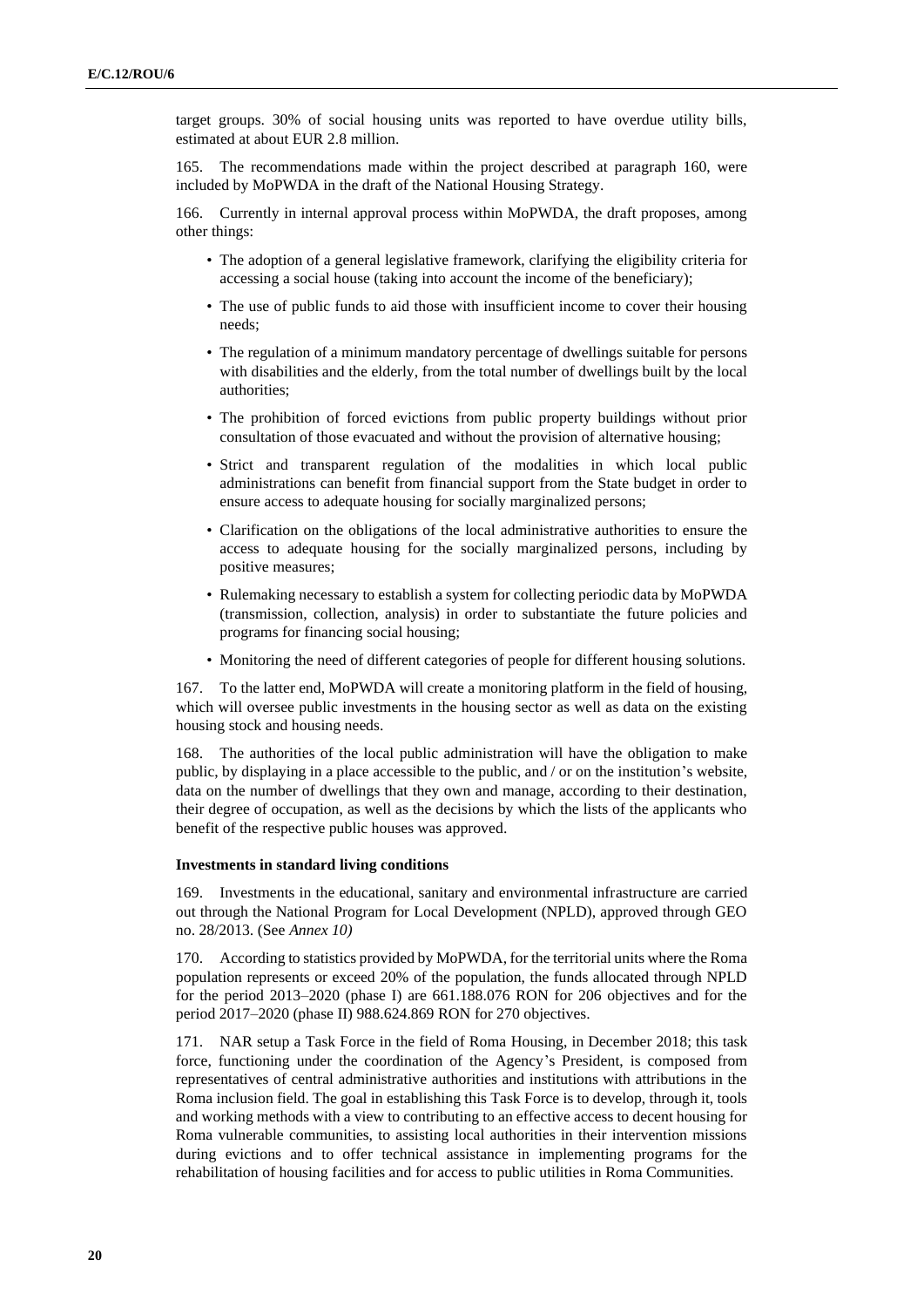#### **Informal settlements**

172. In 2019, through an amendment to the Law on territorial planning and urbanism, the concept of "informal settlements" was legally regulated; the public administrative authorities, be they central or local, are under the obligation to identify such settlements and to make them a priority in their public policies on housing, access to infrastructure, public health and on personal security.

173. The amendment introduced a timetable for the authorities, to identify the land occupied by informal settlements and to elaborate the cadastre formalities; to update the database referring to the number of persons inhabiting the informal settlements, the immovable occupied by these persons and the typology of the settlements; and to inform the inhabitants of the settlement on the content of the law and consult them in establishing the responses adapted to the specific of the settlement and the needs of its inhabitants. In order to support the local authorities, a working tool designed to facilitate and order the collection of data on informal settlements, for a better knowledge, quantification and monitoring of their situation, was introduced.

174. After this phase, the next step consists of : clarifying the legal and economic regime of the plot of land occupied by the settlement, as well as the possibilities to regulate its situation; in case the regulation implies the settlement's complete or partial dismantling, the local authorities must ensure the relocation of the inhabitants, through housing alternatives or support for the rebuilding of the housing units on plots of land made available by the public authorities that are equipped with utilities; the relocation process must be conducted with the inhabitants' prior consultation on all possible relocation alternatives and with their approval.

175. In order to limit the expansion of informal settlements, the authorities must identify plots of land suitable for future inhabited areas or alternative housing solutions and inform the inhabitants of informal settlements on these options. In case the informal settlement is to undergo urban restructuring or regeneration, the authorities must initiate and coordinate the necessary actions to equip the settlements with access to public utilities.

176. At the same time, the projects and programs for informal settlements will be correlated with the social assistance programs that can target either an area affected by insalubrity, lack of services and poverty, or one or more categories of beneficiaries of social assistance measures, largely present in the informal settlement.

177. It is to be mentioned that, even before the concept of "informal settlement" became a legal one, in 2014, the MoPWDA funded a study<sup>16</sup>, which clarified the characteristic of an informal settlement and also mapped the existing such settlements in Romania.

178. According to the study, in 2014 there were approximately 1,198 informal settlements in Romania, out of which 953 (79.54%) were located in rural areas, and approximately 245 settlements (20.46%) in urban areas. Out of the 3,181 administrative-territorial units existing at national level, about half (49.5%) responded to the request to complete the questionnaire, while about 35% of them declared the existence of areas with informal settlements on their administrative territory.

179. These 1,198 informal settlements identified in the study at national level, concentrated 49,338 homes, occupied by 63,492 families. At the level of a territorial administrative unit, an average of two informal settlements was identified, and their territorial distribution at the county level varies insignificantly (between 1 and 3 informal settlements at each administrative-territorial unit level).

180. Moreover, also before 2019, an amendment brought in 2016 to the Law on cadastre and real estate provided the legal framework for allowing policy interventions in informal settlements for the benefit of inhabitants.

181. These new provisions introduced the gratuity of the initial registration in the Land Registry (which is free of charge) and the possibility to register the possession over an immovable property, in the absence of a formal title. This amendment created the legal

<sup>&</sup>lt;sup>16</sup> Analysis of informal settlements in Romania – Assessing the current situation and the formulation of rules and tools of intervention.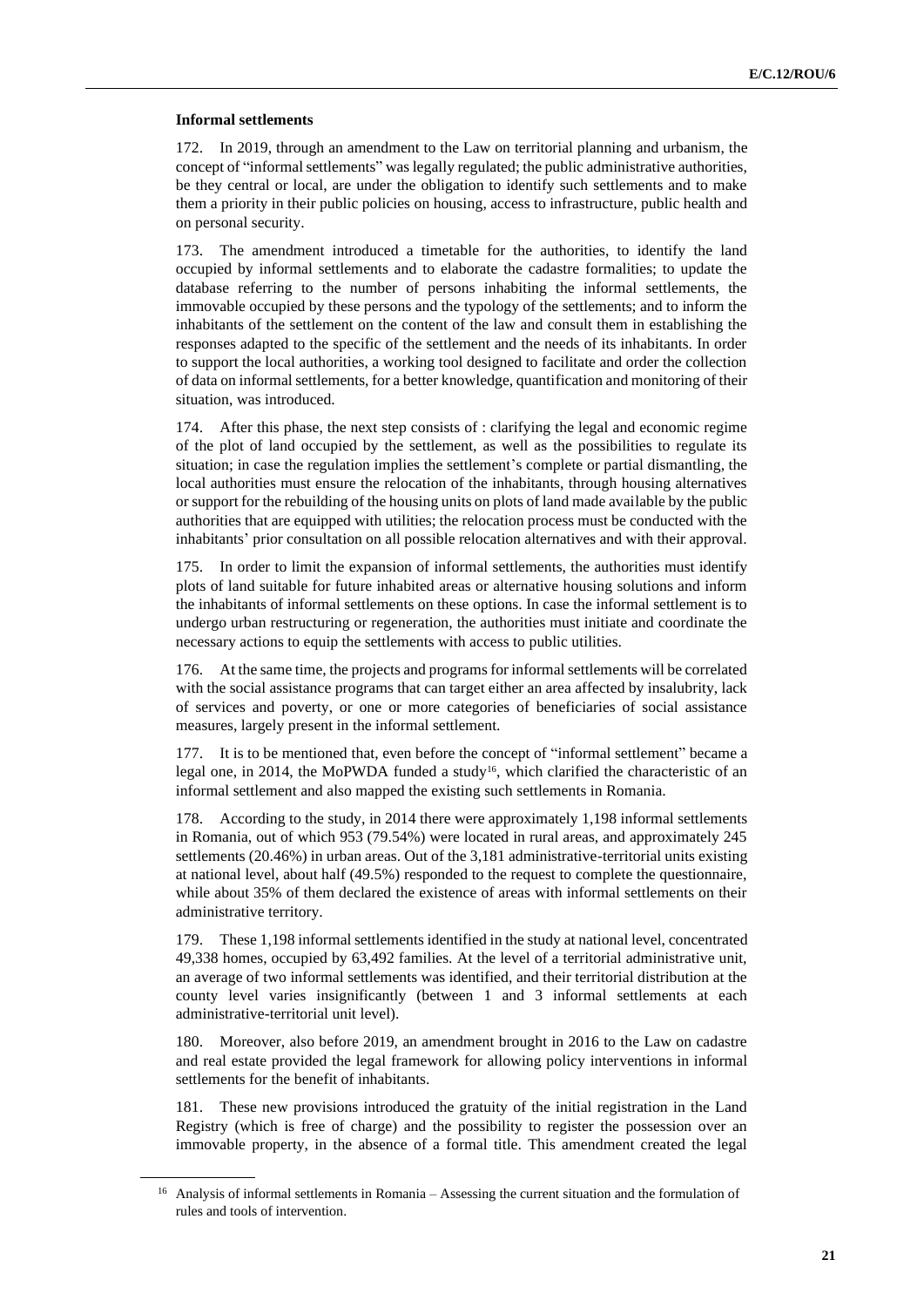framework necessary for formally considering, in technical documents, the possession right of buildings and/or land, including those in urban and rural informal settlements. Thus, legal mechanisms and steps are available, by which informal settlers (that lack the legal right of ownership), that meet the legal requirements, can become formal possessors of land/buildings and ca afterwards request access to public utilities.

# **O. Consolidating the domestic legal framework to provide minimum degree of security in case of forced evictions**

182. At part "Informal settlements" above (para 170–179), the Government presented the progress in regulating both the situation of informal settlements as a whole and the individual situation of their inhabitants.

183. In the following submission, the Government will present the essentials of the general normative framework regulating the eviction of tenants and the demolition of erections built without any authorization on land pertaining to State property.

184. Under civil law, unless otherwise provided by law, the eviction of the tenant is carried out according to a court decision, following an adversarial procedure. While the law distinguishes two cases for evacuation (namely the situation where a lease contract is, at least apparently, ongoing from the case where there is no or not anymore a title for the use of the immovable), and the procedure is simplified in the second hypothesis, for all the situations, the eviction can be decided only by a court, and an opposition to execution can be lodged. The former tenant can request the suspension of the eviction (in the simplified procedure, only after depositing a financial guarantee).

185. Regarding the eviction of tenants from the buildings dedicated to housing, according to the Civil Code, *no evacuation from the buildings dedicated to housing can be made from 1st of December until 1st of March of the next year, unless the creditor makes the proof that, for the purposes of the provisions of the housing legislation, he and his family do not have an adequate housing or that the debtor and his family have another suitable housing where they can move right away*.

186. This provision does not apply to the evacuation of persons who abusively occupy, without title, housing or of those found to put in danger the relations of cohabitation or seriously disrupt the public order.

187. In both hypotheses of eviction of tenants and former tenants, a judicial review is performed and judicial guarantees against an abusive eviction are stipulated.

188. In case a dwelling, shelter or other improvised structure is erected without any authorizations on land pertaining to State property, the said erection is to be demolished, without prior judicial authorization and other formalities, upon decision of the local administration. The decision to demolish the said erection can be challenged before the tribunals, in accordance with the law on administrative disputes.

189. In case of a complaint lodged against an administrative act, the interested party can request, from the moment she has challenged the act before the issuing authority, the suspension of the said act. Such a request can be presented before a court even before a judicial complaint is lodged.

190. The prefect of a county, as representative of the Government at local level, is empowered to verify the legality of the administrative acts of the county council, local council or of the mayor; to this effect, the decisions of the local council are communicated immediately to the prefect and to the mayor, but no later than 10 working days from the adoption date.

191. The prefect has the possibility to challenge before a court for administrative disputes the legality of the decisions of the local public administration; the formulation of such a challenge has an automatic suspensive effect.

192. Moreover, as the case-law of the ECtHR confirms, the domestic legal system offers access to justice and due process guarantees in case of a forced eviction from an informal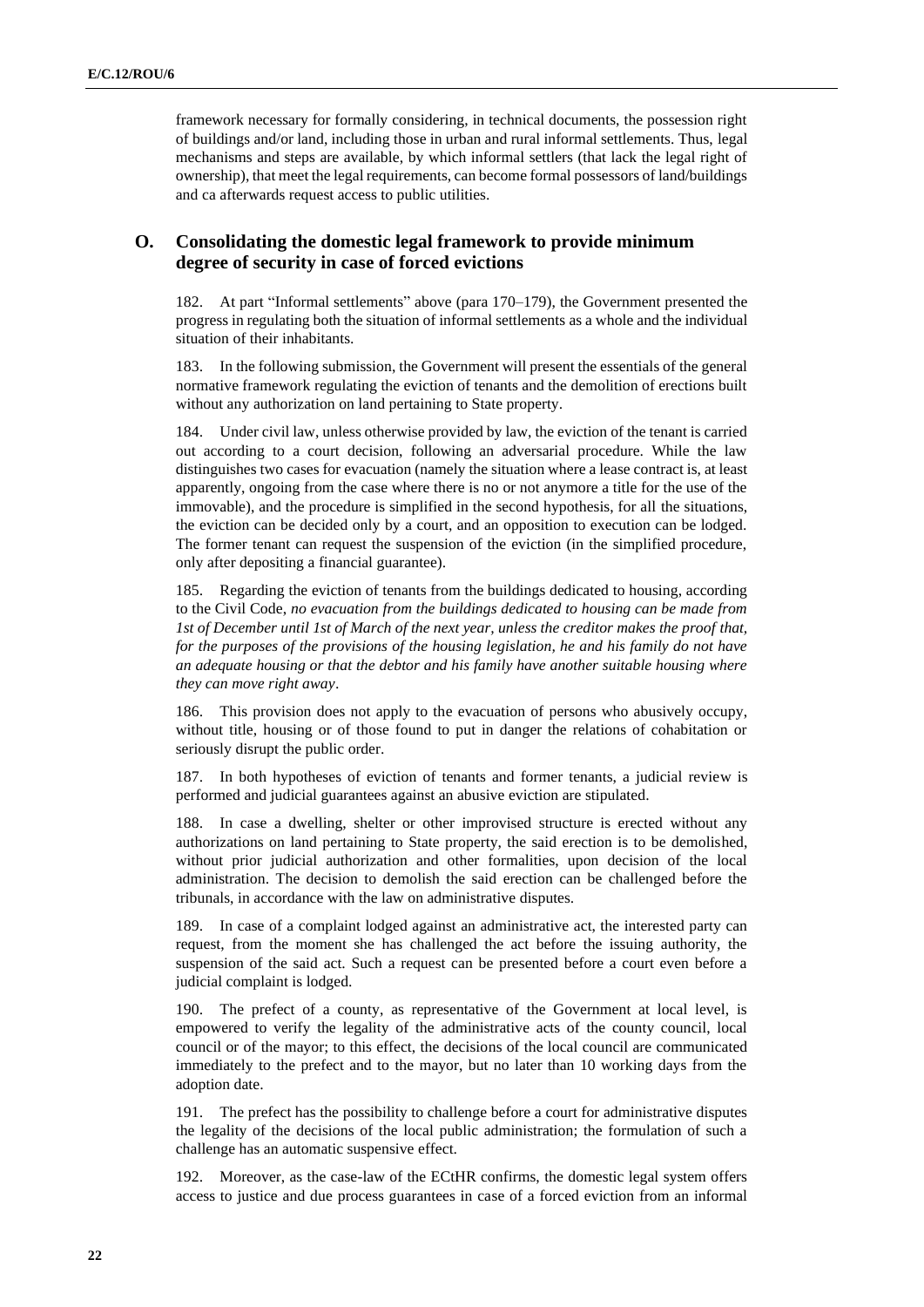settlement, from alternative housing following an eviction of an informal settlement or from risky buildings.<sup>17</sup>

- 193. Special measures are taken by the local authorities in case of such an eviction:
	- Providing solutions that offer the possibility of reasonable housing terms (keeping families together, preventing school dropout of children), in case the evacuation is caused by the necessity of demolishing building (and using the land for a different purpose);
	- The inclusion of several provisions in local county decisions in order to establish measures to be taken in this type of cases and allocating a necessary budget for rent payment/financial support for families/evicted persons;
	- Early communication of such decisions and facilitating dialogue between authorities and civil society through the active organisations in this field.

#### **P. Access to water and sanitation**

194. From 2012 to 2018, the number of individuals having access to public water supplies grew with 1,412,000 persons and the number of individuals having access to sewage grew with 1,703,084 persons; the total length of the water supplies pipelines expended with 23,7%, from 68,299.3 km (in 2012) to 84,504.4 km (in 2018), with a 33% growth in the rural area. At the same time, the total length of the sewage pipelines expended with 55% and doubled in the rural area during the relevant period.

195. In 2013, the Government initiated the NPLD, coordinated by MoLPDA; the programme offers the legal framework for the implementation of projects of national importance, respectively projects supporting the regional development by carrying out infrastructure works, including water supply and sewage. (See *Annex 10*)

196. The program has covered, until present, two stages:

- The first stage was initiated in 2013, and starting with 2015 the investment objectives were financed by a multiannual programme; 1,629 investment projects, with a financed investment value of 5,574 million lei (over 1,1230 million EUR) covered the areas of water supply, sewage or integrated projects (for water supply and sewage). From them, 976 are already finalised;
- In 2017, a second stage of the programme was launched, with new investment objectives (separate from the first stage) and a larger financial envelope. 1,319 projects, with a financed investment value amounting to 8,578 million lei (over 1,842 million EUR) are being developed in the areas of water supply and sewage, from which 116 are already finalised.

# **Q. Progress in ensuring non-discriminatory access to an affordable, good quality and timely health-care system**

#### **General remarks on the structure and financing of the health system**

197. The construction of the health social system in Romania was presented in greater detail in our previous periodic report.

198. People not insured benefit from the minimum service package, granted depending on different medical care tiers, package which consists of and includes primary medical care,

<sup>17</sup> Decision on admissibility in the cases of:

*Cazacliu and others v. Romania* [https://hudoc.echr.coe.int/eng#{"itemid":\["001-173361"\]},](https://hudoc.echr.coe.int/eng#{"itemid":["001-173361"]}) *Farkas and others v. Romania* [https://hudoc.echr.coe.int/eng#{"itemid":\["001-145689"\]}](https://hudoc.echr.coe.int/eng#{"itemid":["001-145689"]}) and *Memet and others v. Romania* [https://hudoc.echr.coe.int/eng#{"fulltext":\["eviction"\],](https://hudoc.echr.coe.int/eng#{) ["respondent":\["ROU"\],"documentcollectionid2":\["DECISIONS"\],"itemid":\["001-198308"\]}](https://hudoc.echr.coe.int/eng#{)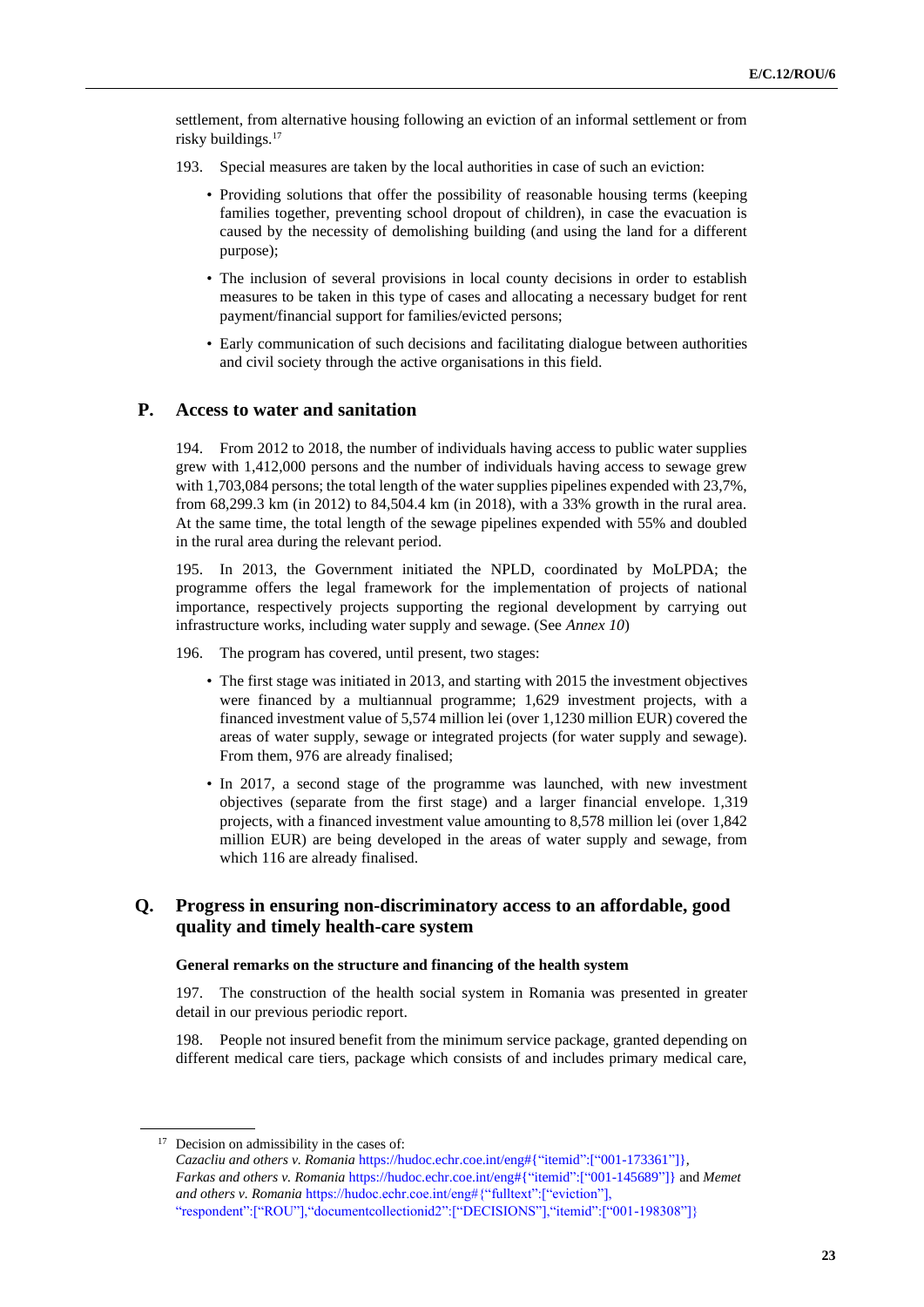outpatient specialist medical care for clinical specialties, as well as in-hospital medical care. Details on the content of the health minimum package. (*Annex 15*)

199. The medical service providers in contractual relations with health insurance agencies have the obligation not to cash in amounts for the medical services provided included in the service packages expensed from the Fund and for the documents issued as a result of granting these services.

200. In 2016, the Minister of Health approved the regional Plans for health services; their main goal is to ensure a fair and efficient distribution of outpatient and in-hospital services throughout the country, in order to improve the access to health services and reduce regional and county discrepancies. Following the collection of fresh data in 2017 and 2018, and after consultation with local administration representatives, the Minister created two working groups to update the regional Plans; for one region the updated Plan was already approved and for one other region the updated draft is about to be finalized.

201. The financial resources allocated for the health system increased yearly, as the table below show:

|                                                    | 2014    | 2015      | 2016      | 2017      | 2018    | 2019      |
|----------------------------------------------------|---------|-----------|-----------|-----------|---------|-----------|
| The resources<br>allocated to the<br>health system |         |           |           |           |         |           |
| (Million lei)                                      | 3 143 6 | 3 7 5 8 5 | 4 0 8 6 6 | 4 5 3 7 1 | 6 0 6 0 | 9 3 9 4 1 |

202. The MoH Order no. 1501/2016 introduced a feedback mechanism for patients in public hospitals; free of any charge, the randomly selected already discharged patients are requested to anonymously complete a form, on their satisfaction with the material conditions and the medical treatment received, as well as on the potential allegation of bribe request. If the response to the latter is positive, the individual is asked if she wants to press charges or complaint and MoH will contact her directly in order to clarify the case and notify the competent authorities. In 2016, ethical commissions were established in every public hospital, including in their composition civil society's representatives. The commissions would notify the competent authorities in case an offence was committed or the Medical College in case of potential *mal praxis*.

203. The domestic judicial authorities continued their efforts to combat corruption in the health sector, as proven by the number of criminal cases dealing with corruption offenses in this field and registered yearly before the prosecutor offices (252 case in 2014, 378 case in 2015, 392 cases in 2016, 310 cases in 2017, 290 cases in 2018 and 298 cases in 2019).

### **Rendering the access to health services accessible for all the population without discrimination**

204. Romanian health legislation provides that health care facilities must guarantee equal access of patients to medical care, without discrimination on grounds of race, gender, age, ethnicity, nationality, religion, political affiliation or personal aversion.

205. The NCCD practice shows a reduced number of complaints filed yearly on alleged discrimination in access to public health files; *Annex 9* details this practice and the solutions adopted by the institution.

206. Health represents one of the main intervention areas of the 2015–2020 *Romanian Government Strategy for the inclusion of Romanian citizens belonging to Roma minority*. The Strategy seeks to improve the access to basic, preventive and therapeutic medical services; to prevent sickness situations contributing to the morbidity and mortality levels affecting the Roma population and the diminution of risks thereof; to improve the local authorities capabilities in order to identify the needs and to address them; to prevent the discrimination of Roma in the health system.

207. Furthermore, the Strategy includes a component of information campaigns, in order to increase the use of family planning, especially by young Roma women and to implement women and child health interventions.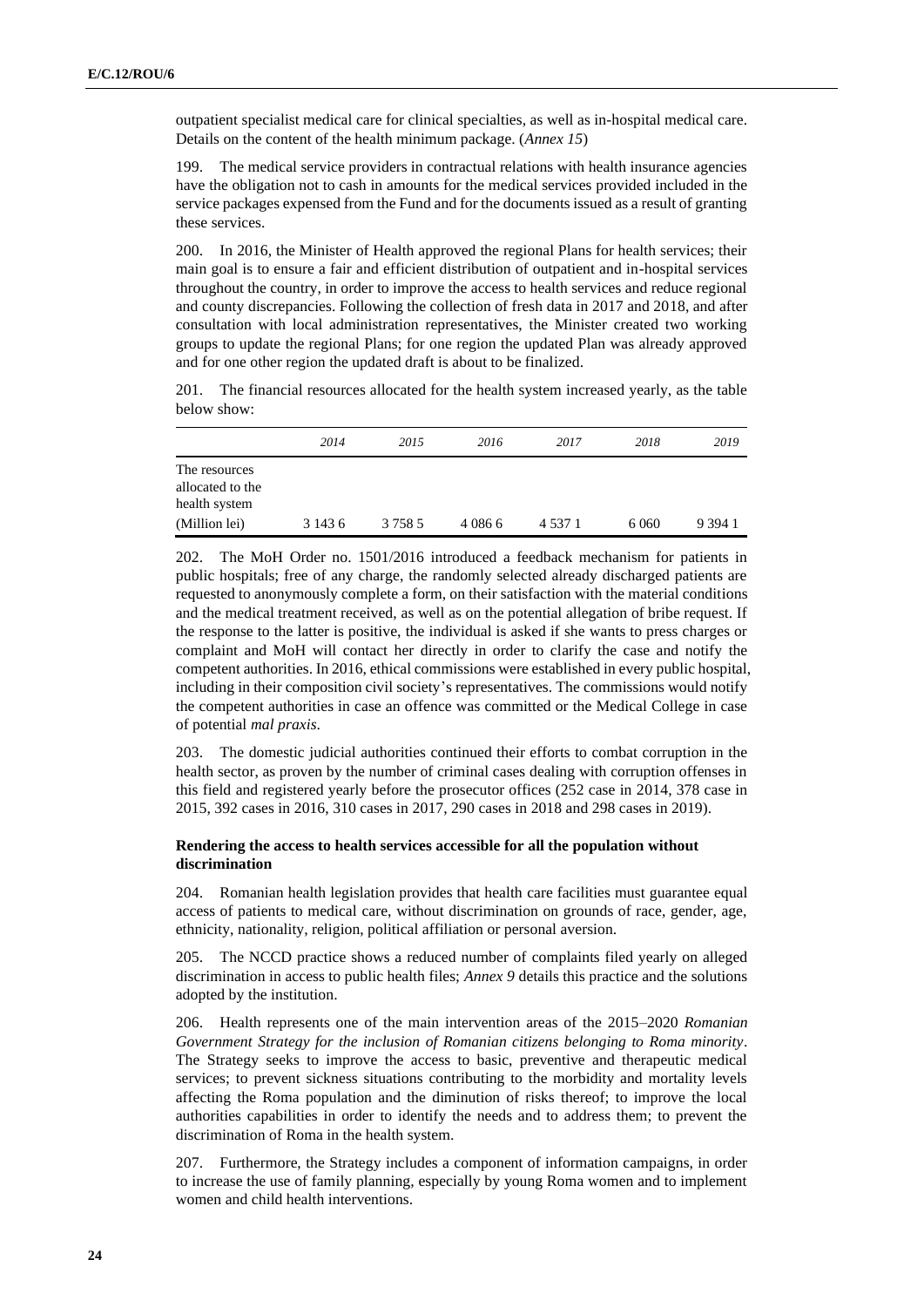208. Every year, within the framework of the National Health Promotion Program of MoH, with the occasion of World Day of Contraception in 26 August, dissemination activities were carried out by the Public Health Directorates and implemented in collaboration with local partners. Through the support of community nurses and health mediators those activities targeted also women from vulnerable population.

209. Starting with 2016, each year the community nurses and the heath mediators were trained for healthy eating and nutrition in vulnerable Roma communities; 4,500 kits, containing methodological instruments and covering 7 health promotion themes implemented in Roma population communities were distributed and 108,500 persons belonging to Roma minority benefited from a project developing the inter-sectoral collaboration for a better health status of the population, especially vulnerable groups.

210. The Roma health mediators are also contributing to the dissemination of basic notions on a healthy lifestyle, of information on the access of community members to health care and medico-social services and on public health campaigns (such as immunisation programmes, identifying transmissible diseases).

211. Another important vector in dissemination the essential information on the basics of child care and the benefits of breast feeding and vaccines, the advantages of the health insurance system, on healthy eating, in presenting the benefits of family planning and facilitating the communication with healthcare professionals is the community team. This team, consisting of a community nurses and a health mediator, monitors and supports, for medical or/and social issues, the most vulnerable persons.

212. The number of health mediators grew from 391 in 2014 to 456 in 2019 and of community health nurses from 982 in 2014 to 1694 in 2019.

| Year | Total number of beneficiaries,<br>out of whom: | Pregnant women and<br>recent mothers | Children (aged below 18<br>years) |
|------|------------------------------------------------|--------------------------------------|-----------------------------------|
| 2017 | 618 380                                        | 31 750                               | 135 500                           |
| 2018 | 665412                                         | 30 950                               | 147 443                           |
| 2019 | 765 232                                        | 27 650                               | 299 100                           |

213. These professionals assisted a constantly growing number of beneficiaries, as the table below indicates.

214. In order to consolidate this tool, MoH implemented several projects, complementing the national health mediation program, in 84 communities from 7 counties; these communities received support from a team composed of a health mediator and a community nurse, employed by the local authorities; their activity made possible an accurate assessment of the basic health needs of the community. Within the project already finalised, almost all the community teams were employed by the local mayoralty with salaries paid by MoH, securing the sustainability of the project and the community health centres were equipped with IT and basic medical equipment.

215. MoH implemented a project delivering guidelines for healthy nutrition and physical activity for children in schools and kindergartens, implemented through the community nurses, schools nurses and Roma health mediators who received special training. These activities were further implemented annually within the framework of the National Health Promotion Program.

216. Also, through a project ongoing until 2022 in 139 rural and small urban communities, with medium or severe marginalisation, persons affected by poverty will benefit, for 28 months, from medical-social-educational services, tailored to their identified needs (health, social assistance and protection, education, employment, housing and identity documents). The project is interrelated to another financing program, aiming at regional development, as the later one will finance the building or renovation and the equipment of the integrated community centres, the headquarters for the integrated community teams.

217. More details are presented in *Annex 15*.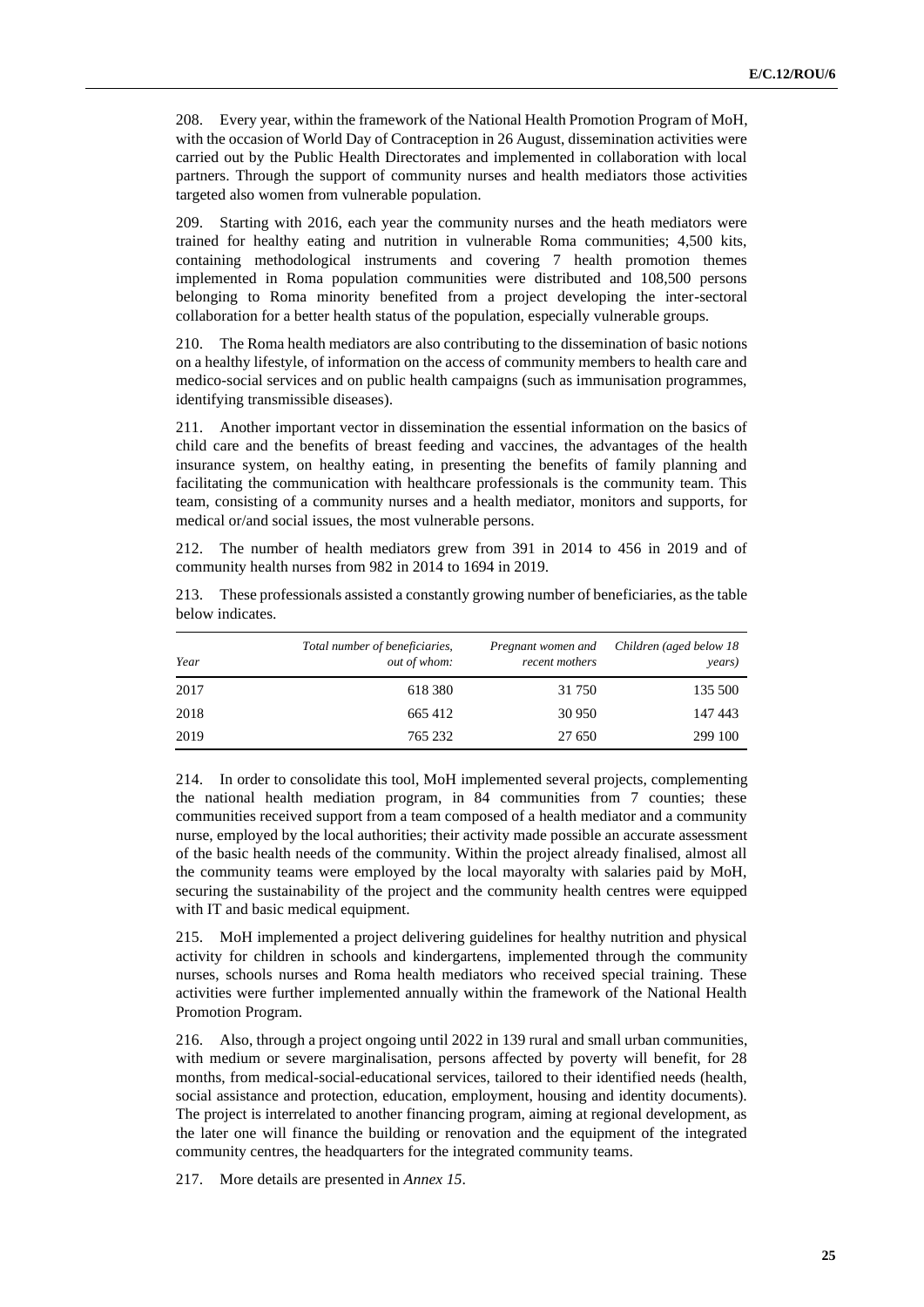#### **Preventing infant and maternal mortality**

218. The National Health Strategy lists as its first strategic general objective the improvement of the health and nutrition of mother and child and reducing the risk of maternal and infant death. As such, pregnant women and young mothers (as well as children under 18 years old and other categories) are automatically insured in the healthcare system.

219. In the implementation of the Strategy, the National Institute for Mother's and Child's Health (NIMCH) partnering with UNICEF Romania, evaluated the social and medical causes for the infant and maternal mortality, identifying in particular premature births, small weight at birth for new-borns if the pregnant women, mostly socially vulnerable, did not monitored their pregnancy.

220. The basic services package available for the pregnant woman and the young mother are detailed in *Annex 15*.

221. These medical services provided during day outpatient admissions are available for every pregnant woman that is directed by the general practitioner to seek out an appointment with a hospital medical services provider in Romania that has a contractual relation with a health insurance agency, for the types of services that she needs.

222. According to the National Reproductive Health Survey (2016) – 2016 NRHS, 92,9% of pregnant women had prenatal care during pregnancy with 2% higher for women coming from the urban residence area. 74,8% of pregnant women had their first prenatal care visit in the first trimester of pregnancy, 11,4% in the second and 1,3% in the third trimester of pregnancy.

223. There is a positive trend of prenatal care in the first trimester of pregnancy for women coming from the rural area, from 54% in 1999 to 66% in 2004 and 71,5% in 2016.

MoH recommends a total of 10 or more prenatal care visits for a pregnant woman with a normal pregnancy. According to the 2016 NRHS, 30,9% of women reported 10 or more prenatal care visits in 2016, a percentage similar to 2004 ( 30,6 % ). There is an increase in pregnant women resident in the rural area who had 10 or more prenatal care visits comparing to 2004 (30,4% in 2016 vs 22% in 2004).

225. 86,5% of pregnant women received prenatal care from the OG specialist, 58,2% from the family practitioner, 10,3 from nurses and 4,7 % from midwives. There is a decrease in differences urban versus rural in prenatal care, staff offered services and number of services provided.

226. As genetic malformations is the third cause of death in children, MoH has organized 6 regional centres of medical genetics, financed from the government funds, through the national health programs, in order to increase the prenatal diagnosis and genetic counselling capacity.

227. The hospital medical services for giving birth are provided irrespective of the patient's insurance status or the existence of a sending medical note and are covered from the National Single Fund for Health and Social Insurance.

228. For the medical assistance of the premature children, MoH introduced a regionalized system of care in order to guarantee each neonate is born in a medical unit that can provide appropriate services, in order to reduce this significant part of the infant mortality. Training programs for professionals involved in mother and child care, including the establishment in 2016 of a centre of excellence for prenatal pathology within the National Institute for Mother and Child Health from Bucharest, are targeting the same objective.

229. As the most serious risk for the life of new-borns (0–3 month old) was identified as being the small weight at birth, and in order to standardise the medical care for this age group, since December 2017, NIMCH carries out, together with the CRED Foundation, the project "Hospital – Community, a continuous care flow for the new-born and infant presenting a higher risk of illness and death", with a budget of 2,065,619.45 EUR and an implementation period of 36 months. Within the project, 810 professionals from the medical field are benefitting from training sessions in order to develop their competence and offer adequate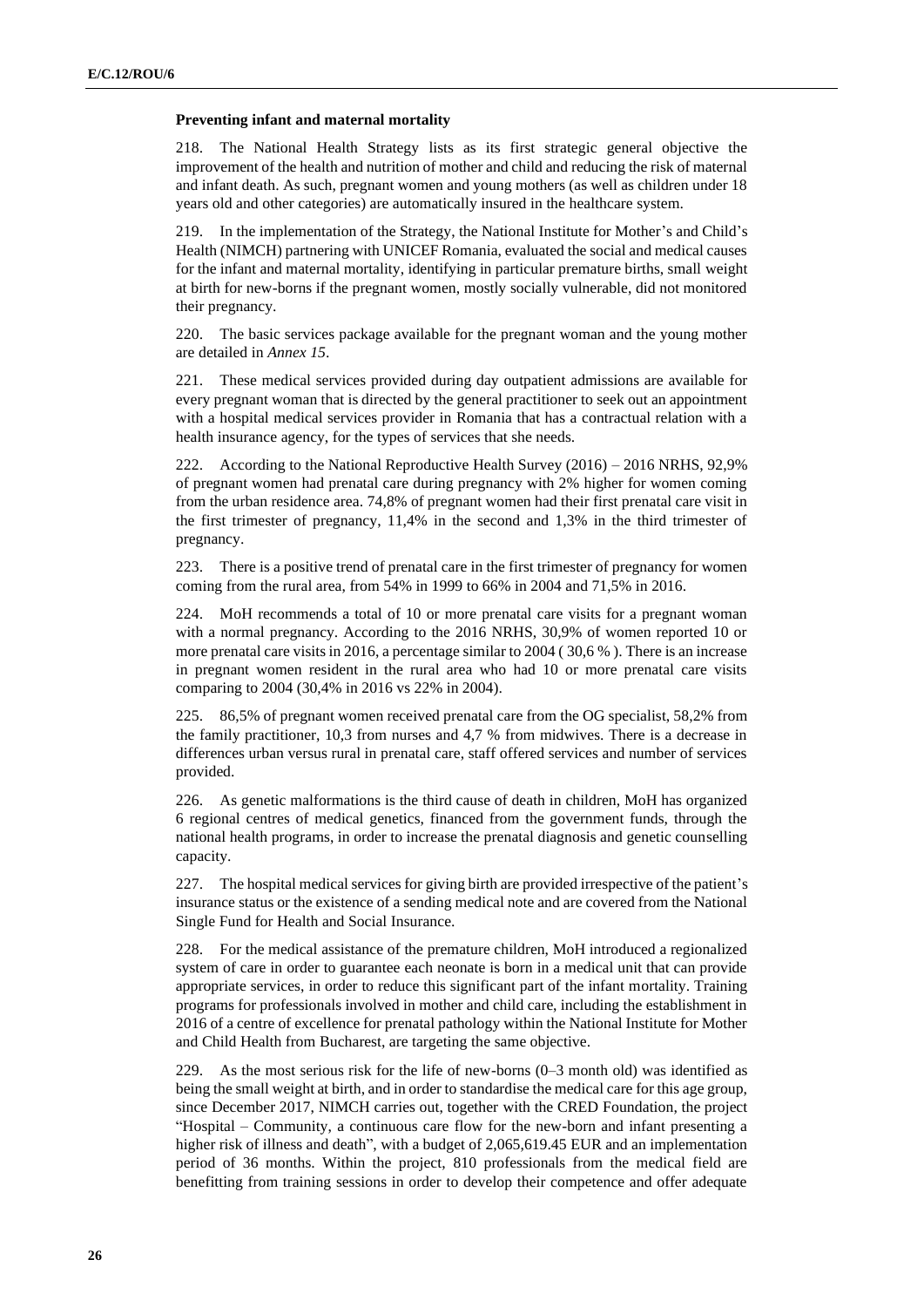medical services for new-borns and infants, so as to reduce the death toll and improve child health indicators; 5 clinical guidelines are to be written or updated on the topic.

230. In 2016, MoH implemented the "Mother and Child" national program with a budget of over 2.5 million EUR, designed to equip 123 hospital units (9 hospitals subordinated to the Ministry and 114 local hospital units) with 634 medical incubators. This program continued the achievements of the *Health Care Reform — Phase 2 Project*, implemented by MoH with the financial support of the International Bank for Reconstruction and Development (IBRD) and the European Investment Bank (EIB), targeting the renovation of maternity hospitals and neonatal health care facilities, the provision of medical equipment and technical assistance, and the training medical staff on delivering modern obstetrics, gynaecology and neonatology services.

231. Infant mortality rate in Romania constantly decreased from 2011 onward and registered in 2019 a significant drop, with more than one third compared to 2011 both in rural and urban communities. Statistical data broken down by gender and residence are presented in *Annex 15*.

232. Maternal mortality rate in Romania also decreased and halved in 2019 (10.6) compared to 2011 (25.5). (See statistical data in *Annex 15*)

233. The new born, as well as its mother, benefit from medical monitoring; regular visits from the medical staff at the residence of the child until he/she reaches one year of age are compulsory. The purpose is to closely monitor the child's growth and development, train mothers to provide optimal conditions for the growth and development of the child, prevent abandonment, abuse, and neglect which would have negative consequences in the harmonious development of the child. According to the 2016 NRHS, 42,9% (a positive trend from 38% in 2004) of mothers received postnatal home care in the first 6 weeks after delivery, with no differences in urban or rural areas. During the home visits mothers receive information and counselling linked to nutrition, baby care and family planning issues.

### **R. Sexual and reproductive health**

234. The National Health Strategy, adopted in 2015, includes among its strategic goals the prevention and reduction of unwanted pregnancies, voluntary pregnancy termination and maternal death due to abortion. Measures aim at integrating family planning as part of the basic package services, free distribution of contraceptives programs and awareness campaigns.

235. The Strategy identifies the national family planning programme as one of its essential tool and lists the following priority measures in order to support this goal:

- The increase of the program's planning and prognoses capacity and of the monitoring in the distribution of free contraceptive products, including the electronic evidence and reporting of existing stocks through centralised acquisition, ensuring the continuity in acquisition and distribution, diversification of the available contraceptive methods;
- Ensuring the access of eligible beneficiaries to contraceptive products distributed free of charge;
- The expansion of the territorial coverage of providers of integrated family planning services, particularly by training general practitioners working in the disadvantaged areas or with disadvantaged or vulnerable groups and by developing the family planning centres or practices' activity and giving them supplementary competencies in the reproductive health's field;
- Increasing the public's awareness and knowledge about the reproductive options, particularly within the vulnerable groups with a higher risk of unwanted pregnancies.

236. The main objectives of the national family planning program was reducing the high number of abortions and abortion caused pathology, reducing maternal mortality, respecting the fundamental rights of women and improving the role of women in society, including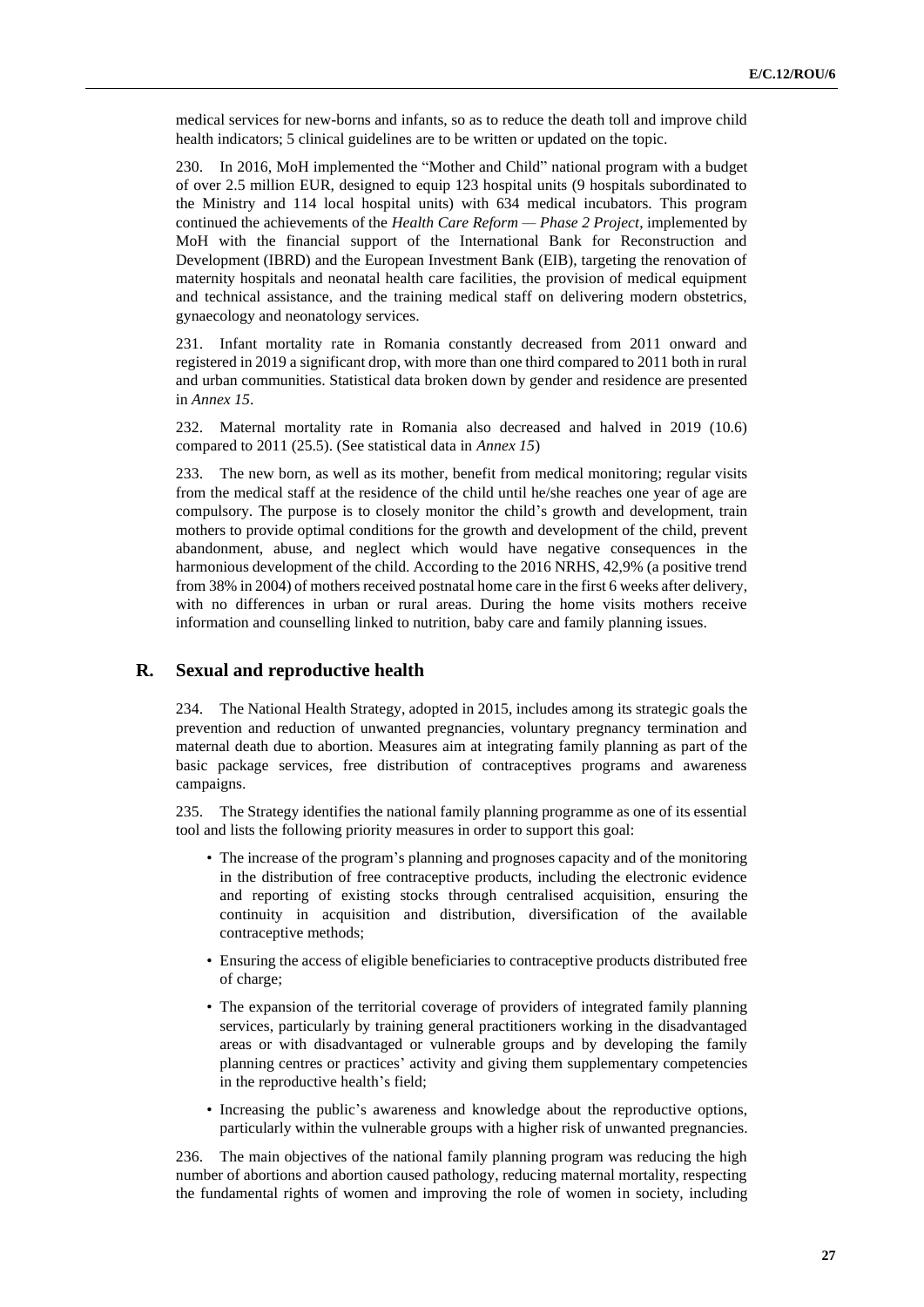through providing free contraceptives. According to the 2016 NRHS, 38,7% of fertile women are using a modern method of contraception. There is a positive trend in current modern contraception use among fertile women starting with 23% in 1999 to 34% in 2004 and 38,7% in 2016. There is also an increase in modern contraceptive use among women in couple from 14% in 1993 to 30% in 1999, 38% in 2004 and 43,6% in 2018.

#### **Prevention of mother to child HIV transmission**

237. The HIV surveillance system in Romania is carried out by nine Regional HIV Centres, which provide the clinical and biological assessment for all patients in active surveillance, as well as the establishment of the treatment schemes. The specific antiretroviral therapy is provided to patients through 51 infectious diseases hospitals and wards.

238. HIV pregnant women are provided with specific cares and services offered by the nine regional centres and by infectious diseases hospitals and wards that refer these patients to maternities in order for them to give birth properly and in safe conditions. New-borns to HIV positive mothers are under surveillance and monitoring for 18 months, via the nine Regional HIV Centres that ensure clinical and biological assessment, prophylaxis and treatment for those who remain with detectable viral load after the prophylaxis period.

239. In terms of monitoring instruments, starting with 2013 Romania has implemented the National Registry of HIV infected pregnant women and of HIV perinatally exposed newborns. The Registry stores data on mothers and children, in dynamics, among which: maternal time of HIV diagnostics, virological and immunological evaluations close to the time of delivery, disease and therapeutic history, maternal coinfections, risk factors; evaluation in children consists in data on birth, baseline CD4 count and HIV-RNA and in dynamics and diseases progression under treatment (for those with detectable viral load).

240. Antiretroviral treatment for HIV women and pregnant women is provided based on the recommendations of the European AIDS Clinical Society's recommendations through EACS Guidelines. Prophylaxis in children exposed to HIV is given based on the national Surveillance Protocol for HIV exposed children, based on the recommendations released by the Paediatric European Network for treatment of AIDS (PENTA).

241. The latest national report on the status of the HIV epidemic in Romania, at the end of 2019, released by the Compartment for Monitoring and Evaluation of HIV/AIDS Data, highlighted a decrease in number of children born to HIV positive mothers, with 1.6 % of them exposed and infected. More detailed data are contained in *Annex 15*.

242. The methodology regulating the provision of healthcare services in the health social system includes, as preventive health services, services dedicated to pre-teenagers and teenagers, which comprise, besides preventive consults on the child's health, counselling and screening for STDs, for those with risk behaviour; laboratory tests for syphilis, information of the benefits of the optional vaccination against HPV or indication for HPV vaccination; counselling for family planning (for the teenagers who are sexually active).

243. The preventive consults for adults aged 18–39 include a family planning component, oriented depending on the expressed desire of the patient. For all patients, the practitioner will counsel on responsible sexual behaviour (protected intercourse). The objectives of identifying some significant risks related to reproductive health are to:

- Avoid unwanted pregnancies in women of childbearing age (18–39 years old);
- Plan wanted pregnancies for women of childbearing age (18–39 years old);
- Avoid risks of infections with sexually communicable diseases in high risk population.

244. The laboratory investigations that the insured can benefit from within the basic medical services package in the out-patient specialised health care for laboratory specialties include tests for determining a potential infection with hepatitis B or C, HIV testing for pregnant women; syphilis tests; tests on vaginal discharge; cervical-vaginal cytology Babes-Papanicolau.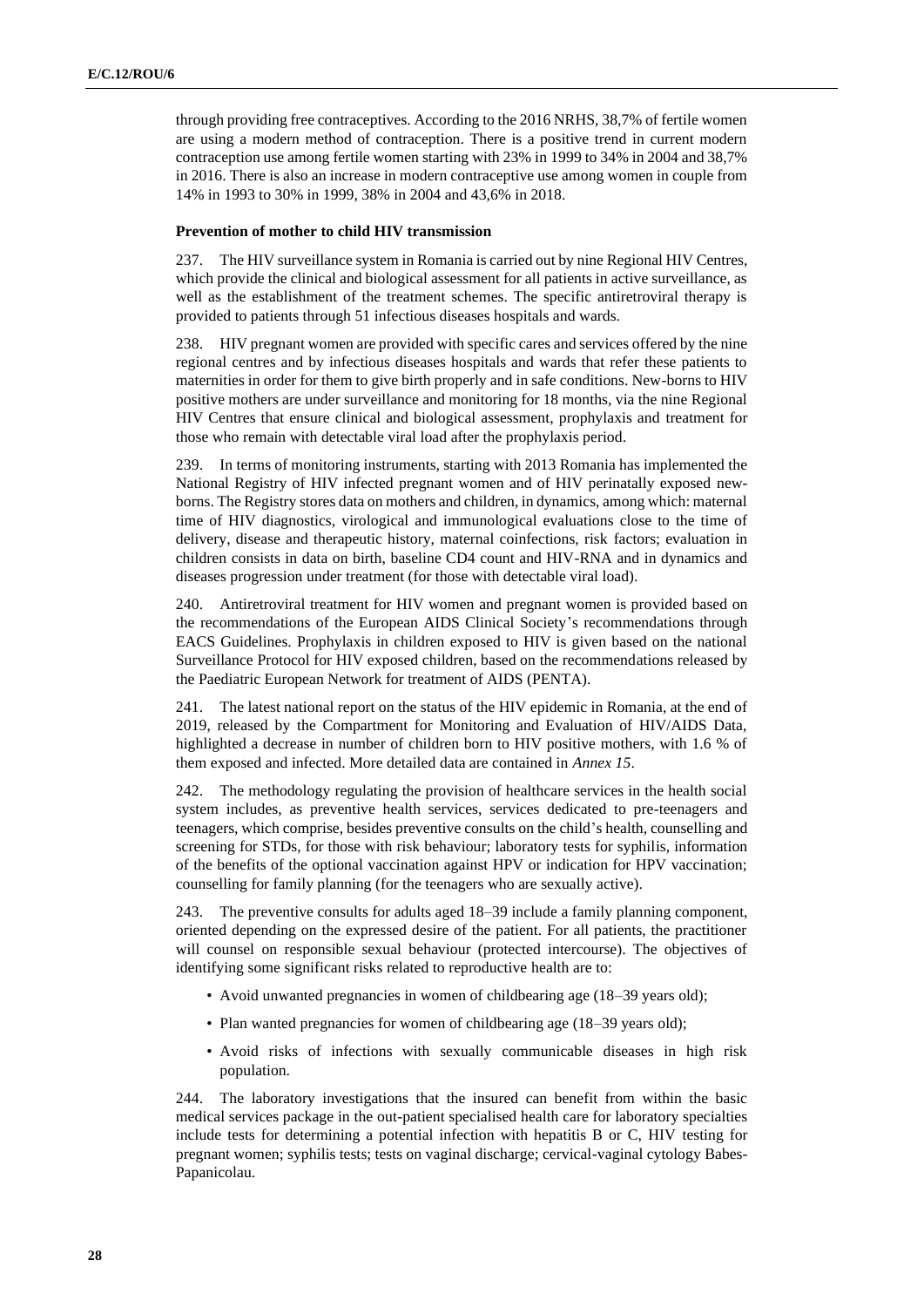245. NIMCH partnered with PartNET Association, SAMAS Association and the Association of Independent Midwives in the program RENASC [Reborn], implemented through June 2018–October 2019; the program made possible the building of a national network for promoting the reproductive health through integrated public policies, gathering 700 relevant persons from over 45 organisations, NGOs and public or private institutions. The program also includes insuring a better access to information and sexual education, as well as expanding the preconception and prenatal screening. The result of the program, namely the Action Plan for increasing the access to family planning services, was endorsed by MoH and will serve as a model for the next strategic policy framework and an operational plan for sexual and reproductive health in Romania 2020–2030.

246. The topics pertaining to sexual education are taught within mandatory school subjects such as *Biology, Civic education, Counselling and guidance*, or within corresponding optional school subjects provided at national, regional and local level or included in the educational offer of schools.

247. As of 2004, the optional school subject *Education for health* was introduced in all educational establishments. Some of the topics covered include: "Life plans: family, social relations, the impact of sexual life on the future", "Reproductive health and the health of the family", "Conception and pregnancy: the risks of pregnancy in puberty and adolescence for mother and child", "Unwanted pregnancy and abortion: risks, fail planning, counselling services", "Responsible sexual behaviour", "Sexually transmitted diseases", "Violence in sexuality, sexual abuse", "Forms of domestic violence (physical, emotional, sexual, social)", "Pornography and prostitution", "Legislation on sexuality" etc. During the period covered by the report, the optional school subject *Education for health* was taught on average in 2,300 schools annually, while the annual number of pupils who attended varied between approx. 110,000 and 246,000.

248. A 2020 recent legislative amendment of the law on the protection and promotion of the rights of the child introduces the obligation for all entities (be they within the central or the local administration, public or private) that have competencies in the field of health and education to take the necessary measures for the systematic implementation, at least semiannually, of life education programs, including sexual education programs for children, to prevent the contraction of STDs and the teenage pregnancies. MoER has the corresponding obligation to facilitate the access of all students enrolled in undergraduate education to such life education programs.

# **S. Measures to improve effective access to primary and secondary education for all children**

#### **General remarks on financing the education system**

249. The Law of national education introduced a minimum level for financing of the national education, set at 6% of the annual GDP, which was to be assigned yearly by Law. However, given the imperative of a maximal budget deficit and the need to balance all the expenses from the state budget, the implementation of this provision was postponed until 2021; the amounts have constantly grown, as indicated in the table in *Annex 16*. Additionally, the educational establishments (both of preuniversity and university level) may obtain and use autonomously their own revenues.

250. The financing of the national education is made both from the State budget and the budgets of the local public administrative authorities. The funding of the pre-university educational establishments has three components – basic, complementary and additional. The funding is made on the basis of the standard cost per pupil/ pre-school child, which is determined for each level of education, route and specialization/field; the value increase during the reference period, as well as details on the content of the 3 types of funding are shown in *Annex 16*.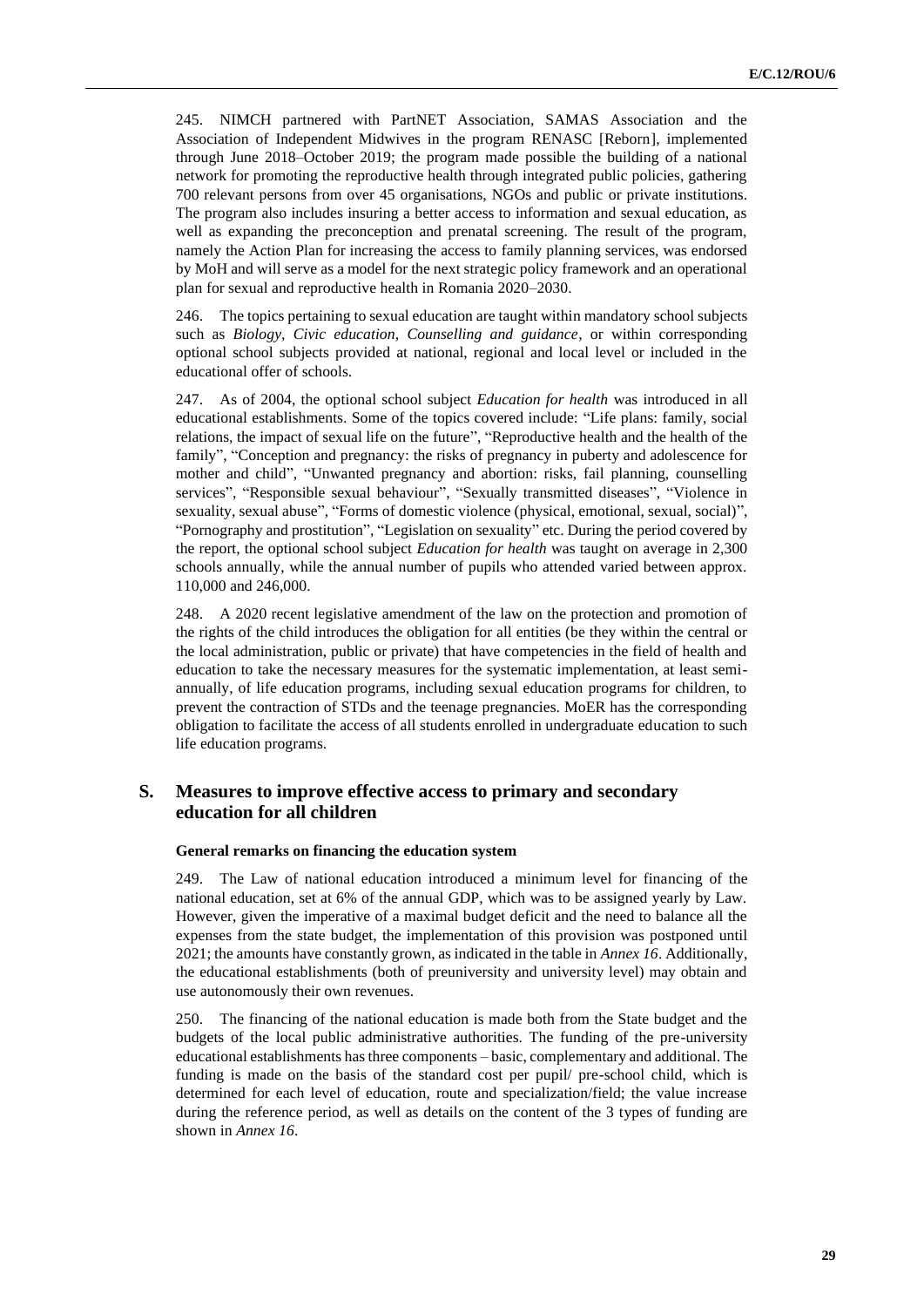251. The increases in teachers' salaries between 2014/15 and 2018/19 were of 181 % for pre-primary and primary teachers and 164 % for secondary teachers<sup>18</sup> (one of the highest percentages in EU).

#### **Access to free and quality education for all children**

252. The Education Law clearly prescribes that public education is free of charge (Art. 9) and that pupils and teachers in public education benefit from school textbooks free of charge, both for education in the Romanian language and for education in the languages of the national minorities, pursuant to law.

253. The *Framework Regulation on the organisation and functioning of pre-university educational establishments* provides that the committee of parents may decide to support financially the class or the school; this decision is not mandatory for the parents and can be put in practice only through the parents' legally constituted association. Moreover, the Regulation forbids the involvement of the pupils or the school staff in fund raising/management; the violation of the prohibition shall be considered a disciplinary offence.

254. A survey from 2018 conducted by Save the Children Romania<sup>19</sup> showed over 81% confirmation from the respondent parents that contributing to the school or class money is not mandatory; 72% of the parents were not making any voluntary payment to the school money and 44% to the class money.

255. Law no. 1/2011 provides that the education establishments may extend the educational activities for pupils through *School after school* programmes. The activities offered through this type of services include activities for strengthening the acquired competences or for accelerating learning, as well as remedial teaching activities. It also provides pupils with a safe space as an alternative to spending their free time in environments with harmful potential.

256. The funding of this program can be ensured from multiple sources, including from local authorities' budgets, and in the case of pupils from disadvantaged groups, from the State budget. (Details are presented in *Annex 16*)

### **Access to primary and secondary education for all children, and measures to guarantee access for disadvantaged children, particularly Roma children and children with disabilities**

257. Additionally to the social support measures previously started, devoted to vulnerable groups<sup>20</sup>, the authorities identified new incentives to increase access and school attendance. These measures include:

- *Social vouchers* to stimulate the participation of children from underprivileged families in preschool education (kindergarten), starting from 2015 (50 lei / month, for a school attendance greater than 50%,);
- *Free school supplies* for children from socio-economic disadvantaged families: the project *School supplies for pre-schoolers and pupils – equal opportunities to*

<sup>18</sup> Se[e https://eacea.ec.europa.eu/national](https://eacea.ec.europa.eu/national-policies/eurydice/sites/eurydice/files/teacher_salaries_2018_19.pdf)[policies/eurydice/sites/eurydice/files/teacher\\_salaries\\_2018\\_19.pdf](https://eacea.ec.europa.eu/national-policies/eurydice/sites/eurydice/files/teacher_salaries_2018_19.pdf) . The gross amount includes the contribution to the health system, social security and pension scheme.

<sup>19</sup> [https://www.salvaticopiii.ro/sci-ro/files/7d/7da9f60a-0725-43a7-b04b-a717ca489210.pdf.](https://www.salvaticopiii.ro/sci-ro/files/7d/7da9f60a-0725-43a7-b04b-a717ca489210.pdf)

<sup>&</sup>lt;sup>20</sup> free transportation (by school buses) for students from isolated communities to school / reimbursement of transportation expenses for student shuttle for distances up to 50 km; - financial incentives for pupils who cannot receive education in their home towns;

<sup>-</sup> daily snacks for children in pre-primary, primary and lower secondary schools consisting of fruits,

vegetables, milk and dairy products to pre-schoolers and to the students from the educational units;

<sup>-</sup> special scholarships for children from disadvantaged groups for stimulating the attendance of high school (180 lei/month); special scholarships for children who attend professional schools (200 lei/month);

<sup>-</sup> special financial support for children from disadvantaged groups to purchase a personal computer  $(200 \text{ lei})$ ;

<sup>-</sup> classes with reduced number of students in rural areas and in communities with minority population.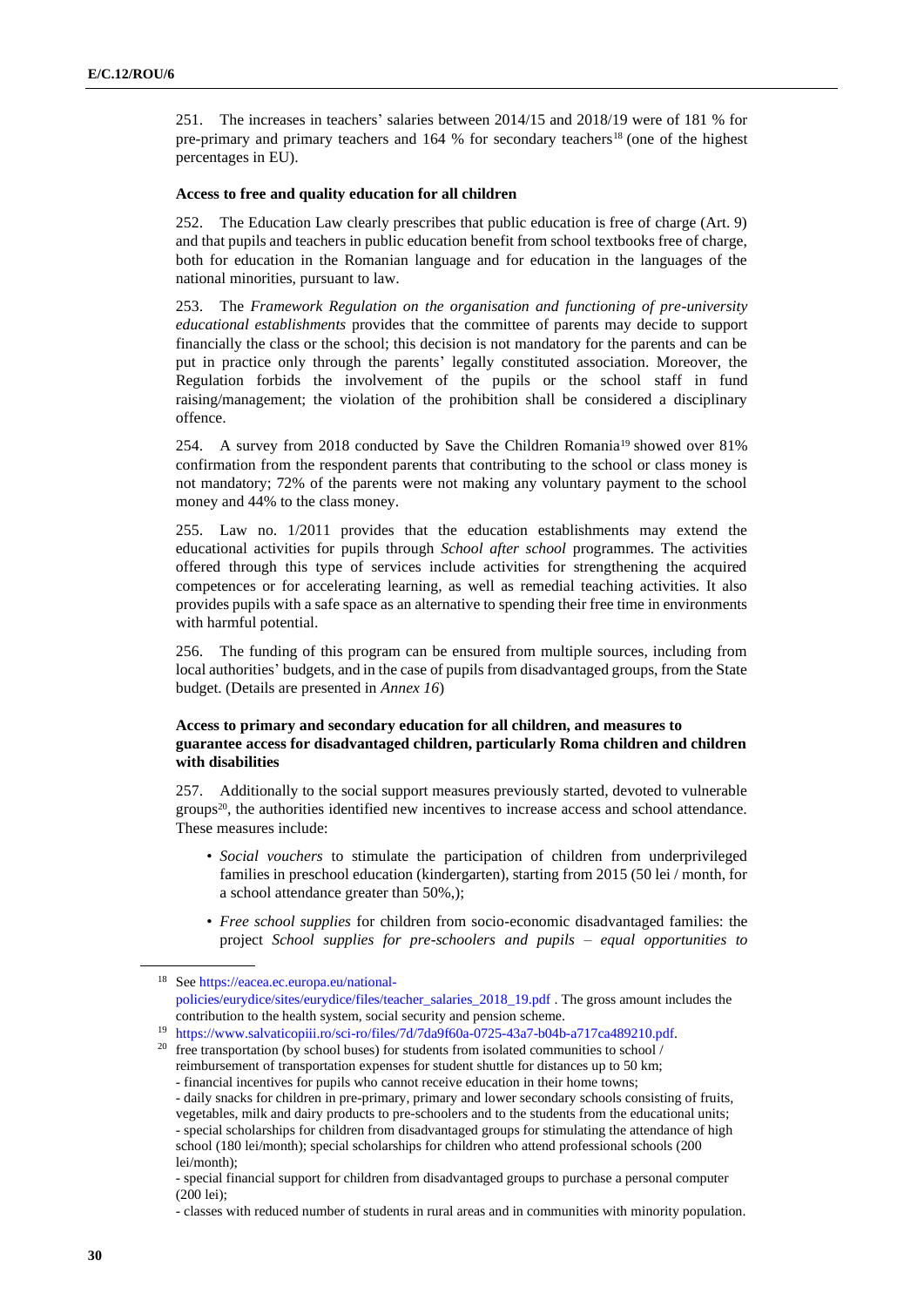*education*, implemented between 2017 and 2019 by MoER offered school supplies packages to 51,539 pre-schoolers and school backpacks to 308,611 pupils in primary and gymnasium education (grades II-VIII). This project was a complementary support for the National School Supply Program, launched in 2002, and offering primary and gymnasium pupils attending fulltime classes in state educational establishments, school supplies packages at the beginning of each school year;

• From 2016, MoER implemented, in 50 State pre-university education units, a pilot program *Hot meal for students*, providing food support for pre-schoolers and students, with 54.709 beneficiaries in the 2018–2019 school year. Starting with February 2020, it was further extended to 150 schools.

258. Affirmative measures targeting the Roma pupils and youth previously launched have been continued, such as: the annual granting of distinct places for Roma pupils/students for admission in high schools / universities; the annual training of school mediators (generally, Roma ethnics); initial training of Roma youth through open distance learning / reduce frequency courses in order to become teachers in Roma communities, the annual training through intensive courses of teachers in the field of Roma history and language with UNICEF's support; annual support for providing education in Romani language in preprimary and primary schools, as well as the teaching of History, Culture and Romani language at primary and secondary level.

259. Within the EEA Grants 2014–2021, the programme Education, Scholarships, Apprenticeships, Youth Entrepreneurship Programme – ESAYEP, which includes a component targeting Roma pupils (with a total budget of EUR 1,411,756) allowed for the funding of 7 projects on inclusive school and education, tolerance, multicultural environments, anti-discrimination and democratic citizenship, as well as training of teachers on related issues. Each of the funded projects includes the following activities which are to be carried out in the partner schools:

- The training of teachers working with Roma children on how to facilitate the inclusion of these children (pupil-centred teaching approaches, the inclusive school and the teaching in a multicultural environment, democracy and active citizenship education, human/ child's rights, tolerance, anti-discrimination);
- The elaboration of curricula and educational materials on multicultural and inclusive environment;
- Learning and awareness activities on the issue of anti-discrimination, as well as awareness and skills development activities on inclusion, jointly organised with the Roma and non –Roma parents.

260. The authorities continued the implementation of *the school mediation program*, dedicated to facilitating vulnerable/Roma children in education. In order to ensure the necessary number of such professionals, about 30 to 60 mediators are trained each year by MoER, through the Teacher Training Houses or in partnership with established NGOs. In the last four years, for example, 284 persons have been trained as school mediators. Currently, there are about 450 school mediators (from whom 75% are of Roma ethnicity) working annually in the educational system, in all counties.

261. Moreover, teachers, irrespective of their specialization, are offered yearly accredited trainings and courses on topics such as equal chances in education, interculturality and inclusion in and by education, human rights and child's rights. These courses and trainings also approach the topic of how to prevent and combat the discrimination and segregation of Roma people in education.

262. In 2016, the reform of the legal framework concerning school inclusion and desegregation was carried out. One of the outcomes was the adoption of the *Framework Order no. 6134/2016 on the prohibition of school segregation in pre-university education*, amending the previous ministerial regulation in this field.

263. The Order provides for the interdiction of all forms of school segregation, that is segregation based on educational performance, the socio-economic status of families, residence, disabilities, special education needs, besides the ethnical criterion. The order also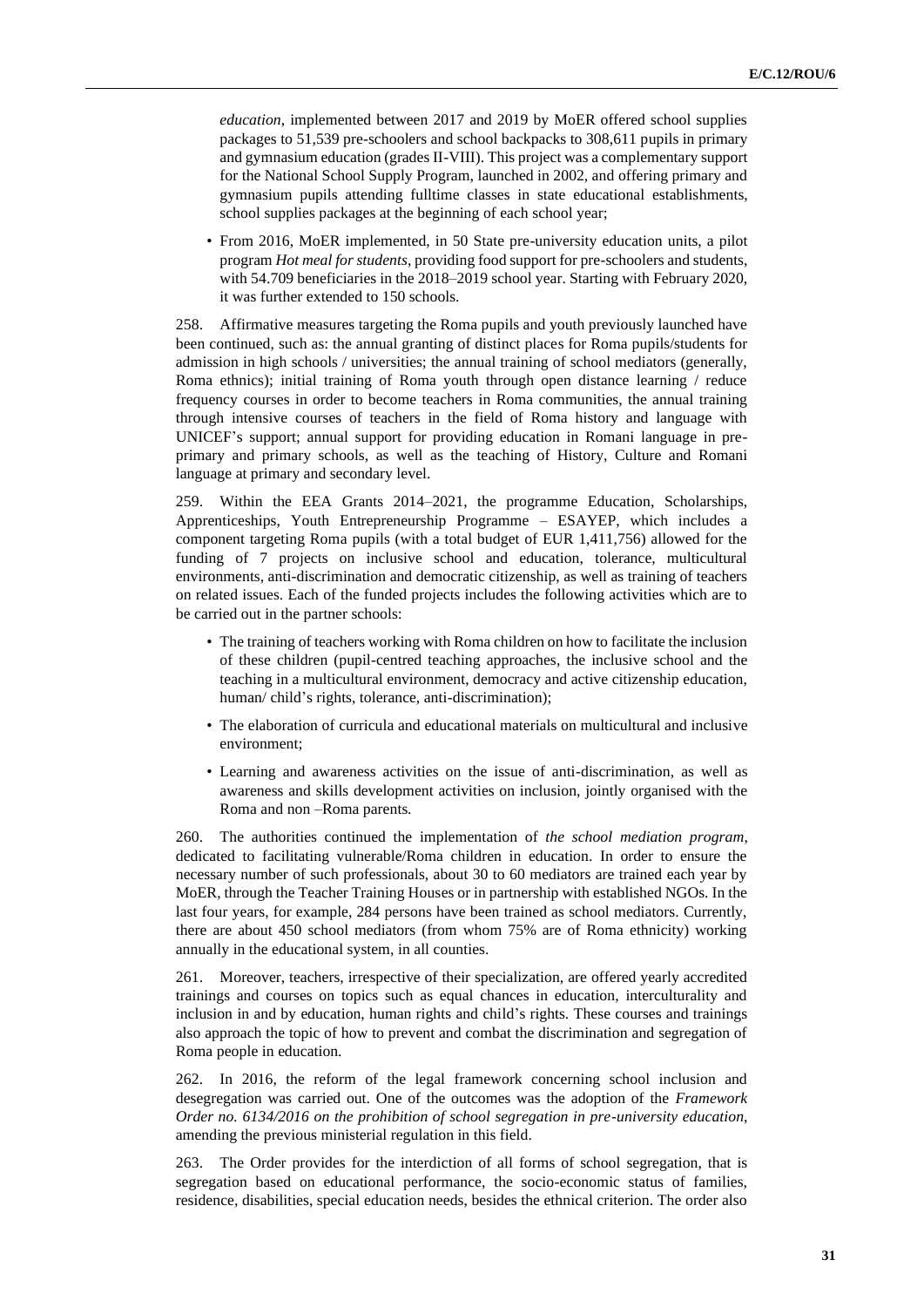supplemented the existing legal framework by introducing relevant indicators on quality education and specific and relevant sanctions and stipulates the elaboration and the approval by ministerial order of the *Methodology on the monitoring of school segregation* for all the criteria mentioned above and of the *Methodology for the prevention and intervention in school segregation cases*, respectively.

264. The Order no. 6134/2016 set up the *National Committee for Desegregation and Educational Inclusion* – a specialized structure of MoER, whose general aim is to prevent school segregation and whose task, among others, is to endorse the two above mentioned methodologies. The *Methodology on the monitoring of school segregation* was endorsed in 2019.

265. The Order also strengthens the role of county school inspectorates in preventing and eliminating all forms of school segregation, as well as the role of the *Commissions for the prevention and elimination of violence, corruption and discrimination in the school environment and for the promotion of interculturality*, which function in each educational establishment. These commissions are laid down in the *Framework regulation of the organization and functioning of pre-university educational establishments*, and function on a permanent basis since the school year 2016–2017.

266. Affirmative measures implemented on an ongoing basis include: the creation of mixed groups / classes in pre-primary, primary and lower secondary school (the creation of Roma groups/classes/schools on grounds related to the study of Romani language and/or the Roma history and traditions is prohibited); the collaboration with school mediators or other community representative for carrying out school censuses, while encouraging Roma parents to enrol their children in school each year; the reservation of a number of places in all classes, in order to accommodate the late school enrolment of children; the prohibition of enrolling Roma pupils in special education groups/classes and special integrated education schools, by means of abusive and unprofessional diagnosis of Roma pupils as having learning difficulties; the sharing of school premises and facilities by all students, regardless of their ethnicity.

267. From the school year 2017–2018, the methodology concerning the enrolment of children in primary education, provides that the county school inspectorates may decide upon the reconfiguration of school districts to eliminate the possibility of school segregation based on the place of residence.

268. Taking into consideration the early childhood education's fundamental role in developing children's readiness for school, the authorities concentrated part of their efforts in ensuring that children are enrolled in kindergartens. After the completion of the 2007– 2013 *Inclusive Early Childhood Education Project*<sup>21</sup> and of the "*All in kindergarten, all in first class! – Integrated programs to increase access to education and the educational level*  of children in deprived communities, especially Roma<sup>"22</sup>, and building on the 2010–2015 "Every Child in Kindergarten" program<sup>23</sup>, the Government proposed a new incentive to stimulate the access of children from disadvantaged or vulnerable groups to education – the social ticket for the kindergarten.

269. A 2019 amendment to the Law of National Education provides that the upper group in pre-school education will become mandatory by 2020 at the latest, the middle group by 2023 at the latest, and the lower group by 2030, respectively.

270. In addition, other types of educational support programmes are being implemented in disadvantaged communities, including Roma communities, in partnership with NGOs (*Each child deserve a story and Șotron Summer Programs* – OvidiuRo Association and *Romania Grows with You Program* – Centre for Education and Professional Development Step by Step, ISSA, UNICEF, Jacobs and Botnar Fundation).

<sup>&</sup>lt;sup>21</sup> funded by WB and the Government of Romania and reaching out to 2,000 children, 1,500 parents and 2,500 teaching and medical staff.

<sup>&</sup>lt;sup>22</sup> that ensured the participation of over 8,400 children from rural areas, at risk of early school leaving in the activities of the 423 summer kindergartens in 2010.

<sup>&</sup>lt;sup>23</sup> piloted between 2010–2015, by the OvidiuRo Association in partnership with More.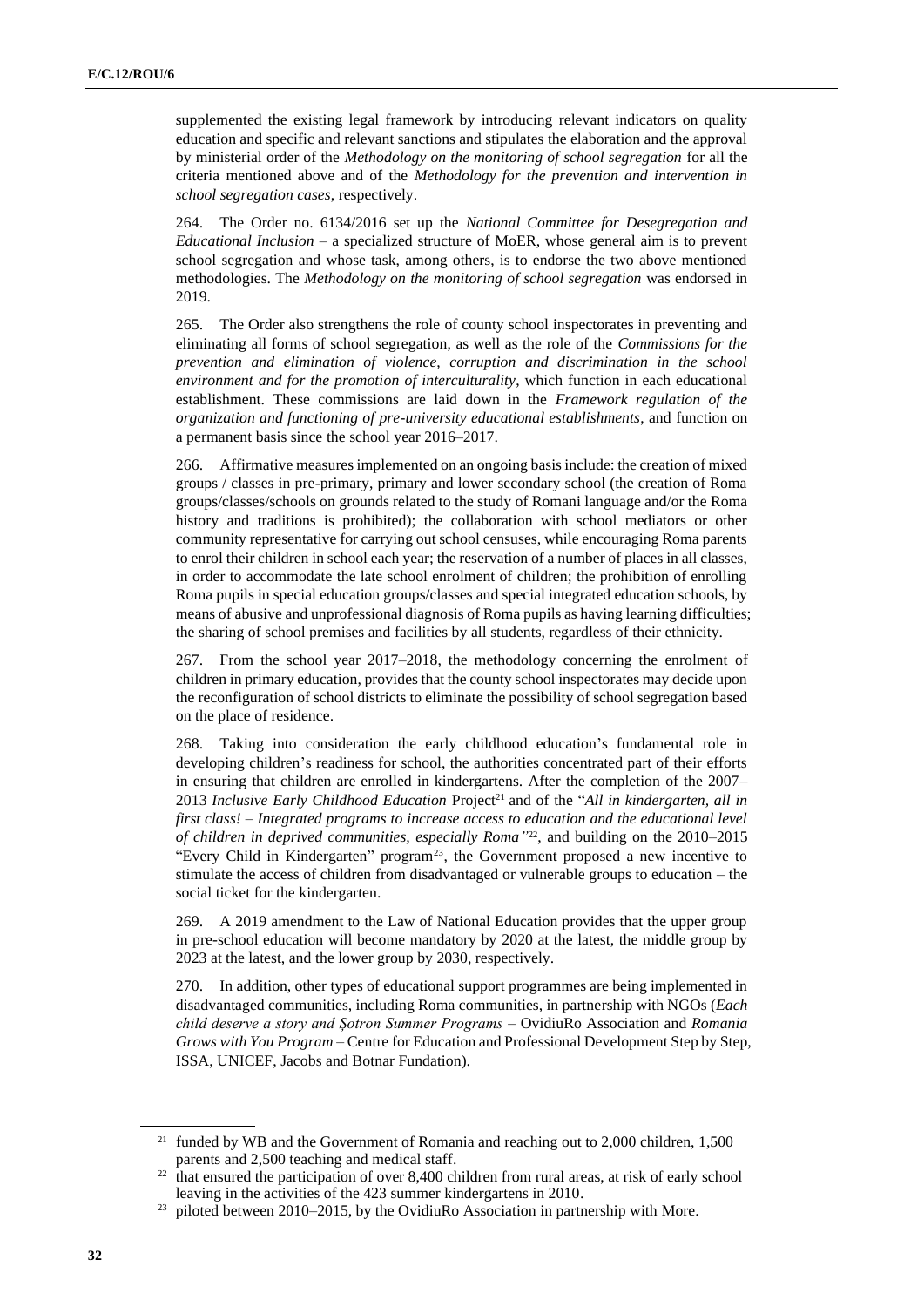271. The County Inspectorates for Education, in cooperation with schools, town halls and NGOs implement annually, since 2000, the Programme *Summer Kindergartens*, targeting children from disadvantaged groups, in particular Roma children who have not attended kindergarten. During the activities offered, the focus is on ensuring the school readiness of children and on improving their language proficiency in Romanian. Complementary social measures are also ensured during the programme, such as the provision of meals, school supplies, and occasionally, clothes and footwear.

272. With a view to improving the quality of pre-school education and of developing the corresponding necessary infrastructure, in 2009 MoER started the implementation of the *Project on the Reform of the Early Childhood Education in Romania* (PRET), which is to be completed in December 2021. The Project's objectives include the training of pre-school teachers and staff, and the provision with education materials and the building of new establishments for 400 kindergartens. The training of over 60,000 pre-school teachers, carers/assistants and principals was completed in March 2019; 7 specific training modules were elaborated, a network of 325 Resource Centres for Education and Development was set up and 12,500 educational units organising preparatory classes were provided with teaching materials.

273. The component concerning the infrastructure rehabilitation and the development is to be completed by 31 December 2021. At present, 229 kindergartens have been finalized, while 139 are under construction.

274. In august 2019, a new *Curriculum for early childhood education* (covering the age range 0 to 6 yrs.) was approved. The new curriculum ensures an updated and improved vision on early childhood education, and has an explicit focus on developmental domains (cognitive, physical, language and literacy, socio-emotional and capacities and attitude in learning) and on free play and individual support for development and learning.

275. In order to further support the secondary school students from vulnerable groups, MoER implements, during 2015–2022, the *Romania Secondary Education Project* (ROSE) (with an estimated cost of 200 million euros, financed entirely through a loan from IBRD). (presented in greater detail in *Annex 16*)

276. The project aims at reducing the school drop-out in secondary and tertiary education and at increasing the passing rate of the Baccalaureate exam and covers two types of interventions: *i*. Systemic and school level interventions and *ii*. university level interventions (for public higher education institutions).

277. Within the first component, 728 grants are currently under implementation, amounting to 333,530 mil lei; starting 2017, over 143,653 students (out of which 74,801 girls) from the beneficiary high schools participated in the pedagogical, support and extracurricular activities organized in order to support students' transition from upper secondary to tertiary education, the increase of school attendance, and the graduation and baccalaureate passing rate.

278. The analysis of the project development indicators collected at the end of academic year 2018–2019 (2nd year of implementation) shows progress in many of the project supported institutions:

- The dropout rate in the project-supported schools diminished from 6.5% to 3%;
- The percentage of high schools with dropout rate above 7% diminished from 23,1% to 15.52% in project-supported schools;
- The average graduation rate increased from of 86.9% to 95.57% in project-supported schools;
- The average baccalaureate passing rate, increased to 62.93% in project-supported high schools (from 49.6%).

279. The sub-component targeting systemic interventions supports all high schools in improving the transition rate to higher education, by reviewing the upper secondary school curriculum and updating the assessment and evaluation tools. The participation of Romanian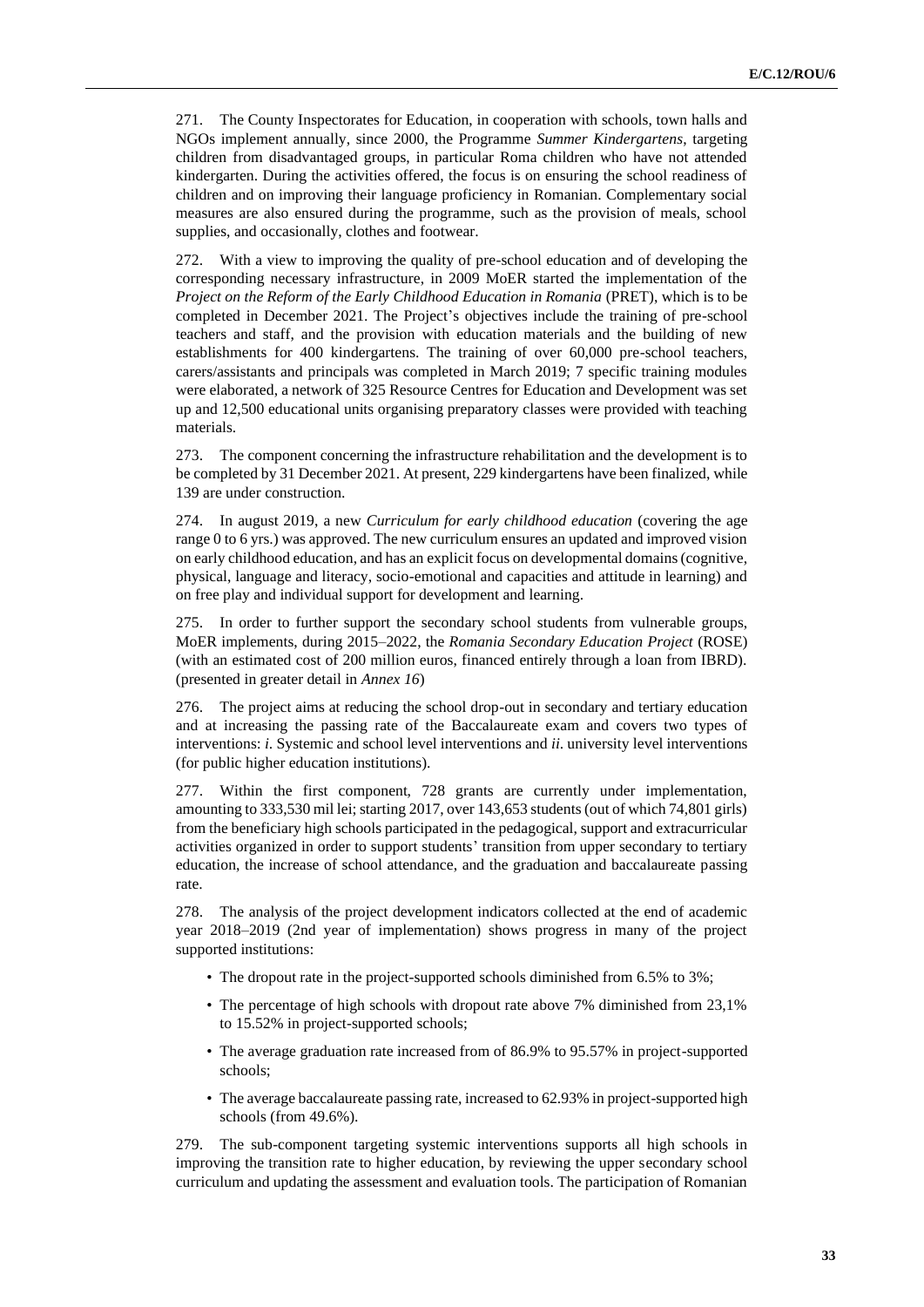pupils to the international assessment TIMSS in April-June 2019, as well as the participation of Romanian students in PISA 2022, are financed through this sub–component.

280. The component dedicated to university level interventions supports activities that respond to the needs of students at high risk of dropping out of university during their first year of study, especially those from disadvantaged groups.

#### **Preventing dropout and combating its negative effects**

281. Although the targeted reduction of the early school leaving (ESL) rate, set by the National Strategy to 11.3% for 2020, was not met, the evolution of this indicator has been downward in the period 2015–2019. Thus, the early school leaving rate has decreased from 19.1% in 2015, to 15.3% in 2019.

282. To date, the implementation of the Strategy has been evaluated during three monitoring exercises, conducted in 2017 (which also covered the years 2015 and 2016), 2018 and 2019. (see *Annex 16*)

283. In 2017, MoER launched the large-scale project *Relevant Curriculum, Open Education for All* (CRED) (see *Annex 16*), within the ongoing curricular reform. Its general objective is to prevent early school leaving by means of systemic measures targeting the innovative and sustainable implementation of the new curriculum. The project will provide in-service training for 55,000 primary and secondary school teachers on the methodological approach focused on key competencies, in line with the new curriculum and adapt learning activities to the specific needs of each student, including those at risk of dropping out of school. An area that MoER constantly paid due attention to is the improvement and further development of *Second chance programmes*, targeting children/youth/adults who have not completed their compulsory education. Annually, the number of beneficiaries ranges between 5,000 and 7,000, of whom about 60% are Roma ethnics: 2015 – 12,597 participants in 287 schools: 2016 – 4,983 beneficiaries for primary education and 8,366 beneficiaries for the lower secondary one; in the  $2017-2018$  school year  $-2,130$  young people benefited of primary education and 3,525 young people benefited of lower secondary one.

284. Also, during 2019, two calls for projects of *second chance* education type were launched:

- The *Second chance education measures* will finance projects for appropriate Second Chance educational programmes, with a total financial allocation of EUR 163,454 mil., of which EUR 144,995,431 for the projects dedicated to less developed regions;
- The call *Second chance education measures for NEETs young people* is dedicated to projects supporting them to graduate compulsory education, with a special focus on people from rural areas and those belonging to Roma minority, with a total allocation of EUR 122,5 million (out of which EUR 118,6 million for the less developed regions).

285. In 2016, MoER launched two calls for competitive projects which support the *National* Strategy *for the Reduction of Early School Leaving*, aimed at reducing and preventing early school leaving and promoting equal access to quality education, namely "*Motivated teachers in disadvantaged schools*" and "*School for all*" (see *Annex 16*). Their implementation focuses on providing support to pupils and teachers faced with school dropout and started in 2018.

#### **Linguistic and cultural rights of national minorities**

#### *Enabling national minorities to express and develop their culture, traditions and customs in their own language*

286. During 2014–2019, several laws introduced celebratory days for the majority of minority languages (Slovak, Czech, Bulgarian, Hungarian, Serbian, Turkish, Yiddish, Macedonian, Ukrainian, Greek, and Romani). In celebration of these days, cultural events take place in villages and towns inhabited by persons belonging to national minorities and the public radio or television broadcasting companies are encouraged to include in their programmes dedicated shows or transmissions from these events.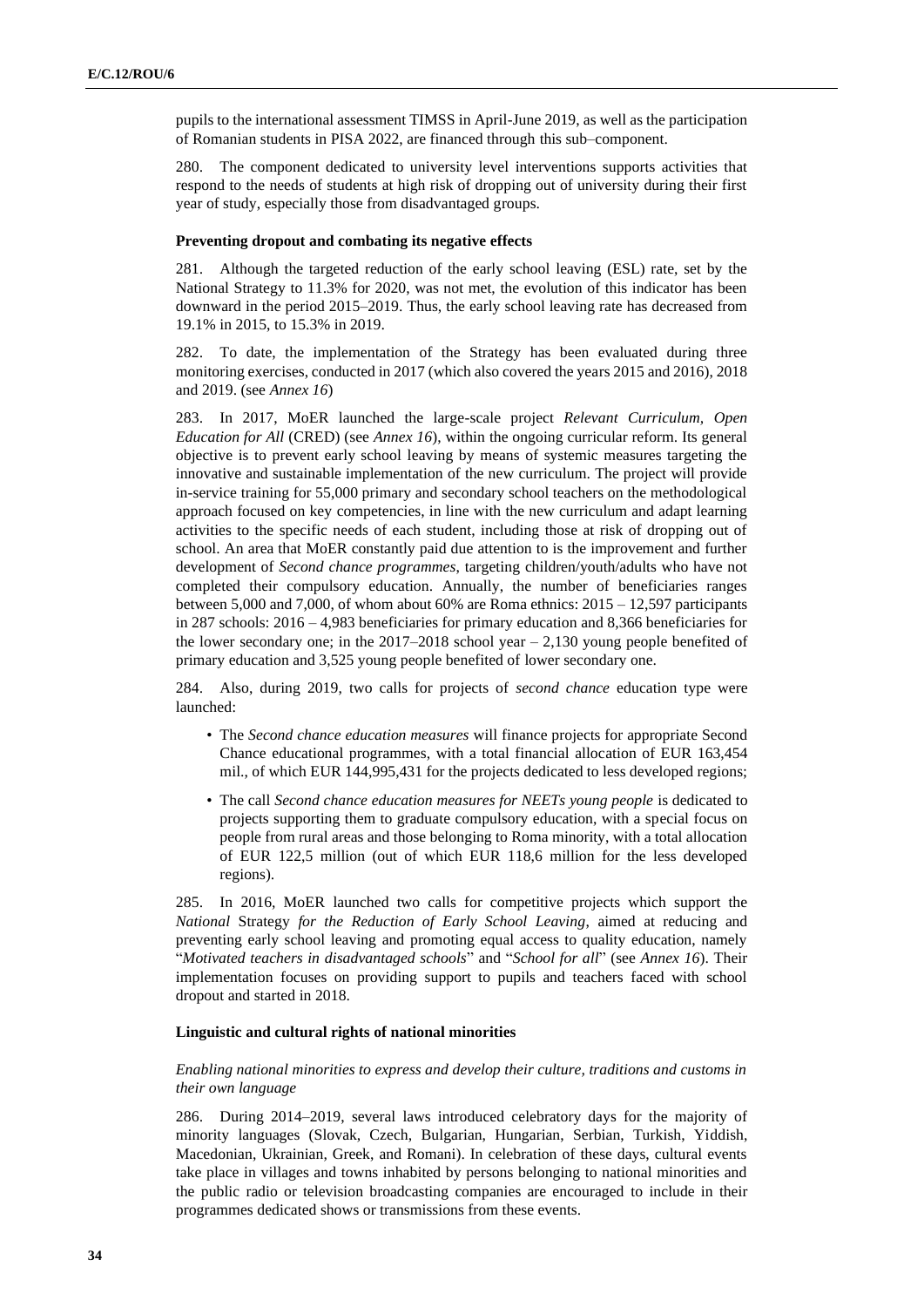287. Moreover, DIR organises yearly events to celebrate the minorities' languages and their study: the International Mother Language Day, the *LiguaFEST* event, the Ethnic Diversity Stand (during the International Educational Book Fair "*GAUDEAMUS*" and dedicated to national minorities' literature, press and traditions).

288. The support to national minorities' organisations continued to be significant and is focused on two major goals, namely to stimulate dialogue and cooperation among all ethnic groups and also between the majority and national minorities, and to ensure international participation in the intercultural dialogue, promoting the expertise Romania acquired in this field.

289. In the period 2016–2019, 15,5 million lei were allocated to finance inter-ethnic activities and projects, promoting the cultural, linguistic and religious identity as well the rights of persons belonging to national minorities to combating the intolerance. These projects aimed mainly at:

- Promoting inter-cultural dialogue nationally and abroad, consolidating the cooperation between national minorities and the majority;
- Advertising enhancing the material and spiritual cultural heritage of national minorities; and
- Championing the inter-cultural education through informal methods and through cooperation with the public education system.

290. DIR implemented by its own 59 projects, cooperated with other institutions and with NGOs on 50 projects and financed, through non-reimbursable funds, 206 projects submitted by NGOs.

291. Moreover, DIR supports the 18 organisations of national minorities by allocating funds to finance some of their activities, in relation to publishing books, textbooks, schoolbooks in the minority language or bilingual, promoting broadcasts via radio or television, organising cultural, scientific events in Romania or abroad; the Department also finances the national contribution to European funded programs implemented by the organisations of national minorities and aiming at developing the community. For the period 2016–2019, the financial support amounted to over 456 million lei. The organisations retain the liberty to decide on the particular purposes and on the amounts spent on each category of activity.

292. As far as access to mass-media and expression by the persons belonging to national minorities of their culture and traditions, in their own language, are concerned, the Audiovisual Media Law stipulates the obligation of broadcasters to provide space for broadcasts targeting the 20 minorities recognised in Romania, so that their language, faith, traditions and customs should be representative in the audio-visual media.

293. The programmes produced and broadcasted by the Romanian Television Corporation (TVR) play an important role in disseminating the identity message. According to the TVR Activity Report for 2018, the TVR sets in the country and the one in Bucharest allocated slots for programmes for minorities.

294. The TV programme services broadcast materials in national minority languages, mainly in Hungarian – in localities from the counties of Covasna, Harghita, Mureş, Cluj, Maramureş, Satu Mare, Bihor, Braşov, Arad. There are also programmes for the Roma, German, Serbian, Turkish, Ukrainian, Russian-Lipovan, Czech, Slovak, Bulgarian, Croatian, Tatar and even Italian population.

295. Mention should be made that, among private broadcasters, 29 TV programmes broadcast only programmes in Hungarian (of which 3 are videotext only), and 13 TV programmes broadcast materials in the languages of national minorities: Hungarian – 13, German – 6, Bulgarian – 1 and Roma – 1. There is also a niche Italophone channel, bilingual for Romania – Telestar 1, with national and international coverage.

296. As for the radio programmes, the National Audio-Visual Council granted 36 audiovisual licences for broadcasting Hungarian-only programmes in localities from 9 counties. Also, 33 radio programmes broadcast materials in the languages of national minorities, as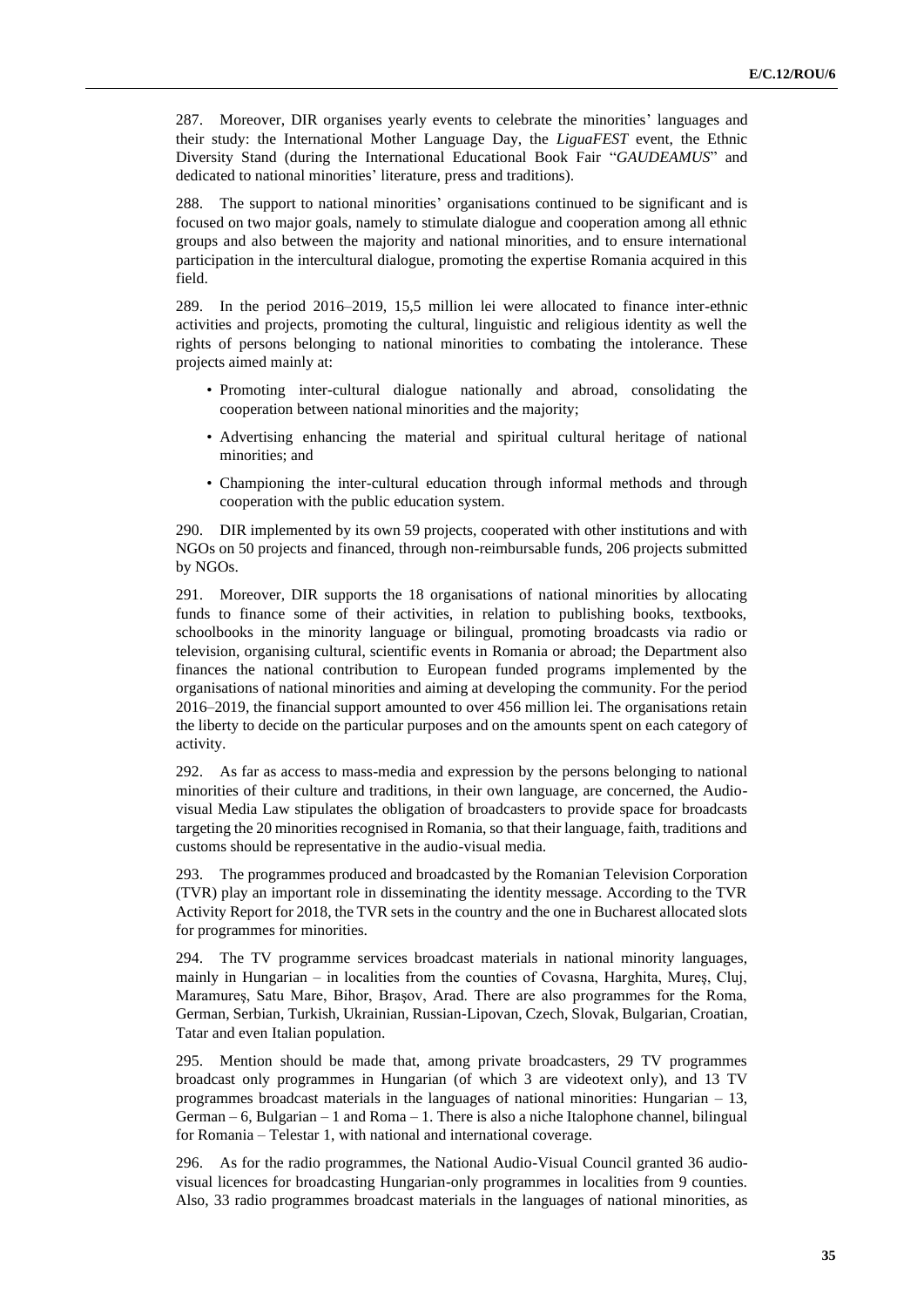follows: Hungarian 24, German 2, Romani 9, Aromanian 4, Serbian 2 and Turkish 1. To these, we add the radio programmes produced and broadcasted by the Romanian Radio Broadcasting Corporation (SRR) through the "*Hungarian-German Programme*", in Hungarian and German, and through the regional sets, which broadcast radio programmes for the local communities, in 17 minority languages.

297. DIR also finances, on a recurrent basis, various projects initiated by NGOs or cultural associations, for the training of editors of the national minorities' mass-media, for the promotion of cinematographic creation and of contemporary art in an interethnic environment.

298. In 2014–2019, through the Programme for Priority Projects and the Programme for Urgent Cultural Needs, MoC supported the implementation of about 110 cultural projects which had as overall objective to gain knowledge about and to promote traditional folklore, festivals and other forms of expression and specific initiatives in or related to regional or minority languages.

299. The financial component for the implementation of such projects under the Programme for Priority Projects and the Programme for Urgent Cultural Needs of MoC is presented below:

| Year   |         | 2014    | 2015    | 2016    | 2017    | 2018    | 2019    |
|--------|---------|---------|---------|---------|---------|---------|---------|
| Amount | LEI     | 380 000 | 280 000 | 441 097 | 420 000 | 355 000 | 535 000 |
|        | $EUR^*$ | 85 500  | 63 000  | 98 220  | 92 000  | 76 295  | 112.745 |

\*) At the annual average currency exchange rate.

300. Many of the cultural events implemented provide a creative and comprehensive reflection of the vision to promote dialogue between cultures, ethnic diversity and interdisciplinary interaction in promoting ethnic identity by capitalising on the movable and immovable cultural heritage and by using both contemporary and traditional means of expression.

### *Measures to encourage knowledge of the history, traditions and culture of various groups through education and access to information*

301. As indicated in Section I, the legal framework recognizes the right of every person belonging to a national minority to study in their mother tongue at all levels and forms of education; amendments brought to the law in 2018 consolidated the organisation of education for pupils studying in their mother tongue or studying their mother tongue as a school subject. In this respect, the standard cost per pupil/ pre-school child used when granting the basic funding to the pre-university education establishments where the teaching is done the languages of national minorities, is calculated according to an increased coefficient based on correction factors which take into account the teaching in the national minority language or of the national minority language.

302. The reorganisation or the dissolution of any study groups, including those belonging to the education in mother tongue, can only take place with the approval of MoER, the Education Commission of the National Minorities' Council and the organization representing the national minority in the Romanian Parliament.

303. Within the national curriculum reform started in 2012, the school syllabus for the discipline History for the 4th grade (primary education) was revised in order to better reflect the different dimensions of diversity, including the ethnic one and includes topics such as: "*Peoples yesterday and today: "Dacians, Romans, Greeks, Gauls, Slavs, Turks, Romanians, French, Hungarians, Germans, Russians, Serbs, Bulgarians*".

304. At the same time, the school syllabi for the school subject History, studied during the lower secondary education (grades 5–8) was also revised and now include history elements related to the national minorities: "*Ethnic and religious diversity in Romanian territories", "National minorities in Romania*", "*Holocaust in Romania: Jews and Roma*". Pupils learning in schools/sections teaching in their mother tongue, or who study their mother tongue as a school subject in schools where teaching is provided in Romanian, have in the core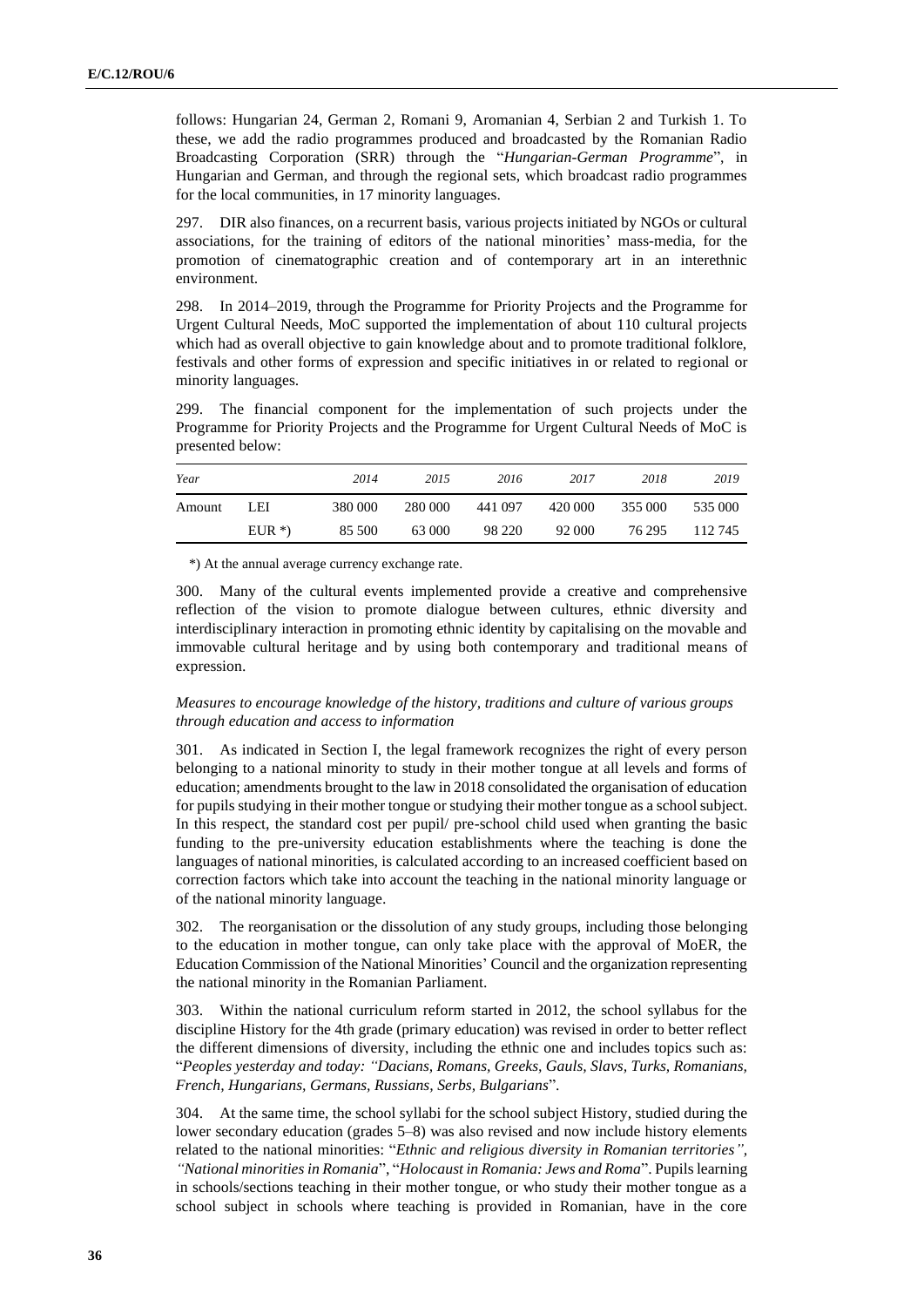curriculum for grades 6 and 7 the school subject *History and Traditions of Minorities*, corresponding to each national minority.

305. The *Intercultural education* school subject was introduced in the 6th grade curricula, focusing on the values and principles of an intercultural society and classroom practices that enable students to capitalize on their own culture and of appreciating other cultures (minorities, migrants, etc.).

306. Pupils also have the opportunity to choose from the Curriculum at the school's decision (CDS) for secondary education level, disciplines as: *Oral history – Lived History – Narrated History, Intercultural Education, History of National Minorities, and History of Jewish People. The Holocaust*, etc.

307. According to the Law, teachers who teach in the language of national minorities have the right to training and development in the language of instruction, in the country or abroad.

308. The continuous training of teachers is ensured by means of trainings provided by school inspectorates, Teacher Training Houses, universities, as well as with the support of national minority unions or national minority teacher unions. In 2018, the *Continuous Teacher Training Centre in Hungarian* was set up in Oradea, providing upgrading activities and continuous training for teachers and auxiliary staff teaching in Hungarian.

309. Within the CRED project, one of the guidelines for the implementation of the new curriculum is dedicated to the History and traditions of minorities. In order to support history teachers teaching this optional course, a teacher handbook was elaborated, at the initiative of *Project on Ethnic Relations* and of DIR.

310. DIR developed projects to support the training on multicultural education for teachers as well – a guide on intercultural education for trainers and teaching staff, interactive training sessions approaching non-discrimination, human rights.

311. Moreover, DIR partnered with MoER and with the national minorities' organisations in an online campaign to facilitate access of parents and students to education in a language of a national minority and to develop the communication skills in the mother language. Thus, practical information on necessary documents, enrolment schedule, the educational units teaching in mother languages are posted on the Department and on the MoER sites.

#### *Measures to encourage knowledge of the history, traditions and culture of the Roma community, living in the State party*

312. Regarding the learning of Romani language and of the specific history and traditions as factors enabling inclusion, Roma pupils have the possibility to study in the Romani language (primary and lower secondary level) in certain counties, as well as the possibility to study the Romani language, history and culture, as additional school disciplines, in 39 counties.

313. During the last three years (2017–2019), between 7 and 10 preschool groups, offering bilingual teaching, have been organised annually in eight counties, totalling 210–225 children each year.

314. Regarding the teaching of Romani language, courses on Romani language and their corresponding teaching methodology took place constantly, as well as teaching the Romani language or in this language, including the Romani History and the Traditions school subject. The courses for rromanipen on education are constantly offered by the Teacher Training Houses. For example, in 2019, 16 such courses were provided, which were attended by approximately 600 teachers.

315. Furthermore, in the implementation of the National Strategy for Roma inclusion, DIR started in 2016, in cooperation with MoER, a project platform focusing on the Romani language: *The Romani mother tongue, Roma history, traditions and customs in the intercultural educational context of the undergraduate education*.

316. DIR also co-organised the National Conference of Roma Youth, an event offering to young Roma students the opportunity to get acquainted with the Roma history, traditions and ethos, and to familiarise themselves with modern leadership knowledge, in order to stimulate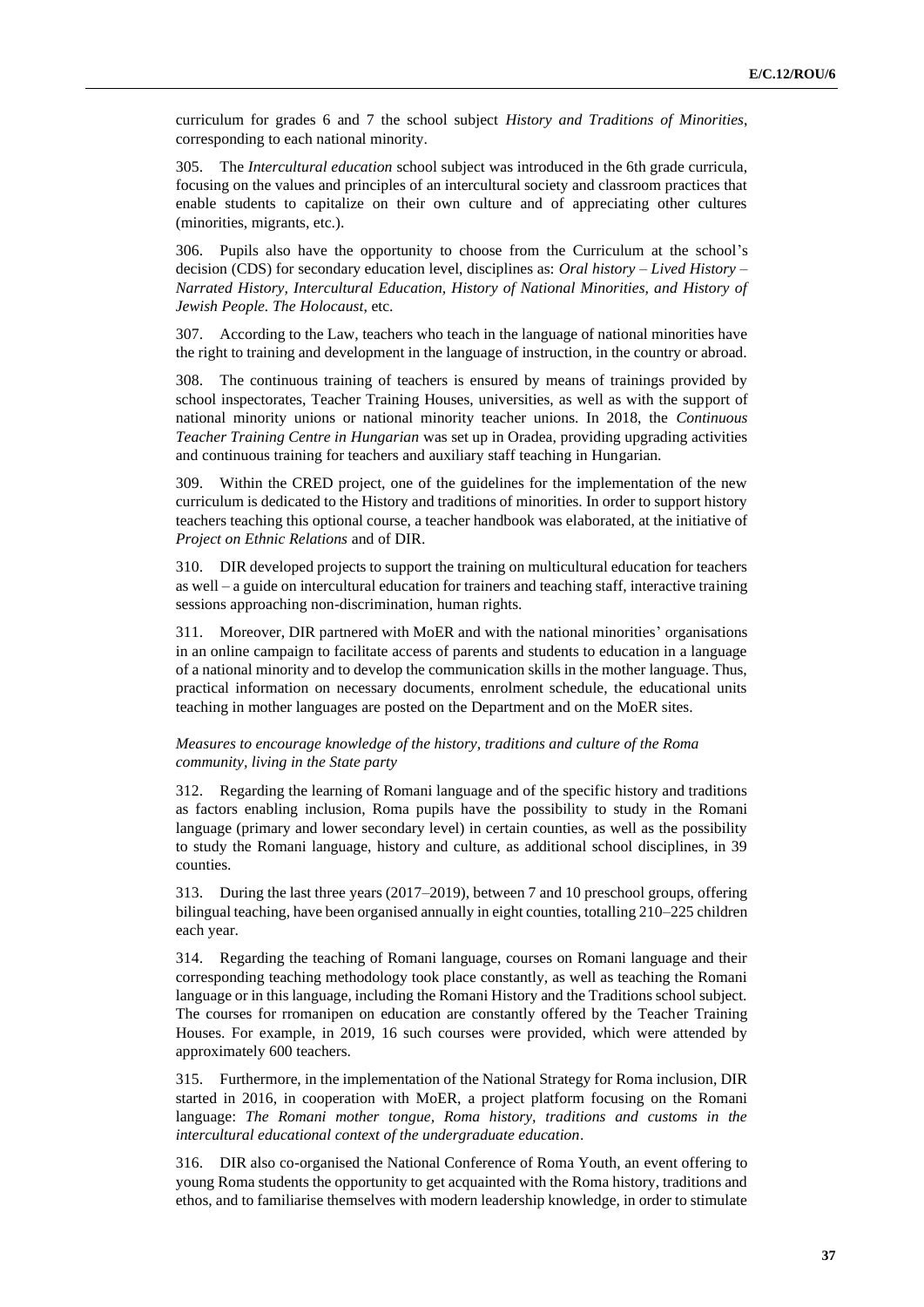young representatives of the community to assume the position of community representative at local/county/national level.

# **IV. Other recommendations addressed to the State Party**

# **A. The development assistance offered by Romania**

317. As a European Union (EU)'s member State, Romania committed to provide official development assistance in an amount that is to reach 0.33% of its gross national revenue by 2030; this commitment derives from the collective engagement within the European Council, that established for the States adhering to EU before 2002 a 0.7% threshold and for those adhering after a target of 0.33% by 2030. As such, at present, Romania is at a 0.11% level, but registered a net growth in the amount of official development assistance of 1.075 billion lei in 2019 (with a net amount of 980.9 billion lei in 2018 and 889.7 billion lei in 2017).

318. The projects implemented in 2011–2019 for the benefit of developing countries, through training and expertise transfer, had all a human rights component: the reform of the penitentiary system in Libya (2013–2014), protection of children's rights in R. Moldova and Georgia (2014), youth's rights in R. Moldova (2014, 2016) women's rights and peace and security issues (2017, 2019).

319. Social rights were at the heart of a series of projects implemented by domestic authorities for the benefit of third countries:

- College doctoral/postdoctoral scholarships, fees exemptions and Romanian learning courses for students from developing third countries (these scholarships and educational benefits represented 80% of the bilateral development assistance); rehabilitation of educational buildings in R. Moldova (2014–2018);
- Realisation of a decent standard of living through access to drinkable water for Syrian refugees in Iraq, feasibility studies for the operationalisation of purifying water stations, food aids;
- Financial contributions to WHO, UNFPA and SEEHN, as well as rehabilitation of regional hospitals in Ukraine and R. Moldova and their equipment with medical apparatus.

# **B. Dissemination of the concluding observations**

320. The Concluding Observations from 2014 had been disseminated to the national authorities, and, as indicated in the first part of this report, a large range of institutions contributed to this report.

321. In 2020, MFA signed a Memorandum of Cooperation with the European Institute in Romania, an institution with extensive expertise in legal international and European translation, to begin the translation into Romania of the most relevant documents from the monitoring process at UN level; as such, concluding observations, general comments, thematic reports, UPR recommendations will be gradually translated into Romanian and made available online, on the Institute's website. Moreover, they will be forwarded to the national authorities for implementation.

# **C. Ratification of additional human rights treaties at UN level**

322. Regarding the International Convention on the Protection of Rights of All Migrant Workers and Members of Their Families, we note that the basic principles expressed in the text are comprised in the existing national legislation which is in line with EU regulations in this area. Romania remains fully committed to the protection of rights of members of all vulnerable groups, including migrants.